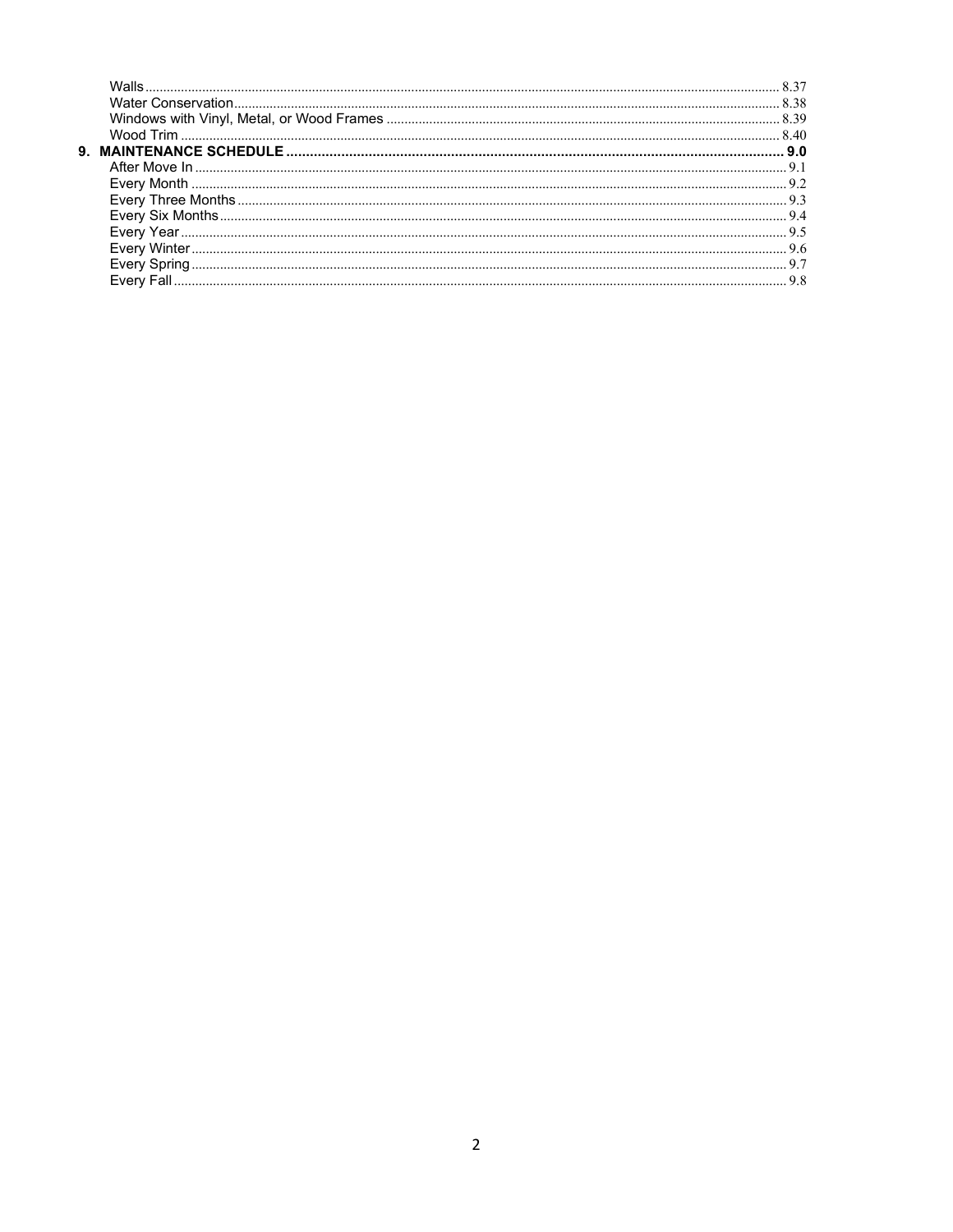## **1. WELCOME TO YOUR NEW HOME**

This Manual will provide you with important information about your new home, its limited warranty, and our Customer Care procedures.

The "Customer Care" section of this Manual describes our normal Customer Care procedures, which are the procedures you will use to obtain performance under New Construction Limited Warranty. It also contains procedures to use in case you need emergency repairs to your house. In the "Warranty" section, we have reprinted a copy of our standard Limited Warranty, which details the limited warranty coverage provided by SMBZ Construction, LLC (herein known as SMBZ Construction) for your new home. The Limited Warranty also describes the features of various components of your new home and the condition or level of performance that you can expect throughout the term of the Limited Warranty. We have also provided a "Maintenance" section providing homeowner maintenance requirements and schedules, to help you maintain your home in excellent condition. Please pay close attention to the maintenance section of this Manual, and contact the Customer Care Department if you have any questions. We hope that you will find our Homeowner Limited Warranty and Maintenance Manual both helpful and informative. WE URGE YOU TO TAKE THE TIME TO READ THE MANUAL CAREFULLY AND COMPLETELY.

## **2. YOUR BUILDER**

SMBZ Construction is one of the Ozarks' leading and most respected homebuilders offering well-crafted homes. We use our more than three decades of home design and residential construction, to build homes that meet the demands of today's quality driven and cost-conscious homebuyers. Our long-standing commitment to excellence has earned the trust and respect of our supporting communities, year after year. At SMBZ Construction it is an honor to build what you cherish most of all. Home.

## **3. CUSTOMER CARE**

SMBZ Construction is dedicated to excellence in everything we do, and outstanding customer care is a prime example of that dedication. Our Customer Care Representatives are trained building professionals who are ready to respond to your customer care needs in a courteous and timely manner.

## **3.1 New Home Orientation/House to Home Delivery**

The New Home Orientation typically occurs about seven business days prior to your closing, and provides you with the opportunity to view and celebrate the completion of your new home. This appointment will take approximately three hours. Since a home is a big investment which needs your full attention, please make any childcare arrangements prior to the appointment.

At the New Home Orientation, you will be able to view and confirm the quality features included in each room and ensure that each installation has been made as promised. The SMBZ Construction Warranty Representative will point out and demonstrate the various features and operating systems within your home and will make sure that all of the options you have selected have been installed in accordance with your purchase contract. Ask Questions! This is your chance to learn how your new home works. This is also your opportunity to review your warranty and maintenance manual in detail to better understand how the features and systems of your home can be maintained.

Following the Orientation, you will be given a form that will itemize those things that require Repair and Replacement. It is important that all Repair and Replacement items existing be listed on the New Home Orientation Form, so that we may address them in a timely and complete manner. Your signature on this form indicates that except for those items, you are accepting the condition of the home. You may move into your new home any time after completing closing/completion escrow.

Approximately five days after the New Home Orientation and prior to your closing, you will re-walk your home with your SMBZ Construction Representative to confirm that any adjustments noted on your previous New Home Orientation have been completed Though we will make every effort to complete any necessary service work prior to your move-in, occasionally we will be unable to complete a Repair or Replacement due to unforeseen circumstances. Delays can be caused by shortage of materials, backordered parts, labor problems, weather, or other unanticipated events.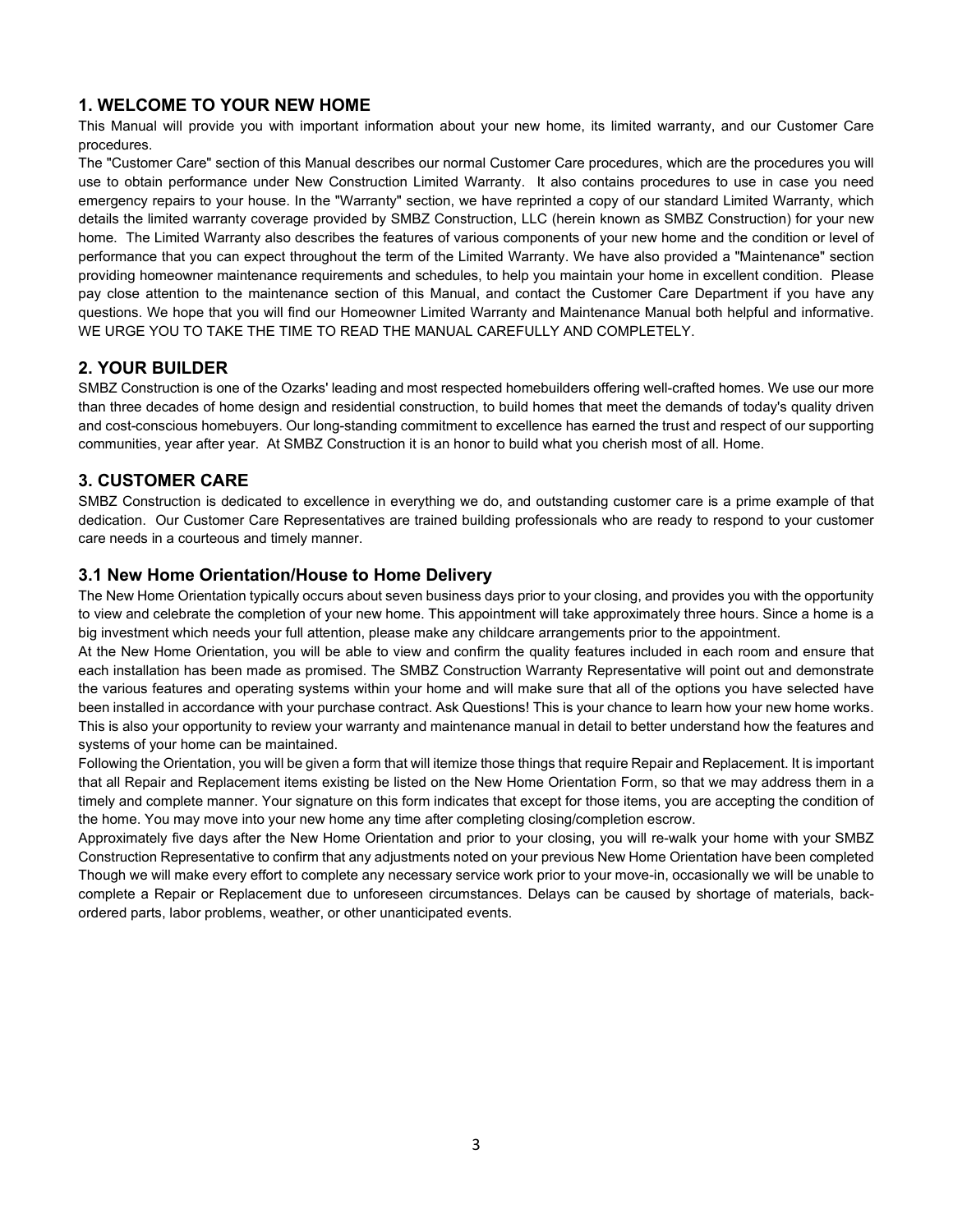## **3.2 New Home Orientation/House to Home Delivery Checklist**

**Please note that the following discrepancies must be noted on the New Home Orientation/House to Home Delivery Form. Because of the potential for damage during the move-in, SMBZ Construction will not be responsible for these items following the House to Home Delivery unless they are specifically listed on the New Home Orientation/House to Home Delivery Form:**

- Appliances Marred, scratched or damaged
- Cabinets and Cabinet Doors –Scratched, chipped or damaged
- Ceramic tile Broken, chipped, loose, cracked or damaged tiles on counter tops and floor
- Concrete driveways, garage slabs and walkways Stained, marred, chipped or damaged
- Countertops –Scratched, chipped or damaged; seams sealed
- Doors and hardware Scratched, marred or damaged
- Drainage Blocked or non-functioning drainage devices (gutters, catch basins and area drains, subsurface drains), and absence of ponding or puddling particularly near concrete.
- Drywall (Sheetrock) Marred, damaged or gouged
- Electrical fixtures and light fixtures Scratched, chipped, cracked, broken or damaged
- Fireplace and door Scratched, marred, cracked, chipped, broken or damaged
- Floor coverings Stained, scratched, chipped, marred or damaged
- Landscaping Broken, damaged or non-working irrigation heads or lines, and dead plant material
- Mirrors Scratched, chipped, cracked, broken, or damaged
- Paint Marred, scratched, or damaged paint on walls, trim and doorways
- Plumbing fixtures Cracked, chipped, scratched, or damaged
- Screens Missing, torn, gouged, or damaged window and door screens
- Sinks, tubs and showers Scratched, cracked, chipped, marred or damaged
- Windows Scratched, chipped, cracked or broken glass
- Yard Clean and free of debris

## **3.3 Customer Care Requests**

**Requests for repairs and replacements to your home after your closing/completion must be covered by your Limited Warranty.** If you believe that you have a warranty claim, we suggest that you review the Warranty section and the Homeowner Maintenance Obligations sections of this Manual before you request the service. This will help you to decide if the claim is covered by the Limited Warranty, if it is covered by a separate manufacturer's warranty, or if it is your responsibility. If you believe that your claim is covered by the Limited Warranty, you may request service either on an emergency basis or a non-emergency basis as circumstances require.

**Service calls are scheduled between the hours of 8a.m. and 4 p.m., Monday through Friday.** We will contact you to let you know the day we would like to enter your home to do the necessary inspections, repairs or replacements. Requests for repairs or replacements will be generally scheduled for completion within thirty (30) days after submission of the item to SMBZ Construction per the procedures described in this Manual. Please note that the SMBZ Construction representative cannot accept homeowner keys. Please follow the steps below for requesting service.

## **3.4 How to Request Non-Emergency Customer Care Services**

For your protection, to assure quality and so that we may maintain a complete file on your property, all requests for Customer Care services must be submitted in writing. Alternatively, a Request for Service form may be submitted through SMBZ Construction company website, at *[www.builtright.build.](http://www.calatlantichomes.com/)* Please fill out a Request for Service form **completely**, including the name of your address, home and cell phone numbers. Provide a brief description of the work requested and its location in your home. For example, please indicate the room, the location in the room and a general description of the problem. All work is to be scheduled within the hours of **8am and 4pm.**

Please email your Request for Service to the Customer Care Department at: *[warranty@smbzconstruction.com.](mailto:warranty@smbzconstruction.com)* Alternatively, a Request for Service form may be mailed to our Customer Care Department as follows:

*Customer Care Department SMBZ Construction 4033 E. MO 76 Kirbyville, MO 65679*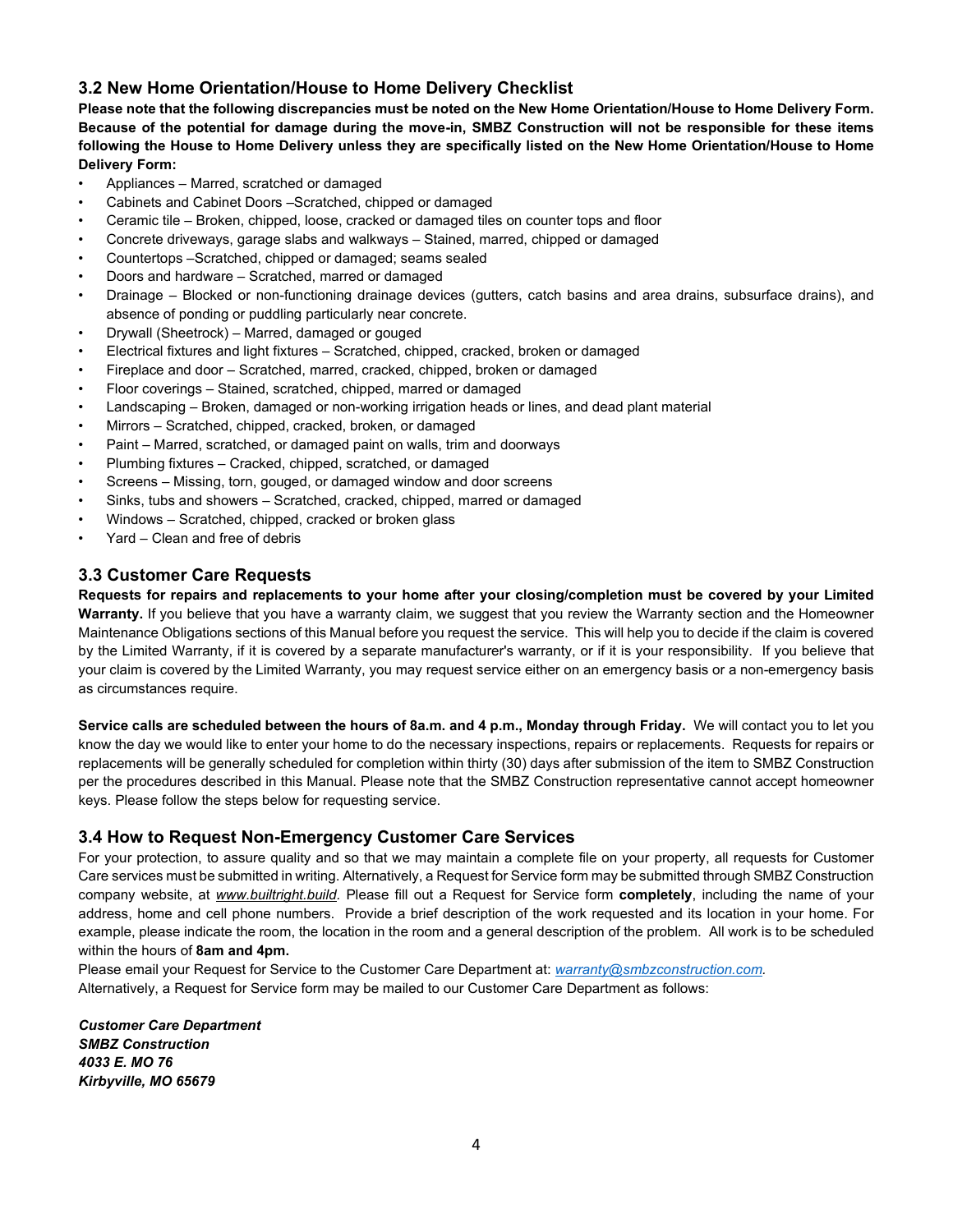Telephonic or face-to-face discussions do not constitute a Request for Service. All Requests for Service under this Limited Warranty must be submitted in writing**. When we receive your Request for Service form, we will evaluate if the item is covered by the SMBZ Construction Limited Warranty, if it is the responsibility of a product manufacturer, or if it is your responsibility.** In most cases, we must inspect the problem to review and fully understand the Request for Service and to determine warranty coverage and responsibility for subsequent actions. Service requests that are the responsibility of product manufacturers can generally be brought to the attention of the appropriate manufacturers by telephone. The product manufacturers and their telephone numbers (or other service procedures) are listed in the manufactured product warranty documents delivered during your House to Home Delivery. You need to reasonably cooperate in permitting our Customer Care Department and their agents to inspect, investigate, test (including destructive testing), monitor, repair, replace or otherwise correct an alleged Construction Defect. This includes keeping service and repair appointments made with our Customer Care Department. We do not reimburse for the time taken off work for repairs. **You must not incur any expense, make any voluntary payments, or assume any obligations to remedy a claimed defective condition without our Customer Care Department Manager's prior written approval.**

Before you request service, please have in mind a time when the service call will be convenient for you. Please make every attempt possible to keep your scheduled appointments with our Customer Care Representatives and trade contractors. SMBZ Construction will not be responsible for expenses that you incur for repair work that is done by persons other than SMBZ Construction unless that work is authorized, in writing, by our Customer Care Department Manager. **Our Customer Care Department Representatives in the field do not have permission to authorize repair work by others and they do not have the authority to extend or alter the Limited Warranty in any way.**

### **3.5 Communications**

Requests for Service can only be made by the homeowner or authorized Property Manager. The Customer Care Department Manager is only authorized to deal with the homeowner or authorized Property Manager. The homeowner or authorized Property Manager who submits the Request for Service has to be the one who meets the Customer Care Department Manager at the site for inspection and or service. Follow-up communications should be limited to the homeowner or authorized Property Manager making the claim and the Customer Care Department Manager. If the homeowner or Property Manager deals directly with sub-contractors they will be liable for any costs or charges as a result.

## **4. EMERGENCIES**

We define emergencies as problems that require immediate attention to protect you and your family from harm and/or to avoid immediate and significant damage to your property, your home or your homesite. These problems include:

#### **Total sewer stoppage**

A total stoppage is defined as a situation in which your plumbing drainage system ceases to work, causing all of your sinks, tubs or toilets to function improperly. A single toilet stoppage when others are working properly is not an emergency.

#### **Water supply leak**

A water leak which requires that the water supply to your home be shut off to avoid serious water damage. A leak which can be isolated by the shut offs under the cabinet or at a specific plumbing fixture is not an emergency. Please refer to the water shut off procedure set forth below in this section of this Manual.

### **Total electrical failure**

In the event of a total electrical failure, check with your neighbors to determine if the failure is widespread or limited to your house. If the failure is widespread, contact your electrical utility company. Before calling, check to ensure that all circuit breakers in the main electrical panel are in the "ON" position.

#### **Natural gas leak**

In the event of a natural gas leak, immediately have every person vacate the home and contact your gas utility company from another location.

### **Total loss of water**

In the event of total water loss, please check with your water company to determine if there is a general outage in your area.

#### **Total loss of heat or air conditioning**

Total loss of heat or air conditioning is considered an emergency only during extreme weather conditions. **It is not considered an emergency if a home has two units and one is not working.**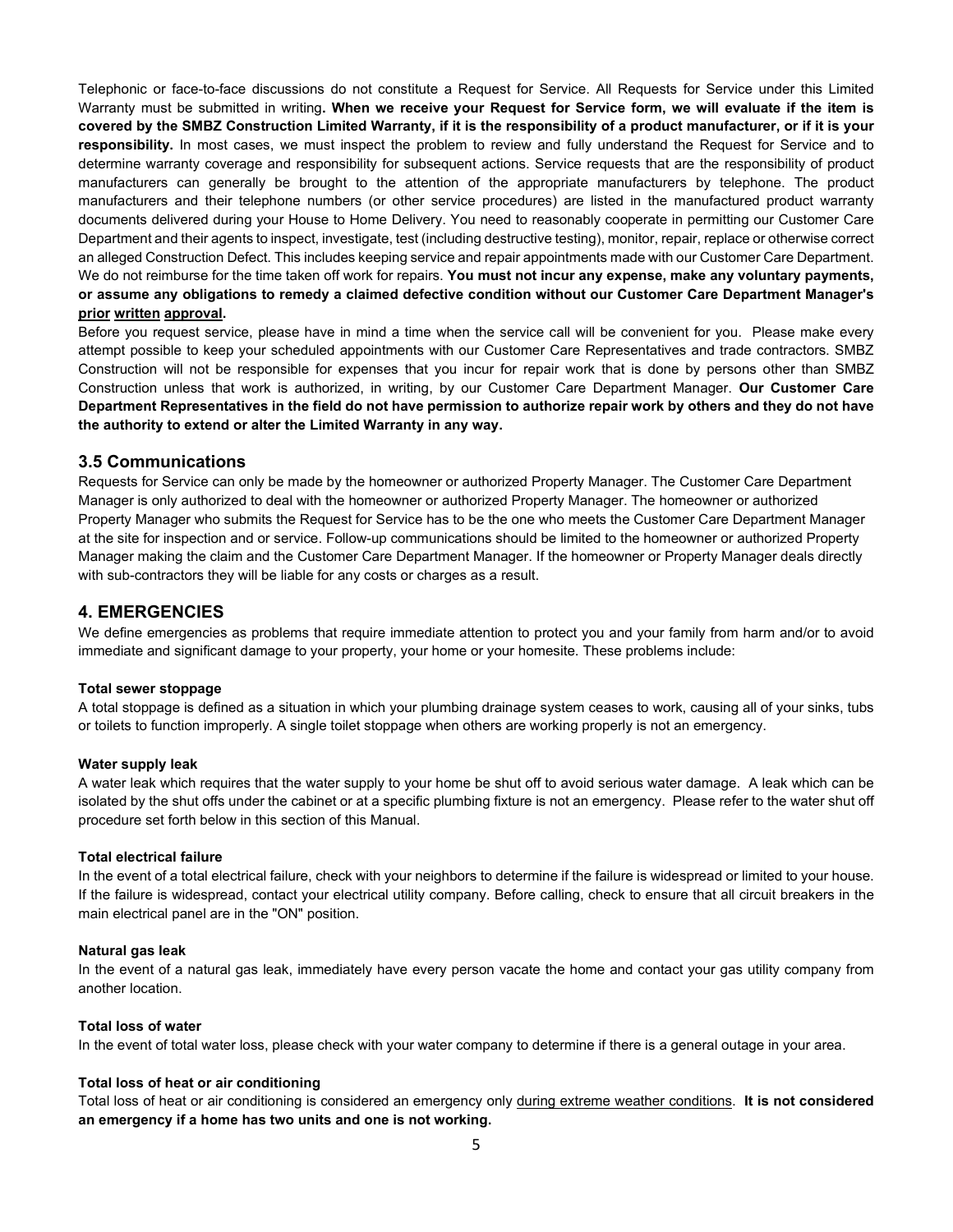### **Potential for bodily harm**

Any other problem that, without immediate correction and precautionary measures, creates a potential for bodily harm that cannot be reasonably avoided.

## **4.1 How to Request Emergency Customer Care Services**

Emergency service is provided for your convenience and safety. It is a function of the Customer Care Department and does not extend the coverage of the Limited Warranty. The cost of any repairs that are made in response to an emergency request that are not covered by the Limited Warranty will be the responsibility of the homeowner. In case of an emergency, your first step should be to protect your family from harm. Once you are sure of their safety, and if your safety will not be jeopardized, you should take steps to correct or lessen the effects of the emergency (using water shut-offs or unplugging appliances, etc.) as described below, and/or you should immediately contact our Customer Care Department. In case an emergency occurs after normal business hours, please call one of the following phone numbers: **Ben Creedon 417-699-1266 or Mathew Creedon 417-699-0394** Do not delay in reporting an emergency. Damage caused by a delay in reporting an emergency will not be the responsibility of SMBZ Construction. Damage to personal property is not covered by the Limited Warranty. Some circumstances that may constitute emergencies are not covered by SMBZ Construction Limited Warranty, such as fires, earthquakes, severe weather, invasions of insects or other pests, etc. These circumstances may be covered by your homeowners' insurance or other insurance. If your situation is covered by SMBZ Construction's Limited Warranty and does not fall within these emergency guidelines (such as an inoperative appliance, a loss of hot water only, a toilet stoppage, a dripping faucet or leak under the sink), you should use the normal procedures outlined above for requesting routine Customer Care Department services. If you believe that lack of immediate action in response to your situation could result in further damage, please call our Customer Care Department (or, if after normal business hours, the emergency service number).

## **4.2 Utility Shut-Off Procedures**

During the New Home Orientation, you will be shown the locations of the various utility "shut off" locations at your new home, and you will be shown how to shut off those utilities at those locations. The following summarizes standard shut off procedures.

### **Gas**

Follow these steps if you suspect a gas leak or can smell escaping gas: Immediately have everyone vacate the home. Do not turn off or on any lights. Call the gas company from another location to report the leak.

### **How to Shut-Off Electricity**

Locate the circuit breaker box. Locate the main breaker within the circuit breaker box. Flip the main breaker switch to the OFF position.

### **How to Shut Off Water**

If the leak is at a sink, toilet, washing machine, water heater or other location with a secondary shut-off valve for that specific location, and the leak is occurring at a point past the shut-off valve, turn the handle or valve to the right (clockwise) to tighten and shut off the flow.

If the foregoing procedure does not work, use the same procedure at the secondary shut-off valve (usually located at the front of the house or in the garage where the water service enters the home) or at the main water meter shut-off (usually located near the curb at the street), as necessary due to the location of the leak.

## **5. EMERGENCY INSTRUCTIONS**

## **5.1 Total Loss of Heat or Air Conditioning**

If you find yourself with no heat or air conditioning, the checklist that follows may help identify the cause. You should also review the furnace manufacturer's literature for additional information. The following items are normal homeowner maintenance items. If we or our trade contractor makes a service call to turn on a switch, replace a fuse, or reset a breaker, you will be obligated to pay a service charge.

Check the following to determine if any are the cause of the non-operation: Thermostat temperature setting and switches; The ON/OFF switch in the furnace room; The fuse on your furnace itself, if it has one; The gas valve on the furnace; ON/OFF switch on furnace; see manufacturer's book for location; Breaker on the electrical panel; and Safety switch for the fan cover. If none of these items corrects the problem, call our Customer Care Department or (after normal business hours) our Emergency Service phone number listed above.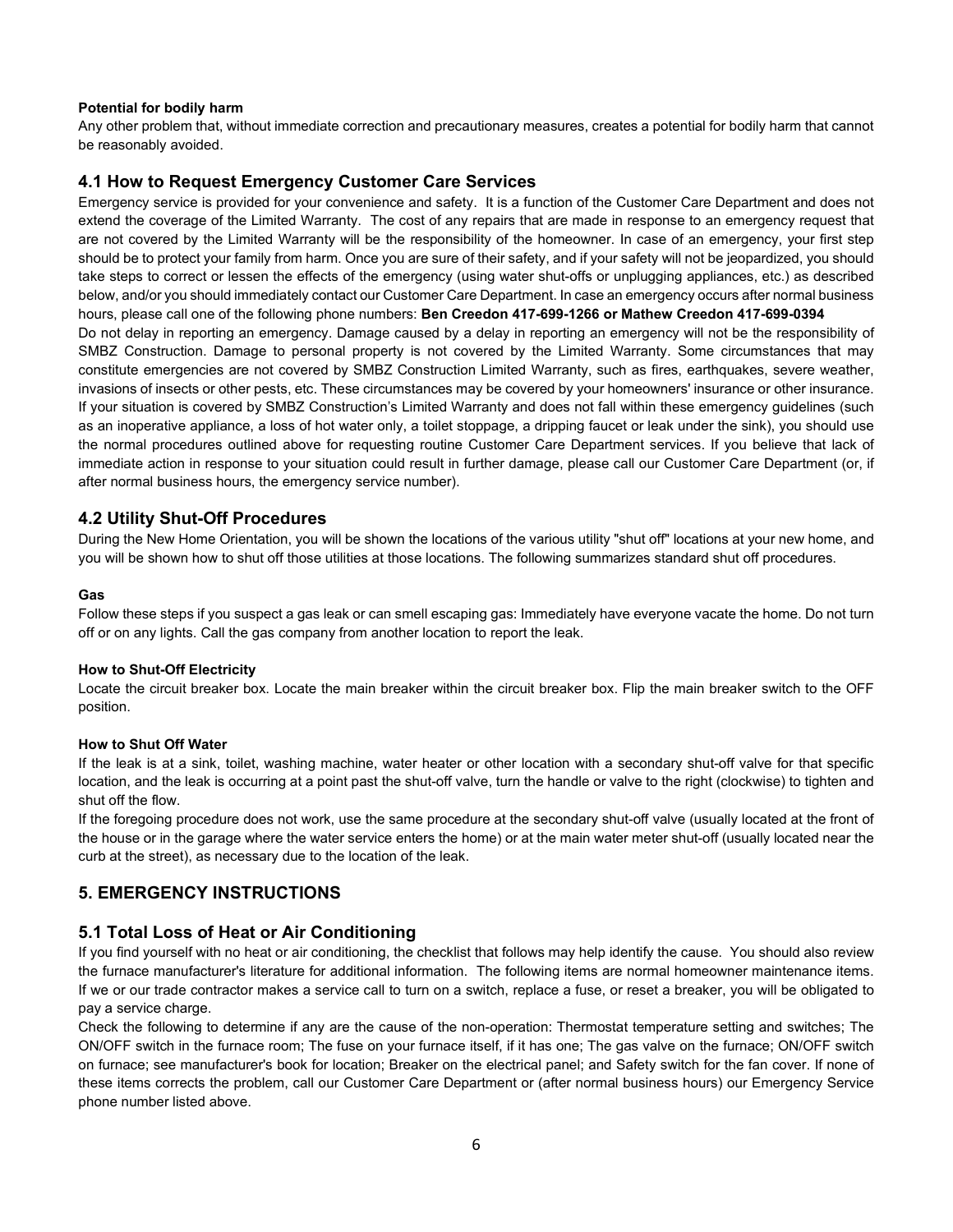## **5.2 Total Loss of Electricity**

The main electrical control panel and meter will be located on the outside of your home. This panel contains electrical breakers that control all of the electrical power to your home. In addition, individual breakers that control the separate circuits will be found in a secondary panel either in the garage or in the home. The breakers in this secondary panel are labeled to indicate the area they control. There is also a separate 220 switch for the air conditioner, usually located near the outside compressor unit. In the event of a total loss of power, check the main breaker in the panel next to the meter. Next, check with your neighbors and local utility company to see if power is out in your area for some reason. Both of these sources should be checked prior to calling for emergency service. Circuit breakers have three positions: on, off, and tripped. When a circuit breaker trips it must first be turned "off" before it can be turned "on." Switching the breaker directly from "tripped" to "on" will not restore service. **IMPORTANT NOTE: If your main circuit breaker trips or is turned off, wait 2-3 minutes before turning it on. Then, restore power to the other circuits one by one. This avoids overloading the system.** If none of these items correct the problem, call our Customer Care Department or (after normal business hours) our Emergency Service phone number listed above.

PLEASE NOTE, LOSS OF POWER IN A LIMITED AREA OF THE HOME IS NOT CONSIDERED AN EMERGENCY. If electricity is off in one area only, check the following items. If this checklist does not solve the problem, submit your written "Request for Service" form according to normal procedures.

*Wall Switches*: If a wall outlet is not working, check first to see if it is one that is controlled by a wall switch. In rooms that do have ceiling lights, the wall switch will control half of one outlet. Also confirm that the light bulb or appliance being used is working.

*Ground Fault Interrupter Circuits*: GFI receptacles quickly sense fluctuations in power. Installation of these receptacles is required by building codes for bath, kitchen, exterior, and garage outlets. Excessive moisture and heavy appliances such as power tools can trip the GFI breaker. Faulty appliances, especially hair dryers, are a common cause of tripped GFI breakers. GFI circuits have a test and reset button on the breaker. To return service, press the reset button.

### **5.3 Total Loss of Water**

The main water shut-off valve is located at the water meter box at the street. Each sink and commode have an individual shut off for its water supply. The locations of these shut-offs will be shown to you during the New Home Orientation. If your water supply stops completely, check the main water meter shut-off to determine if that valve is open. Also, check with your neighbors or the local water utility to confirm the service has not been shut down in your area. If these items do not correct or explain the problem, call our Customer Care Department or (after normal business hours) our Emergency Service phone number listed above.

**PLEASE NOTE, LACK OF HOT WATER IS NOT CONSIDERED AN EMERGENCY**. If you discover you have no hot water, check the pilot (if a gas unit) or check the breaker located in the garage (if an electric unit). In addition, check the temperature setting, and water supply valve of your water heater before calling for service. Refer to the manufacturer's literature for specific locations of these items and other "trouble shooting" information.

### **Plumbing Leaks That Require the Entire Water Supply to Be Shut Off**

If a major plumbing leak occurs the first step is to turn off the supply of water to the area involved in order to prevent further damage from occurring. If this means shutting off the water to the entire home, the problem is categorized as an emergency. During normal business hours, call our Customer Care Department or (after normal business hours) our Emergency Service phone number listed above.

**PLEASE NOTE: HAVING TO SHUT OFF THE WATER TO AN ISOLATED ITEM IN THE HOME (SUCH AS ONE TOILET) IS NOT AN EMERGENCY.** Submit a "Request for Service" form through the Customer Care Department according to normal procedures to avoid paying unnecessary emergency service charges.

## **5.4 Total Sewer Stoppage**

If a clogged sewer line prevents using water anywhere in your home, the problem is categorized as an emergency. During normal business hours, call our Customer Care Department or (after normal business hours) our Emergency Service phone number listed above. Drains and sewer lines should operate freely. All the drain lines in the home are tested for the city or county inspection prior to Closing/completion. Therefore, SMBZ Construction will take responsibility only for obstructions that are the result of construction debris. If not construction debris, the homeowner will be responsible for any charges.

### **6. LIMITED WARRANTY**

The Builder's Warranty provided by SMBZ Construction is for a term of 12 months after your House to Home Delivery is complete. If the following defects are reported within one year after your House to Home Delivery is complete, SMBZ Construction will repair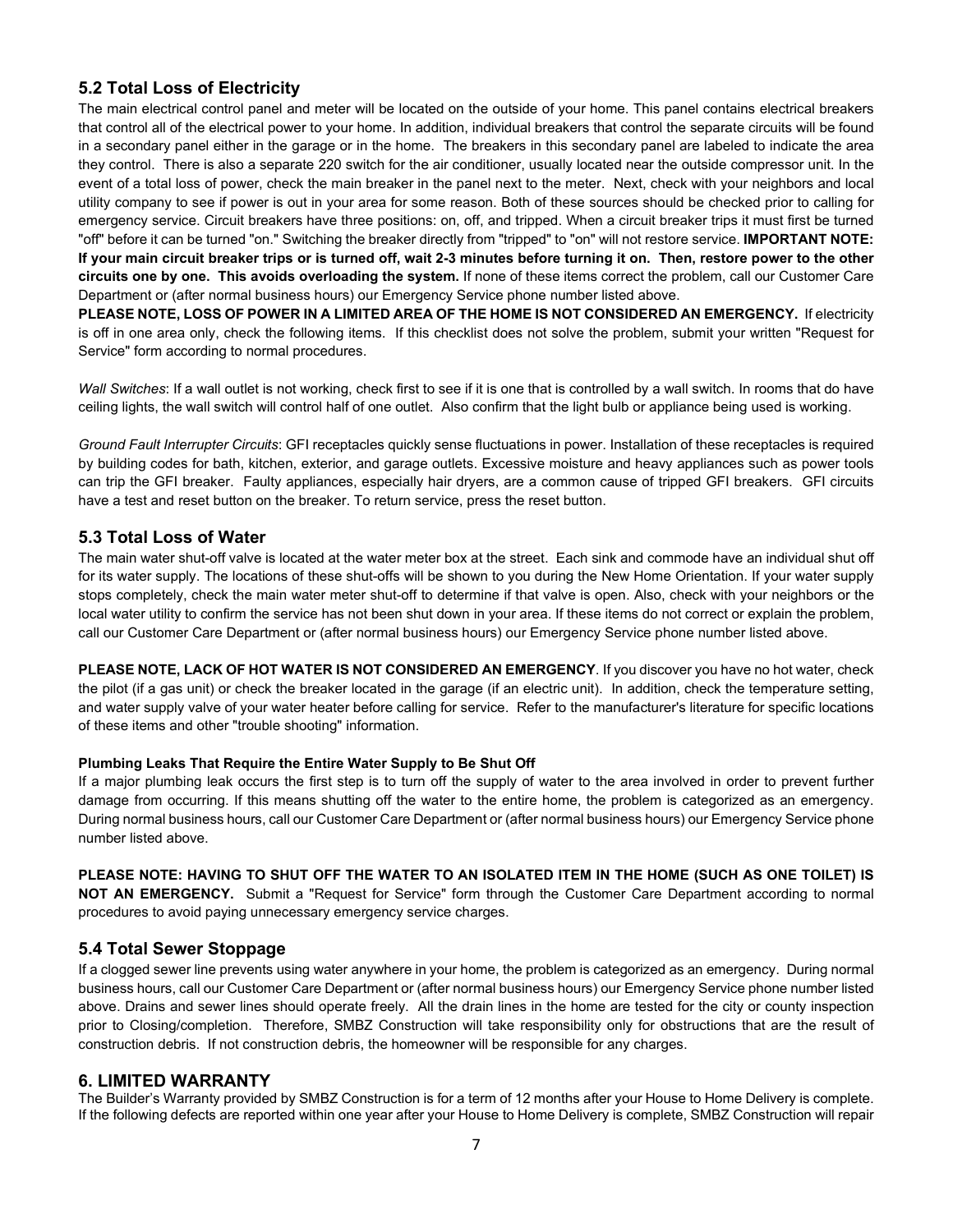the defect at its expense if the defect appears to be the result of faulty materials or workmanship in the original construction of the home:

- Water leaks from plumbing pipes, tubing and fixtures, other than those caused by freezing.
- Failure of the heating or air conditioning system to operate according to the manufacturers' specifications.
- Roof leaks, other than those caused by damage due to walking on roof, additions to structure, add on services such as satellite installation, or damage caused by mother nature such as high winds and storms.
- Inoperative electrical switches, outlets and fixtures (other than burned out bulbs), unless caused by fixtures not installed by SMBZ Construction.
- Drywall cracks other than hairline cracks.
- Loose or misaligned cabinet doors and drawers, unless caused by improper use.
- Foundation cracks that indicate a flaw in structural integrity.
- Buckling or popping floors.
- Entry and passage doors that do not latch or shut completely.
- Defects in floor coverings created in manufacture or installation.
- Standard feature appliances, other than damage caused by improper use.
- Loose or damaged siding, other than that which is damaged by storms or high winds.
- If you have any questions, we will be pleased to discuss them with you.

### **6.1 Manufacturer's Warranties**

Appliances and other materials are warranted by their respective manufacturers, NOT SMB Construction. Service calls for such items are the home owner's responsibility. (See section 8.2 Appliances)

## **7. HOMEOWNER MAINTENANCE OBLIGATIONS**

Your home has been built with natural and modern manufactured materials. It will require regular preventive maintenance by you to preserve its beauty and value. An understanding of how to care for each feature in your home will help prevent costly repairs and replacements later. The features and systems in your home require routine maintenance. Refer to this Maintenance section in this Manual and, if necessary, please consult a professional for advice on your maintenance requirements. SMBZ Construction is not responsible for damage, deterioration, or destruction of items due to improper or inadequate maintenance by the homeowner. Preventive maintenance on your home should begin when you move in. Read the following sections of this Manual to become familiar with the procedures for maintenance. The sections provide an overview of the features and materials in your home. Please study each section carefully so that you become familiar with the routine maintenance that your home requires. Some of the items may not apply to your particular home. The care and maintenance information and obligations set forth in this section and elsewhere in this Manual are not exclusive. Various products and materials incorporated into your home have maintenance guidelines published by their manufacturers, which have been provided to you. In addition, your home could have features or items that are not listed in this Manual. If you have questions, please contact SMBZ Construction's Customer Care Department. The following pages have important facts about your home, the materials that were used in construction, and other details that will enhance your knowledge of the home. This information is provided for your convenience and is not intended to supersede or replace the information that was included in your purchase documents. Some of the following items may not apply to your home. The Customer Care Department is your best source of additional information about your home.

## **7.1 Effects of Weather and Temperature**

Natural building materials such as wood and concrete are subjected to constant expansion and contraction from day to day. Temperature variations, which can be extreme, can result in warping of wood materials and cracking of drywall, stucco, concrete, and mortar. These effects are particularly obvious in the first two years after a home has been built. You can minimize these effects by maintaining a constant temperature in your home during the first two years. This allows the wood to dry at an even rate and may eliminate larger settlement cracks. Minor cracks and displacement of wood are a normal part of the aging process of your home and do not affect its structural integrity. Freezing weather can cause numerous problems in a home. Freezing ground can raise and crack concrete and hardscape improvements, which will move again after the ground thaws. You should take care to properly "winterize" your home's exterior and garage areas, including water lines, irrigation lines, etc.

## **7.2 Condensation**

Condensation occurs when warm, moist air comes into contact with a colder surface while moisture is present in the atmosphere. Condensation is normal in a new home because many gallons of water were used in its construction. This water causes higher than normal humidity until the drying process is complete. Another source of indoor humidity is everyday water usage. For example, a family of four doing the laundry, bathing, and running the dishwasher puts approximately two to five gallons of moisture into the air every day. When condensation appears on a cool pipe or on glass surfaces, it may give the false impression that you have leaks. Excessive condensation or sweating on cool surfaces can be eliminated by making sure attic louvers and crawl spaces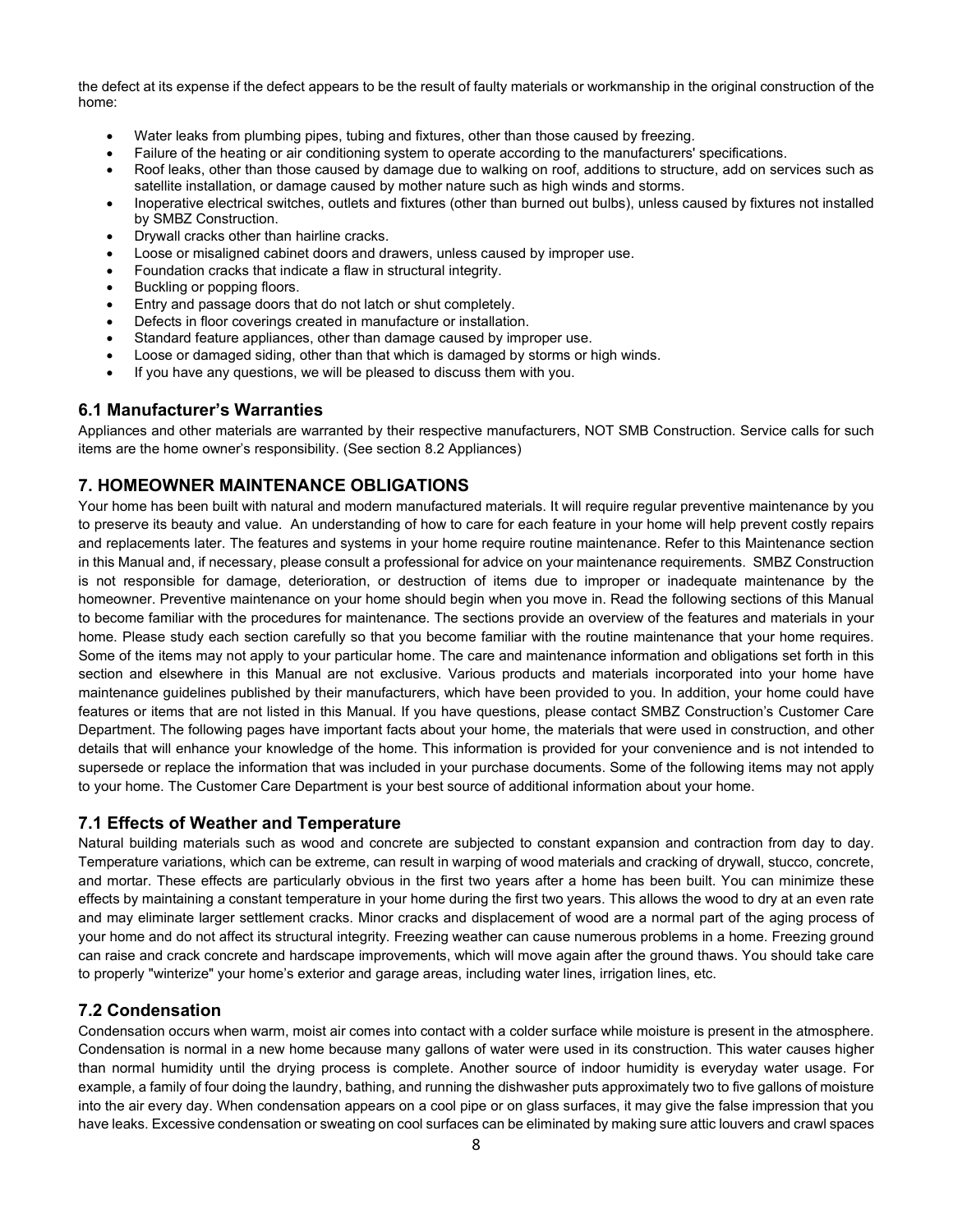are clear of debris. Open windows can aid the home drying process, but it takes time. Avoid speeding up the process by using excessive heat. You should use a constant thermostat temperature. Proper ventilation is a safe and steady way to reduce indoor humidity and condensation. Open basement windows during warm, dry weather and close them when outside humidity is high. Ensure that the clothes dryer is properly vented to the outside and that the vent is clear of obstructions and lint. Use bath exhaust fans to carry moist air outside. Use the fans for short time periods, since they exhaust conditioned air out of the home. If condensation persists, the use of a dehumidifier may be required. Window condensation is produced by conditions beyond our control and is not covered. We will inspect doors and windows to ensure proper fit and function and will repair defective weatherstripping during the warranty coverage period.

## **7.3 Settlement**

All homes settle to some degree. Some adjustment in lumber and framing is normal and should be expected.

If the finish trim shows slight joint separation, fill the cracks with wood filler. If nails work out of position, reset them with a hammer and nailset; then fill the holes with wood filler or spackle. Normal settling, expansion, and contraction also may cause small interior wall cracks around doorways, archways and at wallboard joints. It is best to wait until at least the end of your first year of occupancy before repainting minor cracks until most of the settling and shrinkage is complete.

## **7.4 Expansion and Contraction**

All building materials are subject to expansion and contraction caused by changes in temperature and humidity. This applies to everything in your home, even including the concrete. Dissimilar materials expand or contract at different rates. This results in separation between materials, particularly dissimilar ones. The effects of this expansion and contraction can be seen in such things as small cracks in the foundation, drywall, paint -- especially where moldings meet sheetrock, and mitered corners, where tile grout meets tub or sink, etc. This can be alarming to an uninformed homeowner, but, in fact, it is very normal, even in the highest quality of construction. Especially in dry climates, shrinkage of wood members of your home is inevitable. This will occur in your home. It will be most noticeable during the first year, but typically continues into subsequent years. In most cases, caulking and paint is all that is needed to repair this minor evidence of a very natural phenomenon. Even properly installed caulking will shrink and must be maintained.

## **8. SPECIFIC HOMEOWNER MAINTENANCE REQUIREMENTS**

The following sections are the maintenance requirements the Homeowner is responsible for.

## **8.1 Air Conditioning**

See the "Heating and Air Conditioning" section, below.

## **8.2 Appliances**

**Appliances are warranted by their manufacturers,** in accordance with the terms and conditions of the written warranties supplied by the manufacturers. These manufacturers' warranties, as well as any maintenance and preventive maintenance procedures provided by these manufacturers, have been provided to you in conjunction with the purchase of your home, and should be read and preserved for reference. Additional information about appliance operating can be found in the "Electrical" and "Plumbing" sections of this Manual.

**Mail warranty registration cards directly to the manufacturer**. If a problem arises with an appliance, call the customer care number listed in the manufacturer's warranty. When reporting warranty items to the appliance manufacturer, be prepared to supply: the date of purchase (closing/completion or move-in date, whichever occurred first); the serial and model numbers (found on a metal plate on side, back or bottom of appliance); a description of the problem. Black "glass" panels on appliances are usually plastic and should be cleaned with mild detergent and water. Abrasive cleansers will damage the finish. Dishwasher: Effective use of the dishwasher depends on proper loading, correct water temperature, and chemical content of the water. Experiment with several different dishwasher detergents to find the one that works best. Use each brand for a week to allow it to condition your dishes. Experiment with varying amounts of detergent to determine its effectiveness with the water in your area. If you find that your dishes still are not being cleaned properly, check the manufacturer's manual. Before operating the dishwasher, be certain the garbage disposal is empty since the dishwasher drains into the disposal. Failure to do so may plug up the dishwasher drain and cause water to spray out the air gap located on top of the kitchen sink.

Water Heater. See "Plumbing" section of this Manual, below.

Garbage Disposal: Read and follow the manufacturer's instructions for proper operation of your garbage disposal. Do not load the disposal with food items before turning it on. For proper operation, turn on the cold water and start the disposal. Then, drop the food items slowly into the unit. When the unit sounds clear, turn the disposal off and leave the water running for several seconds. This allows the food waste to be carried into your sewer lines. Replace stopper when disposal is not is use. This allows water to drain but prevent tableware or other objects from dropping into the disposal accidentally. The stopper can be pushed down for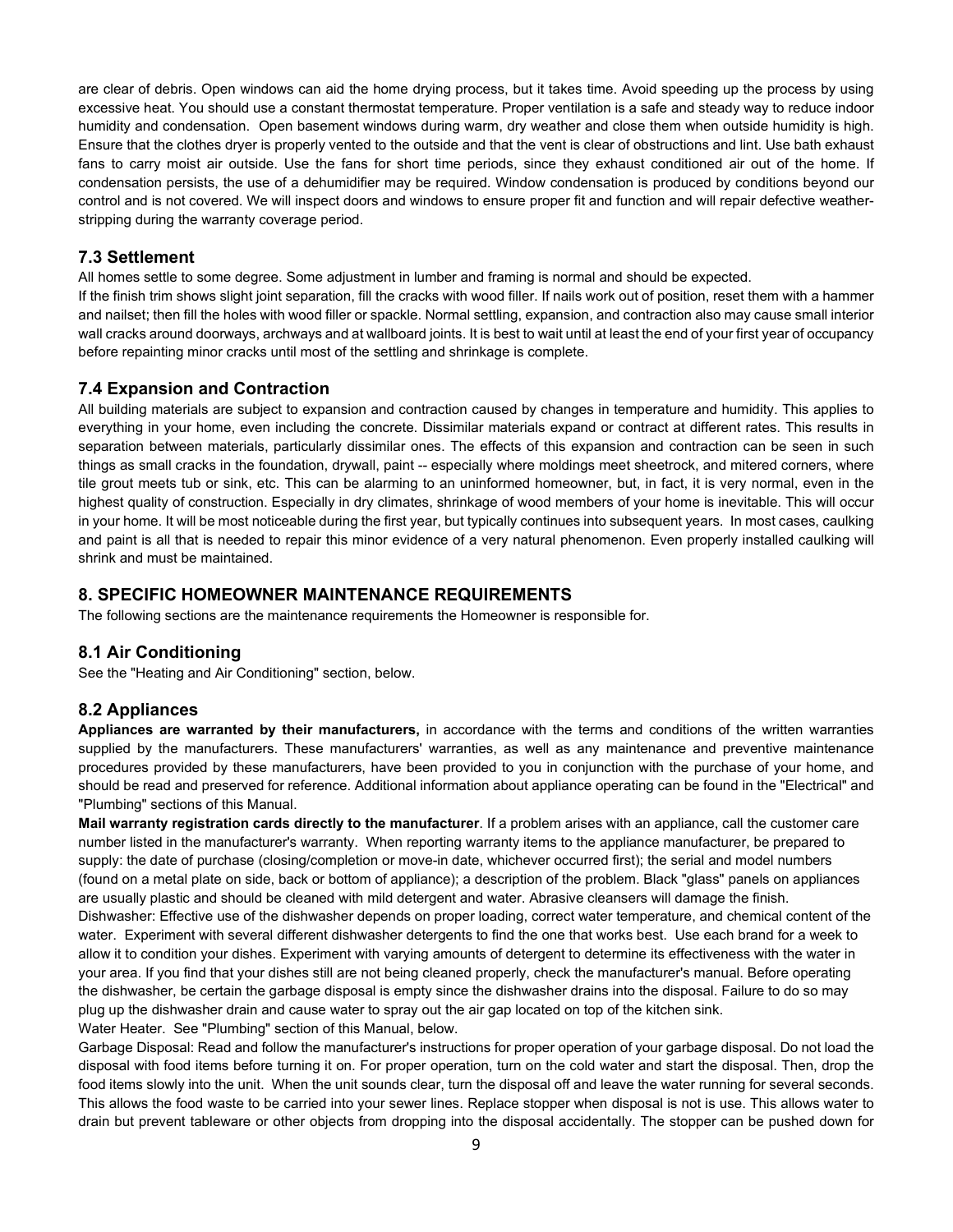filling the sink. Bones, corn cobs, celery, onion, stringy vegetables, rice, shellfish, and other hard objects or fibrous foods should not be disposed of in the disposal. Large, bulky food waste should be cut up. This includes such items as melon rinds and grapefruit skins. Bottle caps, hairpins, glass, rags, metal, paper, and other non-food items will jam the disposal and harm the blades. Never feed food waste into the disposal without first turning on the cold water and the disposal. Cold water helps keep the motor cool and works best if grease is put down the disposal. It will congeal the grease, allowing it to be cut up by the blades. Keep the disposal clean by allowing cold water to run a minimum of 15 seconds after all food has been disposed. Do not use caustic drain cleaners or any harsh chemicals in the disposal under any circumstances. Occasionally clean and freshen the disposal by grinding a dozen ice cubes or a half of a lemon, cut into small pieces. If the disposal jams, refer to the manufacturer's manual for instructions on freeing it. Always be certain it is turned off before any work is done to free a jam.

## **8.3 Asphalt**

Color and texture variation in asphalt driveways is normal. A few simple tips will prolong the life and durability of asphalt paving. Small indentations and uneven areas are normal for this material. Avoid causing large indentations, by keeping heavy trucks off. Be especially careful of kickstands, which can dig into the surface. Spilled gasoline or oil should be cleaned up with kitty litter or other absorbent material and disposed of properly, since it is injurious to asphalt. Holes, cracks, depressions, and low spots in the asphalt can be filled with a premix asphalt-patching compound. Surface sealers protect the asphalt surface from water penetration and are available from local hardware stores for homeowner application. An asphalt sealer should be applied to the driveway approximately six months after you move in. For application intervals beyond that, follow the manufacturer's recommendation.

#### **Asphalt Driveway Precautions**

The grade alongside the driveway, where the soil and grass touches the asphalt, must be properly maintained to prevent edge crumbling and settlement cracks. Do not drive on the outside edges of the asphalt. On driveway turnarounds, do not back off of the rear of the turnaround, as this will damage the edges. When making the turn on turnarounds, keep the car in motion while turning instead of turning the tires when the car is stopped. Otherwise, excessive tire friction will loosen the aggregate and damage the asphalt. Water from downspouts and hose bibs can cause the ground under the driveway to settle. If this occurs, immediately fill in the depressed area with soil to prevent future damage. Remove weeds, roots and other unwanted plant growth that may deteriorate the soil supporting the asphalt. Before installing plants near the driveway, check with a local nursery to determine the root characteristics of each tree or shrub. Do not park or store heavy vehicles such as automobiles or trailers in one spot on the driveway for extended periods of time, especially during the summer, as it may cause depressions in the asphalt surface. Keep firewood, lumber, sand, dirt, moving vans, garbage trucks, dump trucks and large or heavy delivery trucks off driveway as they can damage and/or break down driveways. Do not burn leaves or any other material on the asphalt surface. Remove winter snow and ice promptly. Do not chip or pick at the surface with a shovel, as the material is soft and will dent. Do not apply de-icing salts or chemicals to the asphalt. Repeated thawing and freezing with salt and chemicals can damage asphalt, as well as kill grass, shrubs and trees. If a thin layer of ice cannot be removed, kitty litter or clean sand offers safe traction.

## **8.4 Attics**

The attic space is not intended for storage. Access is provided for purposes of allowing professionals to maintain mechanical equipment that may traverse the attic space. There is a danger that anyone who enters the attic can step off wood members onto the drywall, which will not support their weight. This will result in damage to the ceiling below, and could cause severe personal injury. The attic space is not engineered for heavy loads or access except by trained professionals who will take extra safety precautions and be responsible for their own safety. SMBZ Construction installs a variety of attic vents to remove excessive heat and moisture from the attic space. These may include ridge vents, gable louvers, roof louvers, soffit vents, and baffles where the roof meets the wall. Do not cover these vents with insulation or any other material. Insulation in the attic protects the rooms below it. If the insulation is moved, it will leave gaps between the insulation panels and may obstruct the attic vents. Roof trusses should not be cut to install attic stairs. This can structurally damage the integrity of the roof and will void the major structural defect warranty. If your attic access is perimeter sealed, it is important that it remains sealed at all times. If the attic seal is broken, it could allow moisture to escape into the attic space. If the attic seal is broken, this may void all warranty in the attic space.

## **8.5 Balconies and Decks**

Your home may feature balconies and decks. Do not install heavy equipment or nail anything to balcony or deck. The hole caused by the installation could allow water to enter your home and cause damage. The damage is your responsibility. In some instances, the flat surface of your deck has been treated with a sealant to prevent water penetration. If it has been treated, it will require periodic application of a sealant to maintain its durability. A builder's supply, home center, or hardware store can recommend a sealant. If your balcony or deck has roof drains, they should be kept free of debris. This allows proper water flow from the balcony or deck. After rain, water may stand in small puddles for a short time before evaporating. This is to be expected of any flat surface and is normal. If you place plants on your balcony, make certain that drainage from the plants does not accumulate on the floor of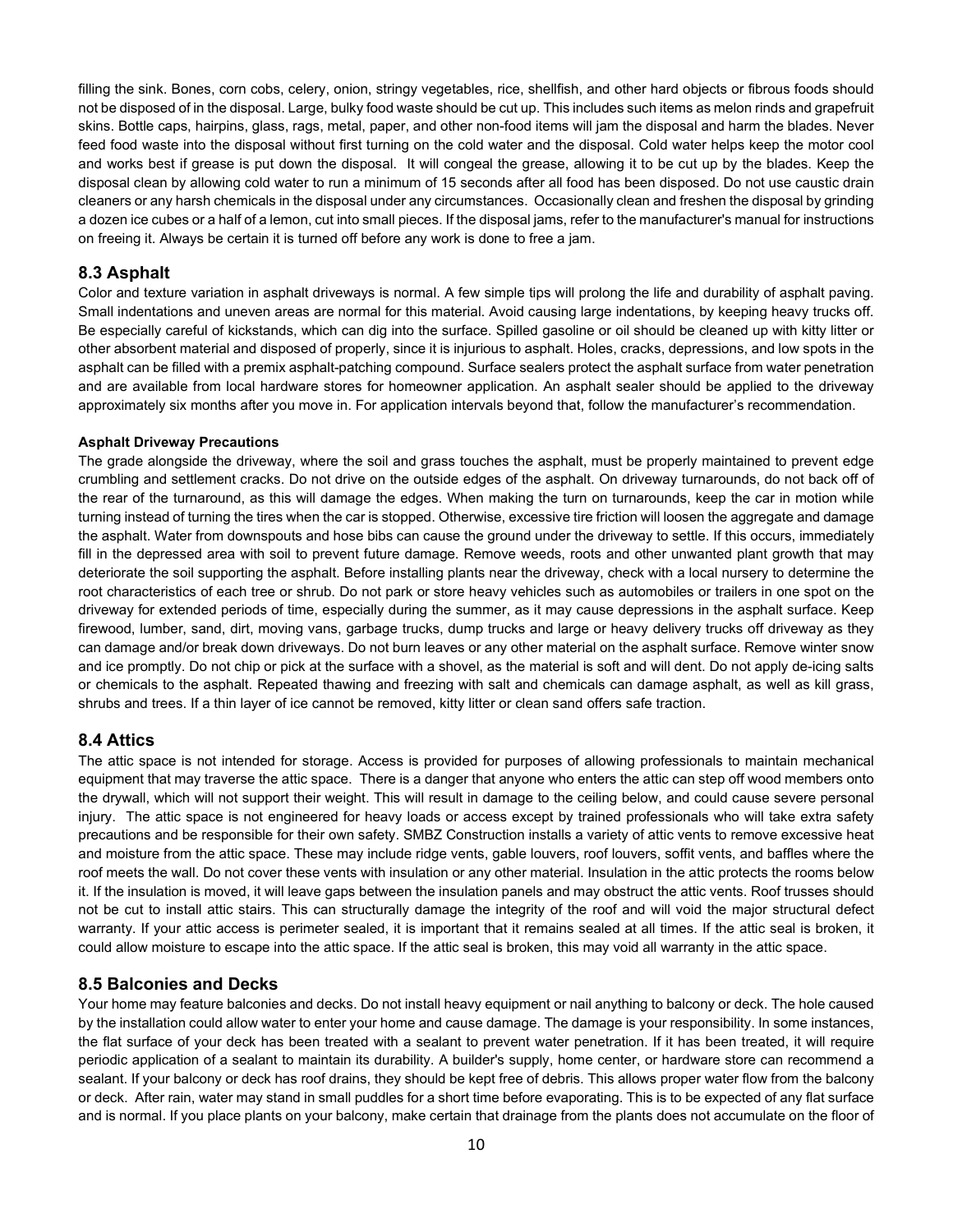the balcony. Water can be trapped under potted plants and trays on your balcony or deck, which can deteriorate the balcony or deck surface. Wood decks may be constructed with pressure-treated wood to resist rot, decay and termites. It is normal for deck support posts to warp or twist up to l inch over an 8-foot length and a rail post may warp or twist up to 1/2 inch. Deck boards should be replaced if they develop cracks at knots that are across the grain. Decking or rails may cup up to 3/16 inch across the face of the board. To prolong the life and beauty of a wood deck, treat it soon after you move in and periodically with a water repellent or wood preservative. Painting pressure-treated deck lumber is not recommended. A local hardware store can help you select the right product. Over time, boards may come loose or nails may raise from wood shrinkage. Correct this by re-setting existing nails or adding new galvanized nails as needed. Decks that become dried out or discolored may be cleaned with approved deck cleaners and oiled with penetrating deck finishes. Wood splintering is normal due to weathering and can be remedied by sanding edges smooth. Consult your Homeowners Association or a licensed contractor, in absence of an Association, before you consider making any structural or cosmetic changes to your balcony or deck.

### **8.6 Baths**

**Caulking**: See the "Caulking" section of this Manual, below.

**Ceramic Tile**: See the "Ceramic Tile" section of this Manual, below.

**Fittings**: Your plumbing fittings are designed to stay new-looking with minimum effort. Avoid abrasive cleaners. Clean with a soft, damp cloth followed by a brisk polishing with a clean, dry cloth.

**Porcelain**: The delicate beauty and gloss of porcelain bathtubs and sinks are easily maintained by observing a basic rule: never use abrasive cleaners. They scratch through the glass-like surfaces quickly. Liquid dishwashing detergent on a moist cloth is preferred. Although porcelain is durable, be careful not to drop heavy articles on it that can cause chipping. Should scratching or chipping occur, contact a porcelain repair business.

**Safety Tips**: It is possible to be accidentally locked out of the bathroom. Keep the door key in a safe open place outside the bathroom, but nearby. If you lose it, a small screwdriver, icepick, or similar tool can be used.

**Simulated Marble**: This material, found in many homes, is easy to keep clean, and is more resistant than natural marble to alcohol, food, acids, common household liquids and boiling water. Again, harsh abrasives should be avoided. Soap and water or common cleaning solvents would eliminate most stubborn stains. Liquid waxes will maintain a higher luster, but avoid paste waxes that may cause yellowing. Be careful not to drop heavy or sharp objects on simulated marble, and avoid scratching or chipping, just as with natural marble. Should scratching or chipping occur, contact a simulated marble repair business.

**Tubs, Showers and Surrounds/Enclosures**: Given proper care, the smooth surface of a fiberglass tub or shower will remain beautiful and easy to clean. As with any highly polished surface, regular care and no abrasives are the main rules to follow. Normal cleaning should be done with any liquid cleaner, detergent, or foaming cleanser. Alcohol used as a cleaning agent may cause discoloration. Stubborn stains can be removed with acetone or household cleaning solvents used with a nylon-scouring pad. Never use metal scrapers or similar tools

## **8.7 Cabinets**

Your cabinets are made of finished hardwoods or laminated vinyl materials. To maintain the beauty and utility of your cabinets, proper care is required. Remove splashes and splatters promptly to avoid permanent stains. Do not wash laminated cabinets with water or water-based cleaners. If the cabinet manufacturer has provided maintenance instructions, please refer to them for recommendations as to proper products to be used. The wood in your cabinets is a natural product. Some fading of the original color will occur. Wood is subject to drying and can warp. This could cause drawers to stick and prevent doors from closing/completion properly. If you notice sticking drawers and cabinet doors that do not close properly during the Limited Warranty Period, please notify SMBZ Construction's Customer Care Department in writing. After that, maintenance of cabinet drawers and doors is the responsibility of the homeowner. Minor scratches can be covered with a putty stick that matches the finish of your cabinets. Putty sticks can be purchased at paint or hardware stores. Do not use abrasives on the finish of your cabinets. Direct sunlight can cause fading of the original color. Consider using window coverings to prevent direct sun on cabinets. The hinges on your cabinet doors can be lubricated, if necessary, with an oil-based lubricant. Apply a very small drop of oil to the top of the hinge and work the door back and forth several times so the oil will penetrate into the hinge. Wipe the excess oil with a dry paper towel. Flat and carousel shelves are not designed to hold weight that exceeds 20 pounds per square foot. Keep canned goods, flour, sugar, and heavier products on the bottom shelf of the base cabinets. If desired, apply contact paper to shelves to protect against scratches and water stains.

## **8.8 Caulking**

Over time, and particularly during warm, dry weather, caulking will dry and shrink. When this happens, it no longer provides a good seal against moisture. As part of your routine maintenance, you should inspect the caulking around your sinks, showers, tubs, countertops, and ceramic tile, and should make any necessary repairs to the caulking every six (6) months or as needed.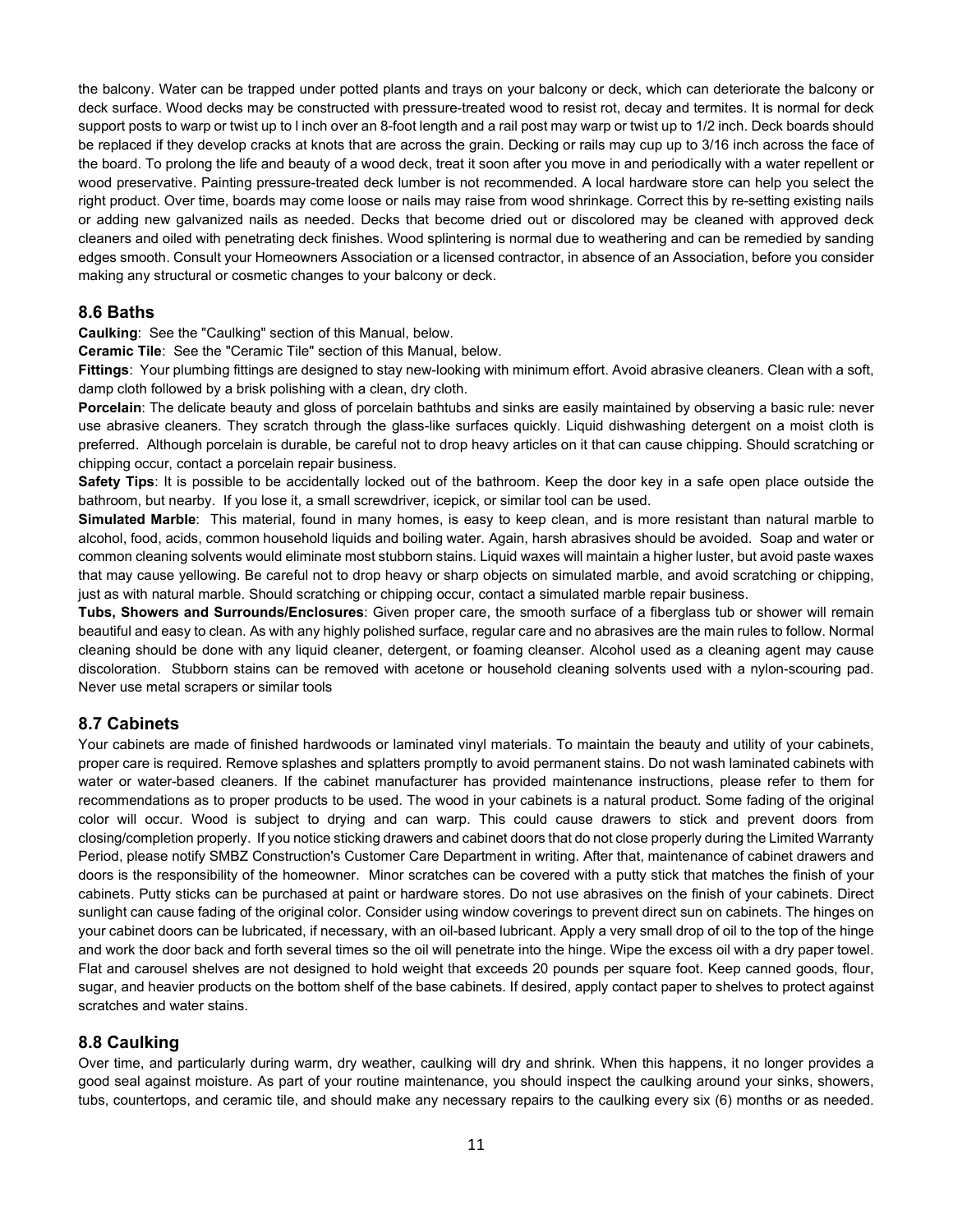Caulking guns and applicator tubes, disposable caulking guns, and caulking compounds are available at hardware stores and home centers.

## **8.9 Ceilings**

The ceilings in your home require occasional cleaning and periodic painting. Remove dust or cobwebs as part of your routine cleaning. When needed and as a part of your regular maintenance, you may want to repaint you're ceiling. If your ceiling consists of luminous light fixtures, you should follow these tips. Do not use cleaning solvents or other strong chemicals on the plastic panels or aluminum grid. We recommend that you wash the panels in a mild solution of dish-washing liquid and water. Use a soft cloth to wipe the grids using only warm water. Towel dry the panels and grids to remove any soap residue and water spotting.

### **8.10 Concrete**

Concrete is a major structural material in your home. It provides strength and durability for the foundation. Your concrete requires minimal care. It should be kept free of accumulated dirt and debris. Oil and grease stains and standing water should be removed. Concrete cleaners are available at home centers and hardware stores. Concrete is a porous, brittle material that will expand, contract, and crack as the result of temperature changes, shrinkage, and stress. Hairline cracks that may appear on foundation walls are usually cosmetic, as opposed to structural. Foundation cracks are common and are caused by shrinkage or stress. Due to weather, temperature, and moisture and to the nature of concrete, masonry, and stucco, it is normal for concrete to shrink and expand. This usually does not unduly affect the strength, performance, or purpose of the concrete, masonry, or stucco. SMBZ Construction makes no representations or warranties that the concrete in or adjacent to your home will be free from shrinkage or surface cracking. Homeowners may choose to address cosmetic cracks by filling them with flexible concrete silicone. Concrete sealers may also be applied after six months to help reduce concrete dust from foot traffic. Due to certain soil types, some staining of concrete is normal. Clean concrete floors with a solution of five tablespoons of baking soda to a gallon of water. Before using the cleaning solution, wet the floor with clear water and loosen dirt with a steel brush or scraping blade. A concrete sealer may be applied to the floor, following the manufacturer's directions, approximately six months after you move in. This will make it easier to clean and will reduce concrete dusting. If your home has a basement, the block foundation may be covered on the outside with a cement parging, while the poured-in-place concrete foundation walls do not require parging. Both have an application of a material that is water-resistant, but not totally waterproof. Slight moisture condensation on the basement walls and floor is normal during the first year, since hundreds of gallons of water are used to make the concrete, mortar, drywall mud, and paint. As this water evaporates, it naturally raises the moisture content. Proper ventilation will reduce this condensation. Open basement windows during clear, dry weather and then close them during damp, humid weather. If excessive humidity develops, consider using a dehumidifier to remove unwanted moisture from the air. Proper water drainage around the foundation will help keep the basement dry and eliminate unnecessary stress on the foundation wall. In many locations, drain tile is used to drain water away from the foundation. Familiarize yourself with the system installed in your home. Check periodically to ensure that all drains are clear of debris, that pumps are operating, window wells are clean, and that the soil around the foundation properly slopes away from the home.

#### **Exterior Concrete Flatwork (Porches, Stoops, Steps, Driveways, Patios and Sidewalks)**

You should conduct a monthly inspection of concrete flatwork and do any maintenance necessary to improve drainage and minimize the infiltration of water. This is especially important during the first five years for a newly built home, as this is when the most severe adjustment between the new construction and its environment occurs. The process of inspection and maintenance should continue over the years, but cracking, settling, and other problems should become less common. Cracks in flatwork are commonplace. Cracks occur from the natural curing and stabilizing process when drying and from settlement over time. Cracking may be more severe and common on swelling soils. If cracks are not sealed, they can get worse and contribute to deeper saturation of the soil that may damage the foundation. It is the homeowner's responsibility to caulk cracks to prevent water from getting under the slab and causing the soil underneath to settle or expand, further compounding the cracking of the concrete. Quality exterior acrylic caulking compounds or equivalent products manufactured for this purpose can be purchased at most hardware stores doit yourself departments, and lumber yards. The driveways and walkways in your home are designed for residential use. Should any vehicle heavier than a conventional automobile or pickup truck be allowed to use your driveway, SMBZ Construction will not respond to complaints of driveway cracking. For your own protection, do not allow moving vans, lumber, concrete, landscaping and pool trucks, etc. to make use of your driveway. Remove plant growth from the expansion joints when it appears. Left to grow, the roots of small plants expand and could crack or otherwise damage your concrete. If this happens, obtain patching cement from a hardware store or home center and follow the directions on the package for proper repair. Patches in concrete will vary in color from the original material. This is normal and cannot be avoided. Under normal usage and weather conditions concrete surfaces should not disintegrate to the extent that the aggregate is exposed. Salt and other de-icing chemicals will cause severe damage to exterior concrete surfaces. Even when you do not use salt, salt can be tracked in from the street on feet or tires, or accumulated under the fenders of your vehicle. This highly concentrated salt can cause pitting, spalling, and possibly the exposure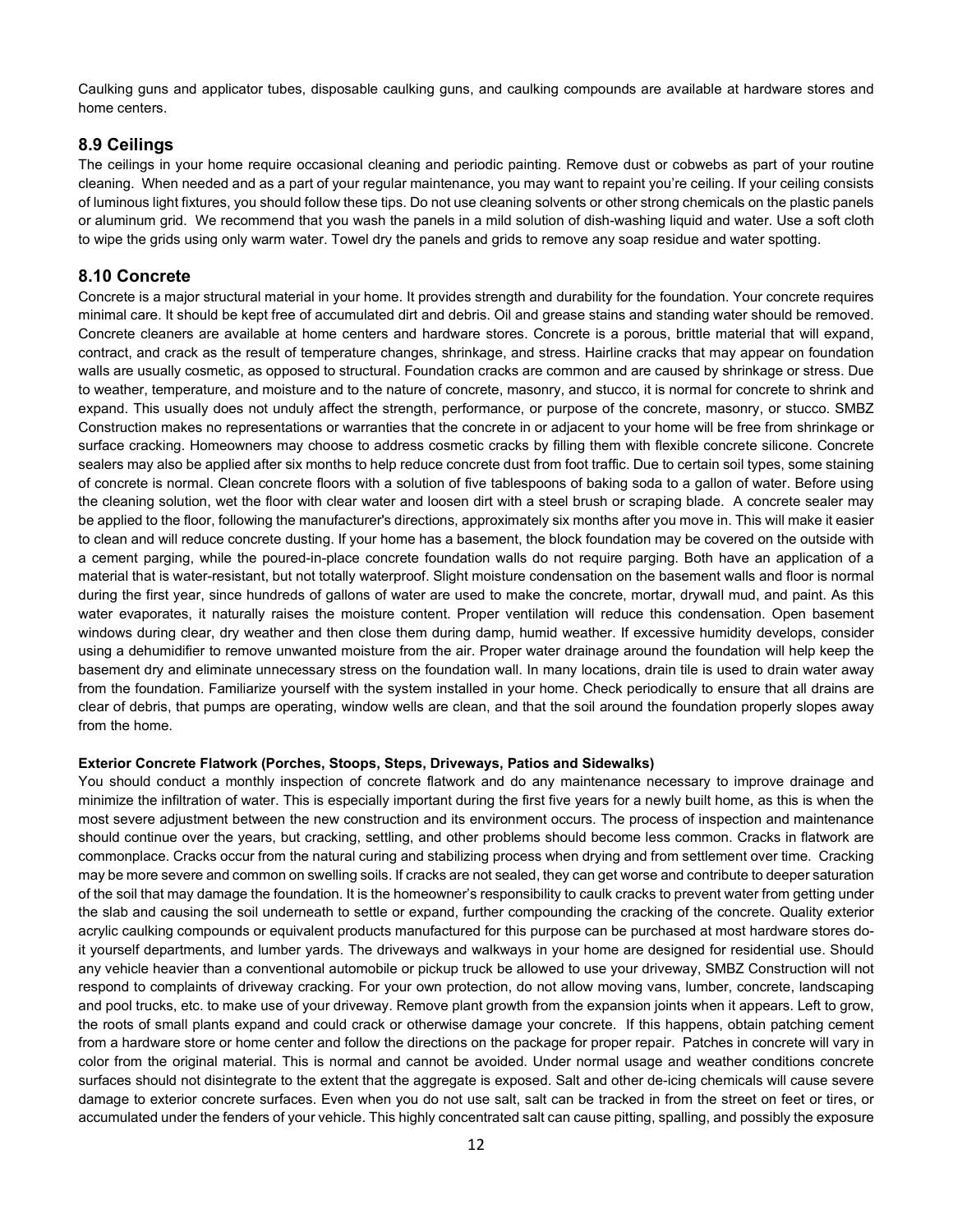of aggregate. We are not responsible for concrete deterioration caused by homeowner abuse or negligence, salt, chemicals, heavy vehicles, or other factors beyond our control. You may apply a concrete sealant, which may assist in reducing the effect of these chemicals on the concrete. Concrete occasionally cures with a variation of color. This occurs during the curing process and is a natural chemical reaction. There is typically no way to predict or control this and we do not warrant discoloration of concrete. SMBZ Construction also cannot ensure that concrete or masonry repairs requiring new material will match the color of the existing material. Color variations are normal. Top soil, fertilizer and other chemical treatments for lawn care can discolor concrete and should be swept off immediately. Do not run water, or allow puddles to occur, near concrete foundations, fences, walls, walks and driveways. Water can cause soils expansion and infiltration and reaction to soils chemicals such as sulfates that can cause concrete to fracture or deteriorate. Remove snow and ice promptly from porches, steps, stoops, driveways, patios and sidewalks. If a thin layer of ice cannot be removed, cat litter or clean sand offer improved traction.

### **Foundation Slabs**

By maintaining good drainage away from your home, you are protecting your home's foundation and the floor slab. Maintenance of drainage away from all concrete slabs will minimize cracking and other forms of movement. Cracks in slabs should be sealed with a waterproof concrete caulk to prevent moisture from penetrating to the soil beneath.

#### **Structural Floors/Crawl Spaces**

A crawl foundation is made up of a footing and masonry foundation wall consisting of block and brick to support the structural floor. The floor system is constructed using an engineered framing system. The height is determined by the site conditions. Structural floors and crawlspaces create unique maintenance obligations, and increased maintenance responsibilities and costs (such as for utilities, maintenance, repairs, upkeep, etc.). Structural floors and crawlspaces require periodic inspections and replacement of devices designed to extract moisture, additional energy, and utility costs, floor treatments and related expenses. Mold may develop more easily and/or extensively with respect to structural floor and crawlspace areas. Homeowners with structural floors and crawlspaces must diligently comply with the mold prevention obligations stated elsewhere in this Manual. Ground cover plastic in crawl spaces is used to reduce moisture coming from the ground. Do not remove or disturb it. It is natural to have condensation under this plastic. Water in your crawl space should be expected. The crawl space is graded to drain to the lowest area of the crawl. A drain pipe may be located here and terminate outside of the crawl. Both ends of this pipe need to be kept free of debris so that it doesn't clog. Proper ventilation in crawl space areas minimizes high humidity levels, condensation and resulting mildew. Do not enclose crawl space areas that open to an existing basement unless you provide exterior venting. Do not block or close existing vents. Do not use crawl space areas for storage. In the Southeast region, where the temperature and humidity are both high, you can, under certain circumstances, experience condensation on your water pipes and air conditioning ducts. This is expected and not considered a problem. However, if this condition persists, it is recommended that the crawl space vents be adjusted in the summer to reduce the hot, moist air entering the crawl space. Vents should be open in the spring and fall to dry the crawl space. In the winter, the vents need to be adjusted again, leaving some partially open to guarantee air movement in your crawl space.

## **8.11 Counter Tops**

The counter tops in your kitchen may be constructed of glazed ceramic tile, cultured marble, marble, laminates (such as Formica), granite, limestone, or solid surface materials (such as Corian). Any cosmetic damage to your counter tops must be noted during your New Home Orientation. After you have moved in, the care of your kitchen counter tops is your responsibility. Always use a cutting board to protect your counter tops when you prepare food. While minor scratches that can result from cutting food may not be noticeable at first, in time they will dull and mar the luster of the finish. This can happen to even the hardest ceramic tile. Wipe up spills immediately. Some liquids, particularly hot ones, can cause almost imperceptible stains on ceramic tile grout, Formica and cultured marble. In time, the stains can accumulate and become unsightly. Be careful to avoid dropping pots and pans and other kitchen items on your counter tops. This can break or chip the counter's surface. Re-caulk separations that occur around sinks and along the backsplash of countertops, and between countertops and walls before water can enter into those separations and cause damage.

### **8.12 Doors**

### **Doors (Exterior)**

Check the finish on your exterior doors several times a year. Doors that receive direct sunlight should be inspected more often. If you notice cracking or peeling, refinish the door promptly. Use touch up paint as needed and repaint once a year or as required. If left unattended, cracking and peeling will progress rapidly and destroy the surface of the door. Reposition sprinklers that spray doors and other wood or metal surfaces. Water can severely damage wood surfaces. Avoid slamming doors because damage may result. Do not make hasty adjustments on new doors, since the condensation and humidity of a new home will affect them only temporarily. Occasional slight sticking is normal and even desirable for a weather-tight fit. To eliminate minor sticking, try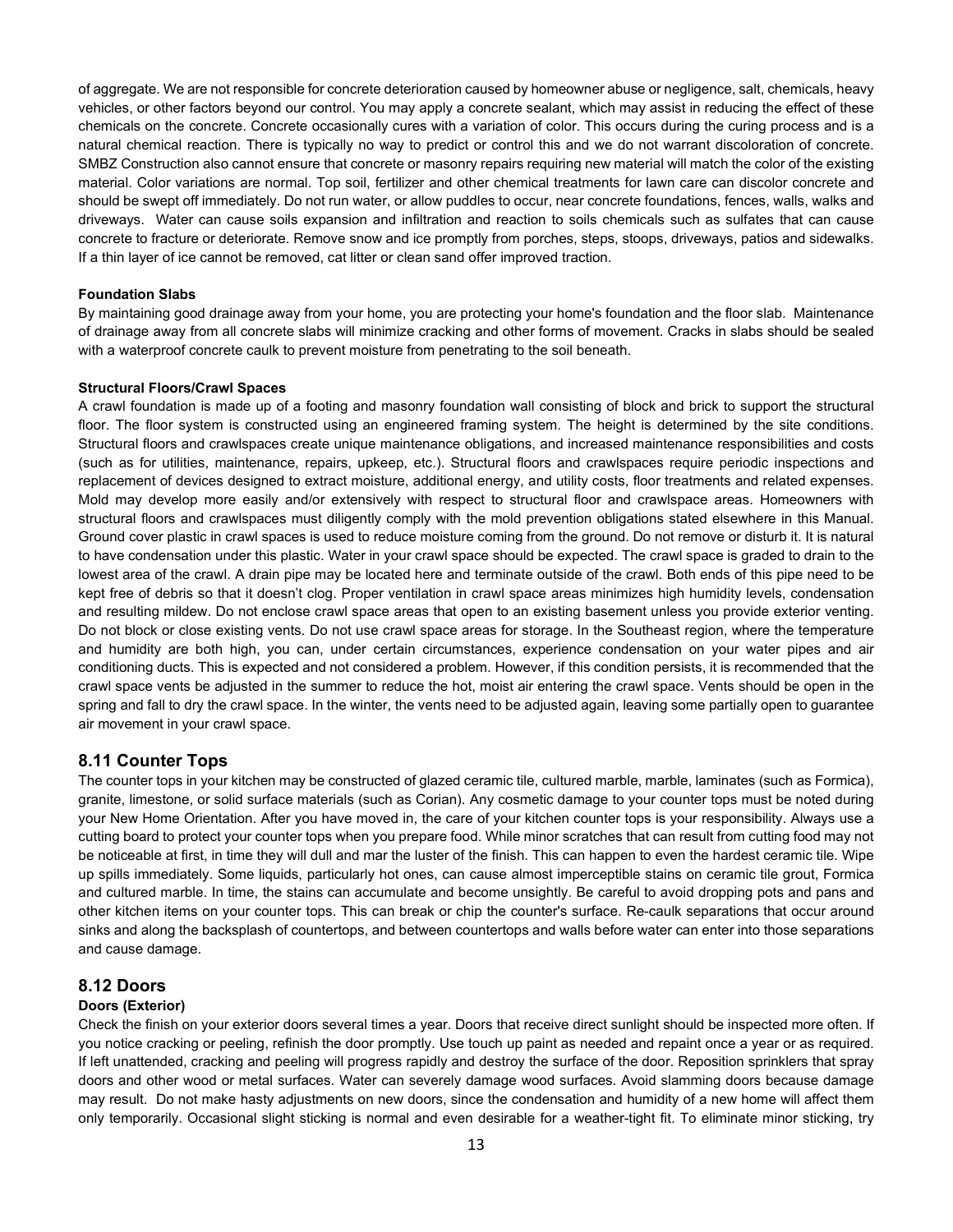paraffin, candle wax or commercial dry lubricant sticks. If occasional lock sticking occurs, exterior locks can be easily freed with lubricant sold in most hardware stores. Locks may require adjustments of the strike plate on the door jamb. Remove the strike plate and carefully file the latch opening. Or move the strike plate by moving the screws into new positions. Planing is a drastic solution. Do it carefully and cautiously otherwise the door may refuse to close properly in drier weather. When the door closes to your satisfaction after planing, seal the raw wood with paint or varnish to reduce the chance of swelling or warping later. Small cracks may also develop during a dry season and may disappear during wet winter months. If the cracks do not disappear over time, they can be easily filled with wood putty, caulking compound or filler. These materials may be obtained at your local hardware store or home center. The shrinkage of insert panels in doors showing raw wood edges is not uncommon due to temperature and humidity changes and can be corrected by repainting after the movement has stabilized. Inspect the weatherstripping on your exterior doors frequently. Weatherstripping should form a reasonably tight seal to prevent air and water from entering. Normal contraction of wood doors can leave a small gap in the weatherstripping. This is normal. The small gap will close when the humidity increases and the door expands. Reglue or replace rubber and synthetic weatherstripping that has worked loose. Use an appropriate commercial weatherstripping cement or glue. Do not use super glue type adhesives. Metal weatherstripping components can become unfastened. If this happens, carefully reshape the metal to its proper position and fasten it with small nails or tacks. Replace metal weatherstripping that has been damaged beyond this simple repair procedure. Before you make structural or cosmetic changes to your exterior doors, check with any Homeowner's Association to which you may belong to determine any restrictions or necessary procedures or permits in connection with such changes.

#### **Doors (Interior)**

It is a good idea to keep duplicate keys for the bathrooms and other locking doors. Children may accidentally lock themselves into a room and be unable to work the lock. You may find that some interior locks can be opened with a small screwdriver, ice pick, or similar tool. Remove finger smudges from painted or varnished interior doors by washing with warm water and a soft cloth or sponge. Dry the surface thoroughly with a soft cloth or towel. Check your interior doors frequently and use touch up paint or varnish when necessary. These simple steps will keep your interior doors beautiful and in top condition. If your closets feature sliding doors keep clothes and other items away from the doors so they do not obstruct the door's proper operation. The roller and tracks should be lubricated with an oil-free silicon lubricant. Oil and grease attract dust and dirt that become embedded in the lubricant and tracks. Interior doors are hollow-core and are not designed to support attachments and hanging accessories. Hanging heavy items on doorknobs, or at the top of a door, can damage hardware, hinges, or the door itself. Some doors may have hinge bumps installed; caution must be taken not to apply pressure as hinge bump could puncture door.

#### **Doors (Metal)**

Metal doors require paint touch up but usually require little other care. Observe the lower edge of metal doors to inspect for rust. Remove the cause of the rust where possible and any rust stains, and use touch up paint to cover the exposed metal.

#### **Doors (Sliding Glass)**

Carefully examine all window and sliding door glass at your New Home Orientation. Any glass that is broken or scratched must be pointed out at that time. Sliding glass doors are protected by a manufacturer's warranty, which may extend beyond the Builder's Limited Warranty coverage. Should you experience problems that the manufacturer warrants, please contact the appropriate manufacturer. Clean glass with a spray glass cleanser and wipe frames with sudsy water and a soft cloth. Periodically clean the bottom of the door track and check to ensure that drain holes are clear of obstructions. To keep the doors moving freely, apply a silicone spray to the tracks. Keep sprinklers away from sliding glass doors and windows when watering the lawn.

#### **Doors (Fiberglass)**

Like any door, fiberglass doors need to be maintained. The elements can wear down the fiberglass, paint or fixtures. You need to be proactive with the maintenance of fiberglass doors. Since fiberglass doors are used as entry doors they will come in contact with many harsh elements from rain and snow to high winds and debris. Certain elements can cause the fiberglass to erode and the finish to wear off the fiberglass doors. Regularly cleaning of fiberglass doors, both of the front facade and the inside, will help keep the door in pristine condition throughout its life. You can use mild soap mixed in water to clean the door. If the hinges or door knob are sticking or give resistance but are still in good shape you can oil them instead of replacing them. A few squirts of oil in the hinge pins and inside the door knob will add longevity to fiberglass doors.

#### **Doors (Wood)**

The doors and door frames in your home are made of painted or varnished wood. Wooden doors are subject to expansion and contraction with changes in heat and humidity. The result can be warping and sticking. This is normal and may correct itself as conditions change. **You should allow your home to go through at least one dry and damp season before you make other permanent changes.** You can correct most sticking doors by the careful removal of small amounts of wood. Usually, this can be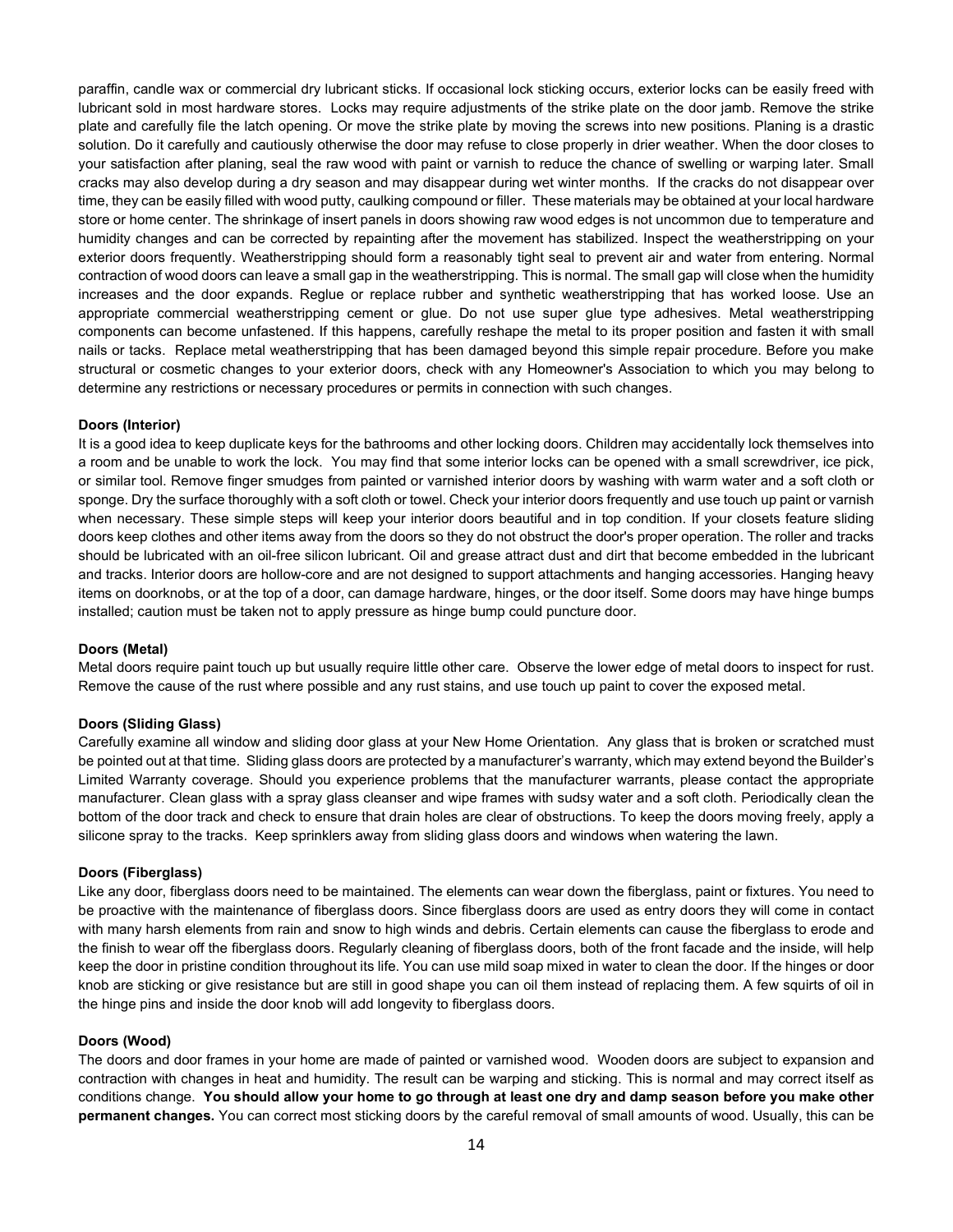done with sandpaper. In most cases, it is not necessary to remove the door. Use sandpaper to lightly sand the door to remove a small amount of wood at a time until the door no longer sticks. Use touch up paint on the exposed wood promptly. Planing is a drastic solution. Do it carefully and cautiously otherwise the door may refuse to close properly in drier weather. When the door closes to your satisfaction after planing, seal the raw wood with paint or varnish to reduce the chance of swelling or warping later. Small cracks may also develop during a dry season and may disappear during wet winter months. If the cracks do not disappear over time, they can be easily filled with wood putty, caulking compound, or filler. These materials may be obtained at your local hardware store or home center. Avoid slamming doors because damage may result. Do not make hasty adjustments on new doors, since the condensation and humidity of a new home will affect them only temporarily. Occasional slight sticking is normal and even desirable for a weather-tight fit. To eliminate minor sticking, try paraffin, candle wax or commercial dry lubricant sticks. If occasional lock sticking occurs, exterior locks can be easily freed with lubricant sold in most hardware stores. Locks may require adjustments of the strike plate on the door jamb. Remove the strike plate and carefully file the latch opening. Or move the strike plate by moving the screws into new positions. The hinges and locks on your doors may require lubrication from time to time for proper maintenance and to prevent squeaks. Remove the hinge pin and rub it with a graphite tube or lead pencil and then replace it. We do not recommend using oil because it accumulates dust. Door knobs that are used frequently can become loose. As soon as you notice such a condition, tighten any screws on the doorknob that are loose. The shrinkage of insert panels in doors, showing raw wood edges is not uncommon due to temperature and humidity changes and can be corrected by repainting after the movement has stabilized.

#### **Garage Doors**

Since the garage door is a large, moving object, periodic maintenance along with following the manufacturer's instructions will insure safe and reliable operation. Do not allow anyone except the operator near the door when it is in motion. Keep hands and fingers away from all parts of the door except the handle. Do not allow children to play with or around the door. Every three months, a 3-in-1 oil or similar light lubricating oil should be applied to all metal moving parts: hinges, pulleys, and springs. Wipe away any excess oil. Do not lubricate the tracks or the surface of the nylon roller. If needed, you can adjust the tension on the upper and lower rods to compensate for any warping of the door. At this same three-month interval, check to see that all hardware is tight and operating as intended without binding or scraping. It is a normal condition for the garage door to sag somewhat due to its weight and span. This will stabilize after the panels have dried thoroughly. For your safety, after one year have any needed adjustments made by a qualified specialist. The door springs are under a considerable amount of tension and require special tools and knowledge for accurate and safe servicing. Have the door inspected by a professional garage door technician after any significant impact to the door. If an electric door operator is installed, be sure the door is completely unlocked and the pull down rope had been removed before using the operator. The six month inspection and servicing described herein is still needed even if an electric opener is installed. If your home has a one-piece garage door that is made of wood, close your garage door during rain. If the garage door is left open during rain, water will collect on the door and cause severe warping and damage to the door and the door hardware. If your home has a sectional garage door that is made of lightweight steel, the door is very susceptible to denting and scratching. Take care to avoid leaning objects such as bicycles or ladders against the door. Garage doors with remote openers can be operated manually by pulling the release cord at the top of the garage door, near the track, and then lifting the garage door open. Adjustments to the garage door mechanism may be needed after extensive use or after painting or repairs. The mechanism is under high tension. Injury can result if the mechanism is improperly handled. Contact an authorized dealer or other garage door service provider if adjustments are needed. Automatic garage door openers and sectional garage doors may be covered by a manufacturer's warranty. Please read the manufacturers' warranties provided to you in conjunction with your home purchase for information on maintenance, operation, and electronic coding. The installation of a garage door opener not installed by SMBZ Construction will void any applicable garage door warranty.

### **8.13 Electrical System**

The electrical system in your home is intended for normal residential use. We highly recommend that you consult a licensed electrician to make changes or additions to your electrical system. Please note that a permit may be required for changes and additions to your electrical system.

#### **Arc Fault Circuit Interrupter (AFCI) Devices**

Also, during your New Home Orientation, the SMBZ Construction Representative will point out the breaker location of the arc fault circuit interrupter devices (AFCI outlets) in the main electrical panel. Each wall outlet in every bedroom is protected by an AFCI to mitigate against most arcing conditions as might be created by older appliances such as vacuum cleaners, etc. For instance, some older motors may create internal sparks while running which could trip the AFCI Conventional circuit breakers only respond to overloads and short circuits so they do not protect against arcing conditions that produce erratic current flow. An AFCI is selective so that normal arcs do not cause it to trip. The AFCI circuitry continuously monitors current flow through the AFCI. Once an unwanted arcing condition is detected, the control circuitry in the AFCI trips the internal contacts, thus de-energizing the circuit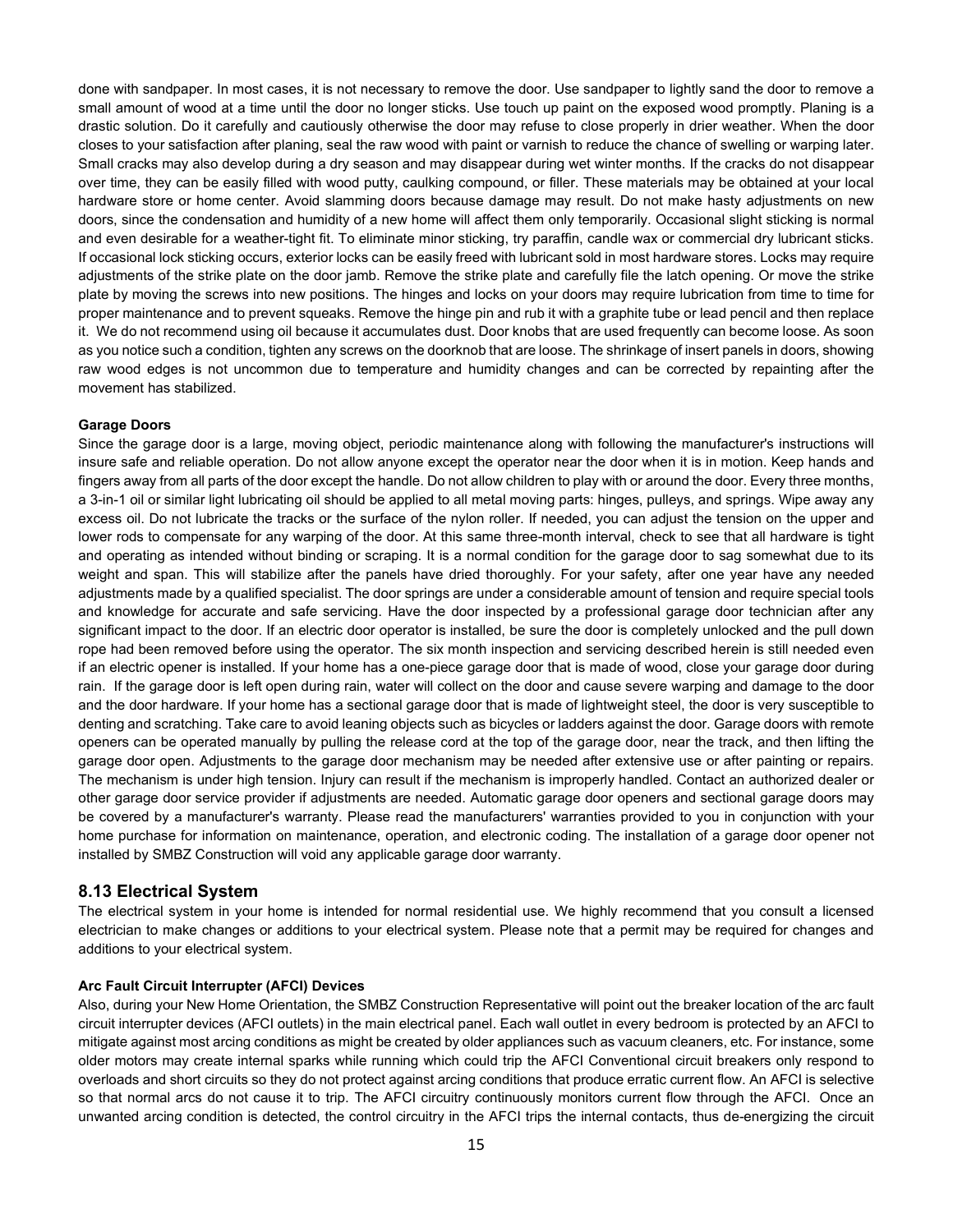and reducing the potential for a fire to occur. An AFCI should not trip during normal arcing conditions, which can occur when a switch is opened or a plug is pulled from a receptacle. Presently, AFCIs are designed into conventional circuit breakers combining traditional overload and short-circuit protection. AFCI circuit breakers have a test button and look similar to GFI circuit breakers. To reset, simply press the reset button on the appropriate breaker in the electrical panel.

## **Ceiling Fans**

**DO NOT** hang a ceiling fan from an existing ceiling light box without adding additional support to carry the extra weight.

### **Circuit Breaker**

During the New Home Orientation, the SMBZ Construction Representative will point out the location of the circuit breaker panel. There will be one master circuit breaker and several individual circuit breakers. Circuit breakers trip under excessive electrical load. Circuit breakers have three positions: on, off, and tripped. When a circuit breaker trips it must first be turned "off" before it can be turned "on". Switching the breaker directly from "tripped" to "on" will not restore service. Reset tripped circuit breakers by moving them to the "off" position and then to the "on" position. In the event of a loss of electrical power in your home, follow these steps: If the power loss is in one area of your home and power is available in other areas of your home, it is likely that an individual circuit breaker has turned off. Unplug any appliances in the area that are without power and turn other appliances off. Check the circuit breaker and, if necessary, reset it. Plug your appliances back in. If the circuit breaker fails repeatedly, you have either a short circuit in one of your appliances or a short circuit in the electrical system in your home. Do not attempt further repair. Call a licensed electrician or SMBZ Construction if your home is still covered under our Limited Warranty. If electrical power is lost throughout your home, check the master circuit breaker. If the master circuit breaker has tripped, reset it. If the master circuit breaker trips repeatedly, refer the problem to a licensed electrician. If the master circuit breaker has not tripped, take a look around your neighborhood. If you notice a general electrical failure in your neighborhood, call your electric company to report the problem.

### **Dishwasher/Disposal Units**

Under the kitchen sink you will find an electrical outlet for the dishwasher and disposal. One half of this outlet is controlled by the wall switch and is used for the disposal; the other half is for the dishwasher.

### **Ground Fault Interrupt Devices**

During your New Home Orientation, the SMBZ Construction Representative will point out the location of ground fault interrupt devices (GFI outlets). Usually, GFI outlets are located in bathrooms near tubs and bathroom sinks, in kitchens, laundry rooms, and garages, and on the exterior of your home. These are special circuit breakers that are designed to break the flow of electricity in the event of a short circuit. This will prevent dangerous electrical shock. GFI circuits have a test and reset button. These are pointed out during the New Home Orientation. Once each month the test button should be pressed. This will trip the circuit. To return service, press the reset button. If a GFI breaker trips during normal use it may be an indication of a faulty appliance and some investigation is in order. Always check the GFI breaker before calling for Customer Care services. Do not plug appliances such as air conditioners, refrigerators, and food freezers into GFI outlets. The electrical surge that occurs when these appliances cycle will trip the GFI outlets and break the circuit. Heavy electrical usage appliances such as power tools or even hair dryers can trip the GFI breaker. Atmospheric moisture, such as during rains or after a hot shower, may also trip the GFI breaker. It is possible that some outlets that are connected to the GFI device are not so marked. If you have a failure at an outlet, reset the GFI devices as well as the circuit breaker. Continued failures indicate a potentially dangerous electrical problem. Contact a licensed electrician for assistance.

### **Lighting (Exterior)**

The exterior lights on your home can have brass or painted finishes. Replace the light bulbs with the recommended specification. Protect the brass finish with a wax or protectant product to avoid corrosion and discoloration. Replacement globes can be purchased at home centers, lighting stores and hardware stores. Do not use indoor bulbs in exterior lighting fixtures. Do not use light bulbs with a higher wattage than the maximum wattage stated on the light fixture.

### **Lighting (Interior)**

The lighting fixtures in your home are designed for standard wattage bulbs. To avoid excessive heat, you should not exceed the manufacturer's recommendations. If a luminous light fixture does not work, make sure all fluorescent bulbs are installed properly. Adjust any tubes that are flickering or buzzing. Check wall switches and circuit breakers. If a light fails to come on, check the bulbs to be sure they are not loose or burned out. Also, check to see that they are the correct wattage for the fixture. Next check the breakers. If this fails to solve the problem, you will then need to arrange for service. Translucent panels can be cleaned by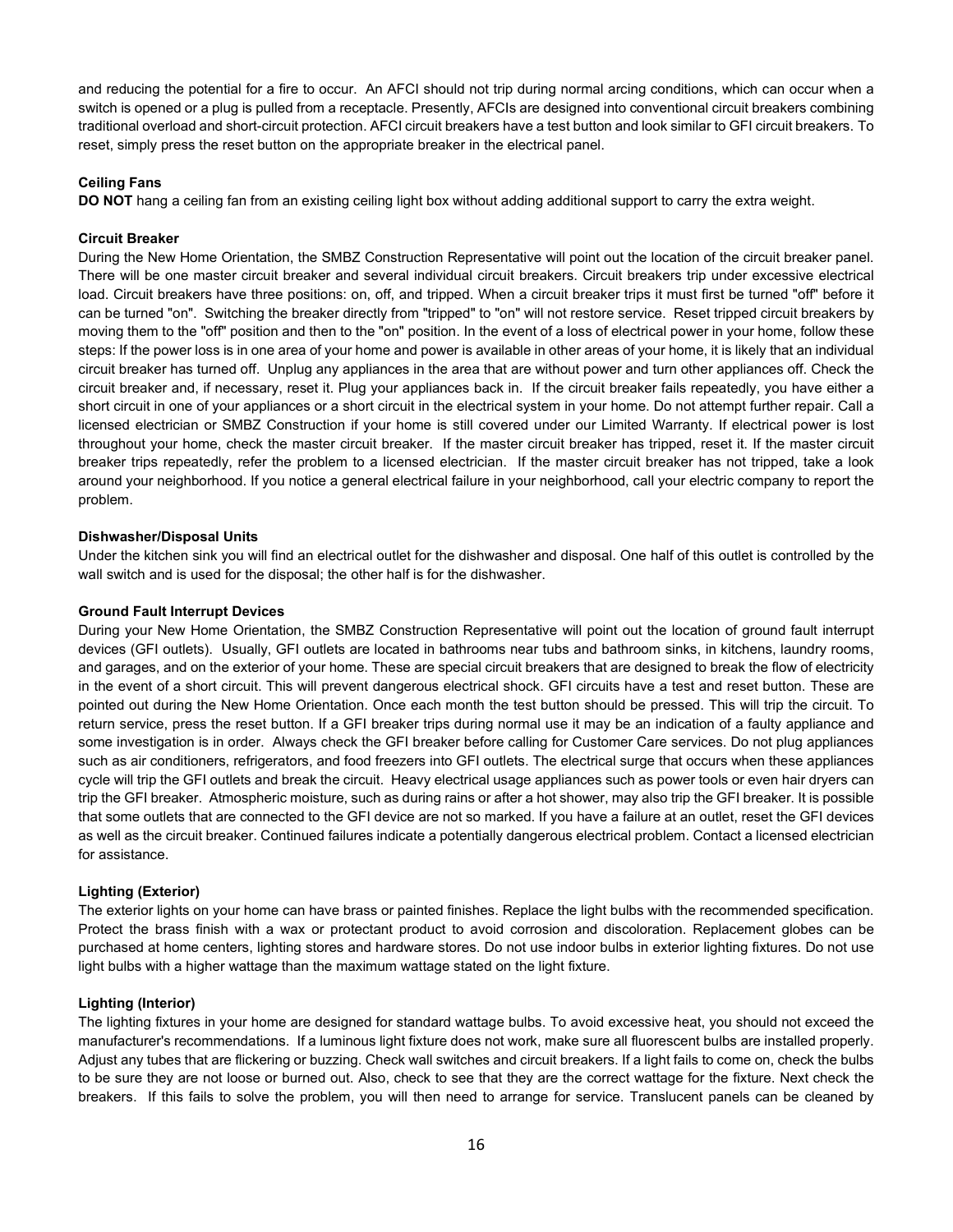removing them. First push up slightly above the grid system (except attic access panels) then tilt and lower. Wash in a 1-2% solution of water and mild detergent. Do not rinse; the soap film will reduce static electricity.

## **Outlets and Switches**

Electrical outlets can be found in every room in your home. Do not exceed the capacity for which the outlets were designed. Devices that increase the capacity of electrical outlets and multiple extension cords can cause a fire and severe personal injury or death. High voltage appliances (i.e., iron, hairdryer and vacuum) will dim lights and draw additional current while in use. An electrical outlet or light switch on an exterior wall may produce a slight draft, allowing cold air to be drawn into the room. Some cold air is normal. Draft protection pads that help reduce cool air drafts can be installed by a qualified electrician or are available at hardware stores. If any electrical outlet does not have power, there are two possible explanations: Some outlets are controlled by a wall switch. Plug an appliance into the outlet and turn on nearby wall switches to see if the problem is corrected. If you find that an outlet is controlled by a wall switch, you might point this out to others who live in your home. Check the circuit breaker. If the circuit breaker has been tripped, reset it and try the outlet again. Check the GFI devices and reset if necessary. If the circuit breaker trips repeatedly, call a licensed electrician or SMBZ Construction if your home is still covered under our Limited Warranty. **CAUTION:** Small children can be injured by poking small metal objects into wall outlets. You can prevent this by installing child proof devices on all floor level electrical outlets. These devices are available in grocery stores and drug stores as well as home centers and hardware stores.

#### **Phone Jacks**

Homes may be equipped with telephone jacks. Initiating phone service is the homeowner's responsibility. Moving outlets for decorating purposes or convenience is a homeowner responsibility and expense.

### **8.14 Exterior Finishes**

The primary exterior finishes on your home are wood or other siding materials and stucco. Because they are exposed to constantly changing weather conditions, the exterior finishes on your home require routine maintenance and care. We recommend that you inspect the exterior surfaces of your home every three months. Every six months it is recommended that you walk the exterior of your home looking for cracks in the exterior finish. Pay special attention to areas around windows, doors, hose bibs, phone boxes, cable TV and electrical outlets. It is not uncommon to find cracks that outline block used in home or wall construction in a stairshaped pattern. If you find cracks, it is important that you seal them, as cracks may allow moisture to enter, especially during periods of sustained rain and high winds. Use an acrylic urethane caulking for areas around windows and doors or any wall penetration. For cracks that occur in block construction (like those that form a stair-shaped crack), a textured brush-on elastomeric sealant fills cracks the best. Both of these products can be purchased at your local paint supply store.

#### **Brick and Brick Veneer**

Brick is a masonry product with a cement mortar product between the bricks. Minor hairline cracks are common in mortar joints in masonry construction and do not reduce the function. Slight variations in size, color, and placement contribute to the look of a brick exterior. Surface chips and cracks add a weathered appeal, while small hairline cracks in the mortar are caused by shrinkage. Minor brick chipping, cracking, and mortar shrinkage are normal. Cracks in the mortar joints may be 1/4 inch in width and may vary up to 3/8 inch. Bricks may vary in size 1/2 inch in length or width. Bowed brick may vary 3/8 of an inch over the brick's length. Bricks with a sand finish coat, after normal weather conditions, are subject to lose some of their sand coat finish. "Tumbled" bricks can come with chips, which create the tumbled, irregular look. Bay windows or walls with angled corners may have brick from different dye lots from the other adjacent bricks. Keep clear any weep holes that may be drilled into the brick's mortar above the foundation to allow water to drain from behind the brick. The white, powdery substance that sometimes accumulates on brick surfaces is called efflorescence. This is a natural phenomenon and cannot be prevented. In some cases, it can be removed by scrubbing with a brush and strong vinegar.

#### **Stone and Stone Veneer**

Slight variations in size, color, and placement contribute to the look of a stone exterior. Minor stone chipping, cracking, and cement shrinkage are normal. A crack in the cement joint of stone veneer may be up to 1/4 inch in width. SMBZ Construction cannot ensure that stone or cement repair requiring new material will match the color of the existing material. Color variations are normal.

#### **Siding, Soffits and Fascia**

Vinyl siding is a relatively low-maintenance product that holds up well under varying weather conditions. However, during intense periods of heat, the sun can cause the siding to flex and ripple. The siding will be installed in such a way as to allow the siding to "flex" under these conditions. Also, darker colors of vinyl siding are more susceptible to fading and distortion, due to temperature differences in the home during hot seasonal weather. Lighter colors are likely to show more breaks/seams in the siding than a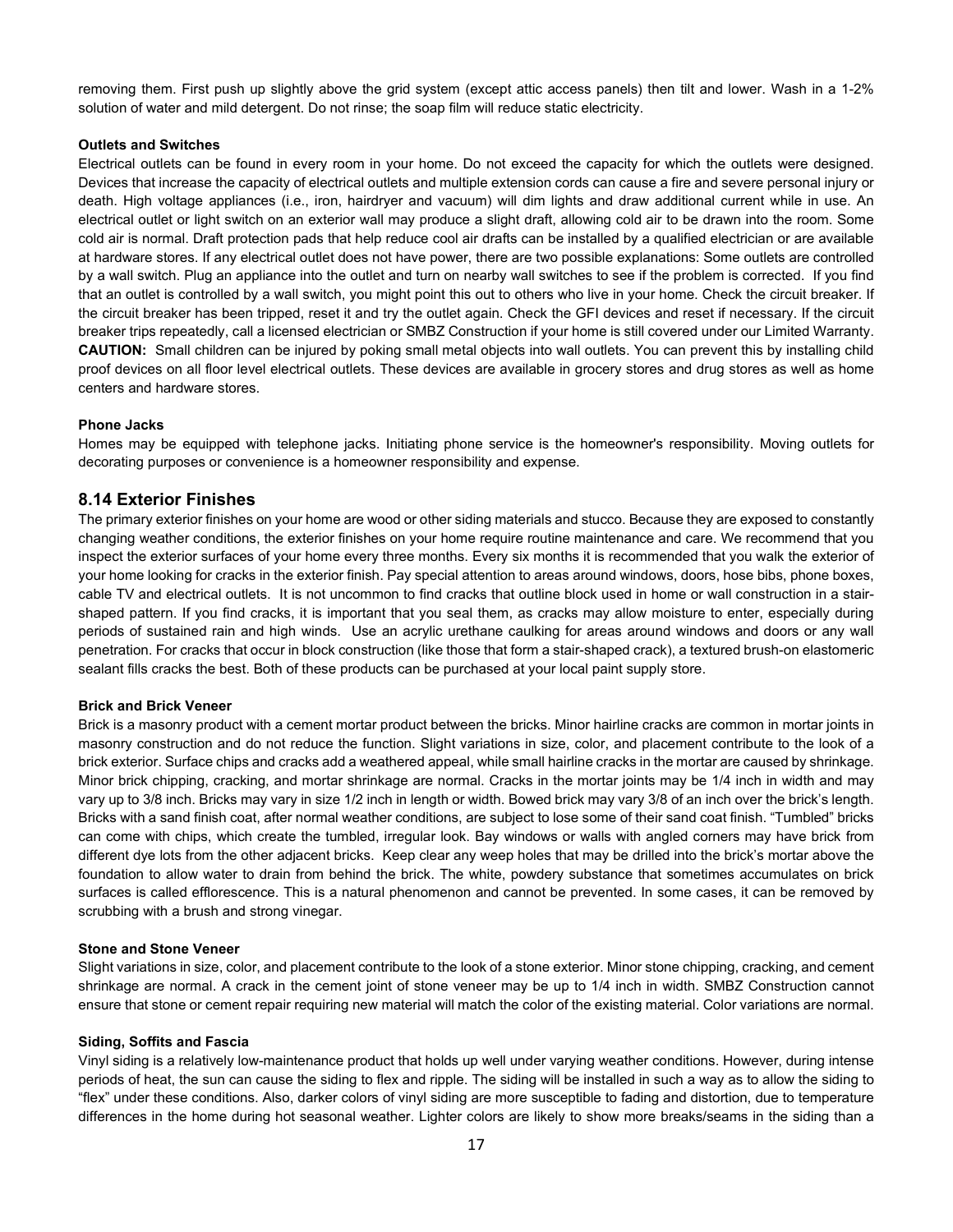darker color. The spacing pattern among individual pieces will vary within each house; therefore, no two houses will ever have the same pattern or location of breaks. Siding should be inspected annually for paint performance, chipping, cracking, etc. Exterior painted surfaces of the home generally should be refinished approximately every three years, or per the manufacturer's recommendation for your specific area and climate conditions. When repainting, blistered, or peeling areas should be wire-brushed or scraped with a putty knife, and then sanded, and spotted with primer. Be sure to use a quality exterior paint that has been formulated for local climate conditions. Trim painted white or light colors will more readily show grain, cracks, and wear; more frequent inspections and additional maintenance therefore may be required. Over time, the original finish will fade and dull due to climate conditions. You should repaint before there is much wearing away or chipping of the original finish, as doing so may reduce the need for special surface preparations. Do not allow sprinklers to spray water on the exterior walls of your home. Water spray may cause blistering, peeling, splintering and leaks or other damages. The soffit vents are located under the roof overhang and on porch ceilings. The fascia is used behind gutters and to cover gable trim boards. In some areas, wood is used for the soffit and fascia. This product requires caulking and painting. These items are warranted by the manufacturers. The length of warranties for vinyl and aluminum is different for different manufacturers. For specifics, please review the product literature appropriate to your installation. The manufacturers may not provide warranty coverage should the panels come loose or detached by extreme winds and repairs may be covered by homeowner's insurance. We cannot ensure that soffit and fascia repairs requiring new material will match the color of the existing material. Color variations caused by weathering effects are normal.

#### **Stucco**

Stucco is a brittle cement product that is subject to expansion and contraction due to environmental factors in this area. Minor hairline cracks will develop in the outer layer of stucco. This is normal and does not reduce the function of the stucco in any way. SMBZ Construction will not be responsible for minor cracks in stucco not exceeding the Construction Standard tolerances set forth in the preceding section of this Manual. The white, powdery substance that sometimes accumulates on stucco surfaces is called efflorescence. This is a natural phenomenon and cannot be prevented. In some cases, it can be removed by scrubbing with a brush and strong vinegar. Consult your home center or hardware store for commercial products to remove efflorescence. Other rules for maintaining the stucco on your home are: Avoid spraying water from irrigation or watering systems on stucco surfaces. Check the spray from your lawn and plant irrigation system frequently to make certain that water is not spraying or accumulating on stucco surfaces. Keep dirt a minimum of six (6) inches from the stucco screed. Do not pour concrete or masonry over the stucco screed.

#### **Wood**

Wood is found throughout your home. Because wood is a natural, porous material, it requires protection with paint if it is exposed to the elements. Inspect your exposed wood surfaces every three months or after periods of inclement weather. If you find cracking or peeling of the paint, sand the area and repaint it promptly. The exterior wood on your home will require repainting every two to four years. Surfaces that receive direct sun will require more frequent repainting. Inspect these surfaces every three months. Repaint every year or as needed. A certain amount of splitting, cracking, or raised grain is normal for wood exposed to the weather, and does not indicate a defect in the wood or paint. Split or damaged wood, particularly on the ends of beams, should be repaired or repainted to avoid further damage. Such cracks can be filled with wood dough prior to repainting or staining. Small splits on the ends of beams are called checking. This is normal and does not affect the structural integrity of the beams. The natural drying of wood can result in gaps and splits in wood molding and trim parts. Nails can work loose. Reset all popped nails and reposition trim parts that have been moved by natural drying of the wood. In cases of severe warping, replace the trim parts. Fill any cracks with commercial wood filler or caulking and use touch up paint.

### **8.15 Fencing**

The fencing around your home is of the type and in the location mandated by city ordinance and/or the approved landscaping plans and/or CC&R's. It will need regular preventive maintenance along with the other components of your home. Do not allow sprinklers to spray fences and other exterior surfaces. Please note that fencing around your home may vary from that in the models and from homes with different grade elevations. If you choose to add a fence to your property, we urge you to employ a professional fencing contractor. It is your responsibility to locate the property lines and to have your fencing installed according to local building codes, industry standards, manufacturers' specifications, and your CC&R's. Before you install fencing, refer any questions to local building authorities and your Homeowners Association for approval. Check with your Homeowners Association before you change the paint color of your wrought iron or wood fencing.

#### **Wood Fencing**

The natural finish of wood fencing should be maintained by yearly applications of a deck or wood sealer. If your fences are painted, repaint yearly or more frequently if necessary.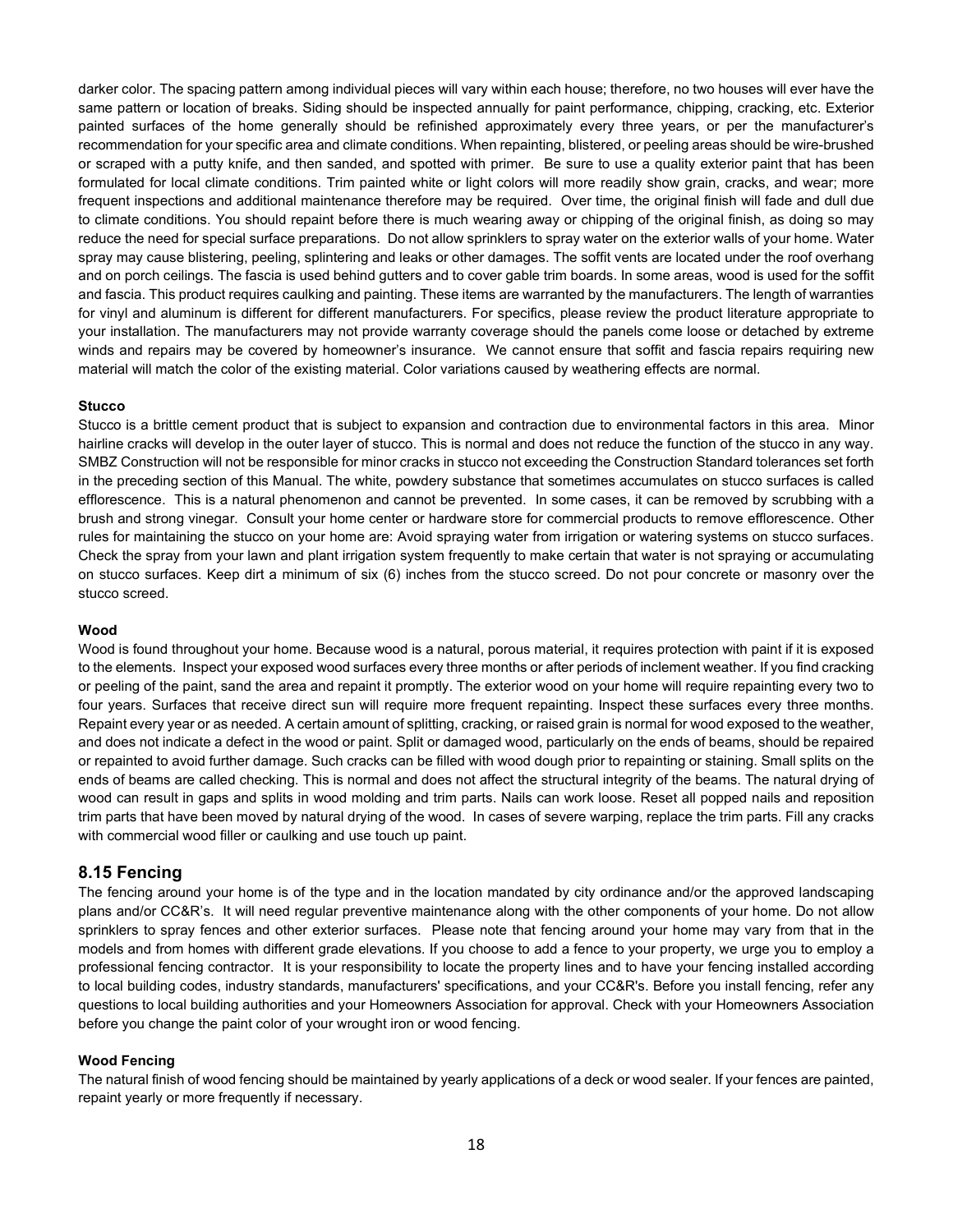## **8.16 Fire Sprinklers**

If your home has been equipped with a Residential Fire Sprinkler System, it is designed to quickly and automatically respond to a fire, giving you and your family additional notice to exit the home. The sprinkler head's operation is based on "direct temperature heat" (typically 135° to 175°). Only the sprinkler(s) located directly over a fire will activate. In case of a fire, IMMEDIATELY exit the home. Let the fire department determine when the sprinkler system should be de-activated. The likelihood of a sprinkler accidentally going off is very rare. If a sprinkler head malfunctions, go outside, shut off the water to the fire sprinklers at the water valve, and immediately call the Customer Care Department for service. If unable to locate the water valve, shut off the water at the meter box at the curb.

## **8.17 Flooring**

The flooring in your home requires routine maintenance and care. The coverage provided by SMBZ Construction Limited Warranty is limited to flooring materials that were provided and installed by SMBZ Construction. If you chose flooring from another source, all warranty and service claims must be directed to that vendor. In some instances, the floors, particularly in upper stories, can squeak. Squeaky floors are usually caused by a change in the weather, or by normal shrinkage of the wood materials and/or settlement of your home. This is normal in new house construction and is not considered a construction defect under the Limited Warranty. Please inspect your flooring carefully during your New Home Orientation. Any damage or defects in your flooring must be noted at that time. Subsequent damage, including broken tiles, scratched wood flooring, torn carpeting, and scuffed vinyl, is your responsibility. If you retain an outside flooring contractor for installation of floor coverings at your home, either before or after closing/completion, installation of such flooring is your responsibility, and your outside flooring contractor must investigate and address their installation to any conditions or claimed imperfections involving the sub-floor or slab on which such installation occurs. The subfloors of your home have generally been designed to support the weight of your home, plus a 40-pound per square foot furniture and occupancy load. Waterbeds and pool tables may exceed this limit. SMBZ Construction will not be responsible for any damage resulting from such overloads. We offer these steps for routine maintenance of your flooring. Please follow your manufacturer's recommendations.

### **Carpeting**

Vacuum carpeting frequently to avoid the buildup of dirt and grime. High traffic areas should be vacuumed twice a week. Use a fixed brush attachment on your vacuum cleaner. If your vacuum cleaner has a beater type attachment, the beater should barely touch the tops of the carpet fibers. Eliminate carpet shedding fibers as they appear. Loose carpet fibers will work their way to the surface for quite some time. This is known as fluffing or shedding. Vacuum these fibers as a part of your routine cleaning. If a tuft of carpet appears which is longer than the surrounding carpet, do not try to pull it out. It is probably attached to the backing and simply needs to be trimmed to the height of the surrounding tufts. Visible carpet seams are to be expected and are not an indication of a fault in the carpet. Most rolls of carpet are produced in 12' widths. This dictates that most of your rooms will have at least one seam. Professional installers will attempt to install your carpet with the minimal number of seams and without excessive waste. Seams are most visible in a home before it has been furnished and occupied. As your carpet wears, the fibers will blend together, eliminating many of the visible seams. Visible seams are not a defect unless they have been improperly made. When moving furniture, lift rather than drag the pieces over carpeting, to avoid lumps and snags. Doormats are an excellent way to save your carpets. Use them in high traffic areas with one on each side of exterior doorways. Remove spills immediately. Stain removal is easier if it is done promptly. Consult your specific manufacturer's warranty information for stain removal. Cleaning products should be tested on a section of carpeting that is not in a high traffic area. Do not use cleaners that have not been recommended by the manufacturer for the carpeting materials in your home. You may void your manufacturer's warranty using cleaners that have not been recommended by the manufacturer. Thoroughly clean your carpets at least once each year. While do-it-yourself carpet shampoo devices can be effective, consider employing a professional carpet cleaner. You should refer to the manufacturer's recommendations on carpet care for additional information. Regular vacuuming and immediate treatment of stains will prolong the beauty and life of your carpeting. Common household substances may damage carpeting. We are not responsible for carpet staining. Use caution with all substances including the following:

**Medications and shampoos**: Many medications and some pet shampoos contain Benzoyl peroxide, a strong oxidizing agent capable of destroying most dyestuffs used in carpet. Spots from this ingredient seem to appear spontaneously since the time between contact and the appearance of the spot could be days or weeks and the amount of staining is affected by humidity.

**Bleaches:** Chlorine bleach is used in almost every home and the possibility of drops or spills is common. Fabric-type bleaches can also cause bleaching and dye bleeding but at a slower pace. Pool chemicals and mildew killers contain bleach and can affect carpet if used indoors.

**Insecticides:** Some indoor insecticides can cause carpet color changes. Exterminators are cautioned to apply insecticides in a fan shaped mist to the baseboard, not the carpet. Most complaints have shown the application was in a stream directly on the carpet.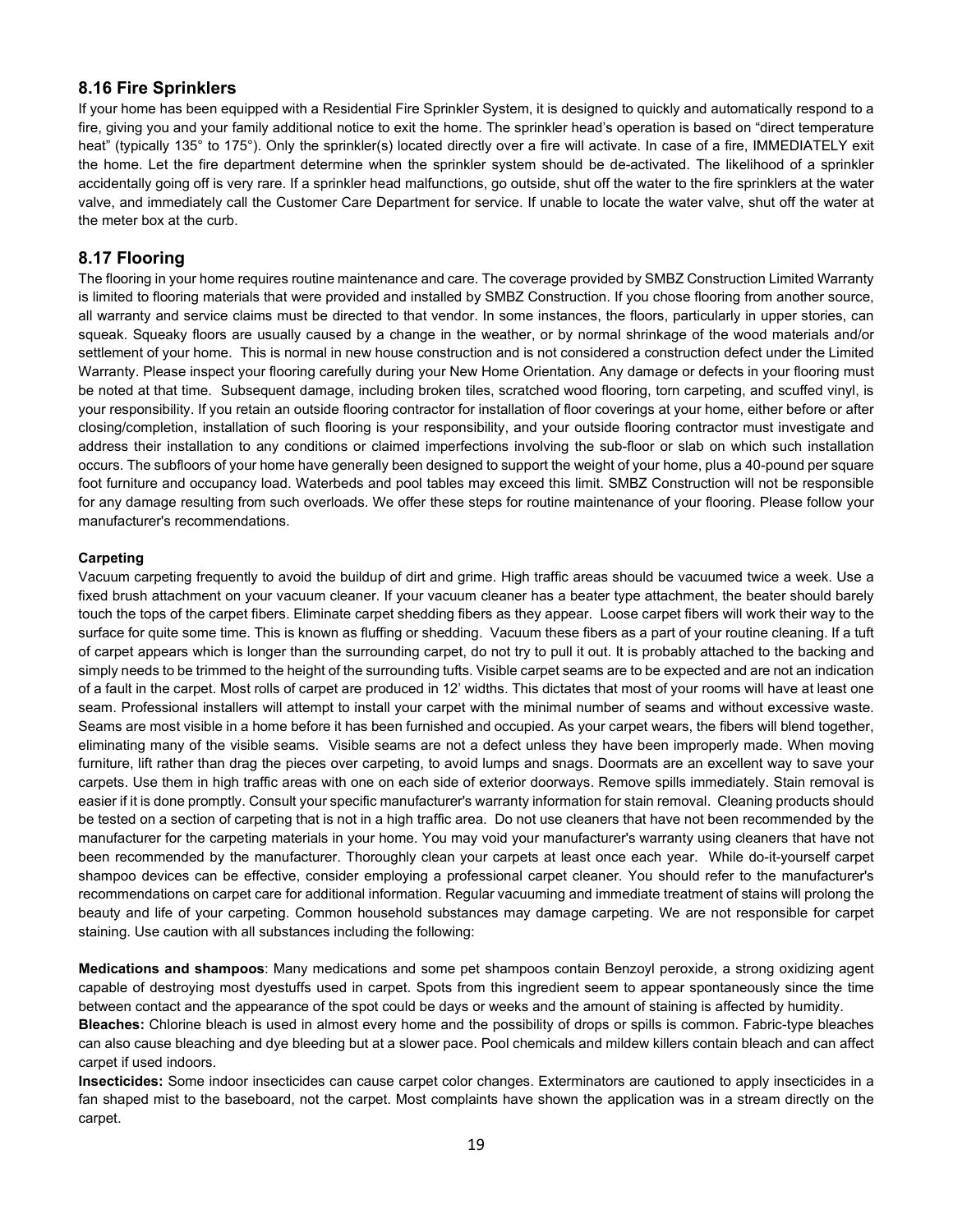**Plant Foods:** Spills of liquid plant foods or leakage from flowerpots may cause oxidation spots. These develop at the backing, process upward to the surface, and usually are dark yellow or brown in color.

**Alkali:** Drain cleaners contain sodium hydroxide or sodium hydrochloride and can cause bleaching. Oven cleaners are gelled sodium hydroxide (lye). Some toilet bowl cleaners contain hydrochloric acid, which can dissolve nylon.

**Urine:** The hydrochloric acid in both human and animal vomit has been known to cause spots if not cleaned up quickly or neutralized with baking soda.

**Furniture Polish:** This usually occurs around the base of a piece of furniture. This type of problem can often be identified by pile crush in the center of the discolored area. Stains of this type are usually noticed after furniture is moved.

### **Ceramic Tile and Stone**

Ceramic tiles are available in a wide variety of colors, sizes, and finishes. Generally glazed ceramic tile is used in residential installations. Consult your manufacturer's instructions for cleaning and maintenance. If an outside flooring contractor is used, use of manufacturer approved underlayment in installations of tile over concrete slabs should be considered. You and your outside flooring contractor are responsible to determine the appropriate installation. Small bubbles or hairline cracks in the finish are common characteristics and will not affect the structural performance of ceramic tile, nor is it considered a defect. Chipping and cracking may occur if objects are dropped on the surface or if objects are slid across them. Grit particles can scratch the surface as well.

### **General Care**

Sweep up dirt and grit with a soft broom or dust mop to avoid grit abrasion. Frequency of cleaning must be based on traffic and grit build-up. Wipe up spills promptly to save cleaning time and work. Mop with clean, warm water.

### **Granite**

Granite like marble, is not man-made; however, it is less porous and more dense than marble. Unlike marble, granite has no veins. Granite can be used indoors and outdoors. A sealant is recommended to help eliminate the seepage of foreign matter.

### **Grout**

Grout is cement with color additives. Coloring can change with time. It is suggested that the grout be sealed with a penetrating sealant to prevent particles seeping into the pores. There are products designed for homeowner use such as grout color blender, stains and dyes; and grout cleaners, strippers and sealers. Application of grout sealant is a homeowner maintenance responsibility. Grout sealers may change color over time, and may change the color of your grout when applied. Grout color is not a warranted item.

The movement of metal thresholds against grout may cause the grout finish to crack. By placing a bead of clear silicone between the grout and the metal threshold, the silicone will act as a shock barrier and will minimize the powdering of the grout. Note: If a tile or any grout is replaced, there is no guarantee that the grout will match the existing; the new grout may dry lighter or darker than the original grout.

### **Marble**

Marble is a natural rock and not factory made or fired. No two pieces will be alike, as there is an inherent variance in all marble. Fusing is natural in marble and is not to be confused with cracking. Because 98% of marble is polished, it is recommended that a marble sealant be used to help eliminate the possibility of foreign liquids seeping in. There are several chemical preparations for marble treatment and polishing. DO NOT USE cleaners that contain grit or high alkaline compositions. If you have any questions, please contact your marble dealer or distributor.

### **Pavers**

Pavers may be used to construct driveways, walks, pool decks and patios. Pavers are a porous material. As with brick, efflorescence as well as mineral staining is common from sprinkler systems or other surface water sources. Sealing pavers is recommended to prevent surface stains, protect against the elements, and preserve the natural beauty of the product for years to come. Paver patios and driveways require periodic re-sanding. The fine sand gets into little spaces between the pavers and secures them in place. It is common to have some settlement over time and with pavers. This is easily corrected by replacing the base material under the pavers.

### **Hardwood**

Hardwood and engineered hardwood floors are typically covered by a warranty from the manufacturer. Please read your warranty for more information. The hardwood flooring in your home is generally pre-finished at the factory. Hardwood is a natural product milled from a tree. It is not fabricated and will have mineral deposits and shade, color and grain variances consistent with the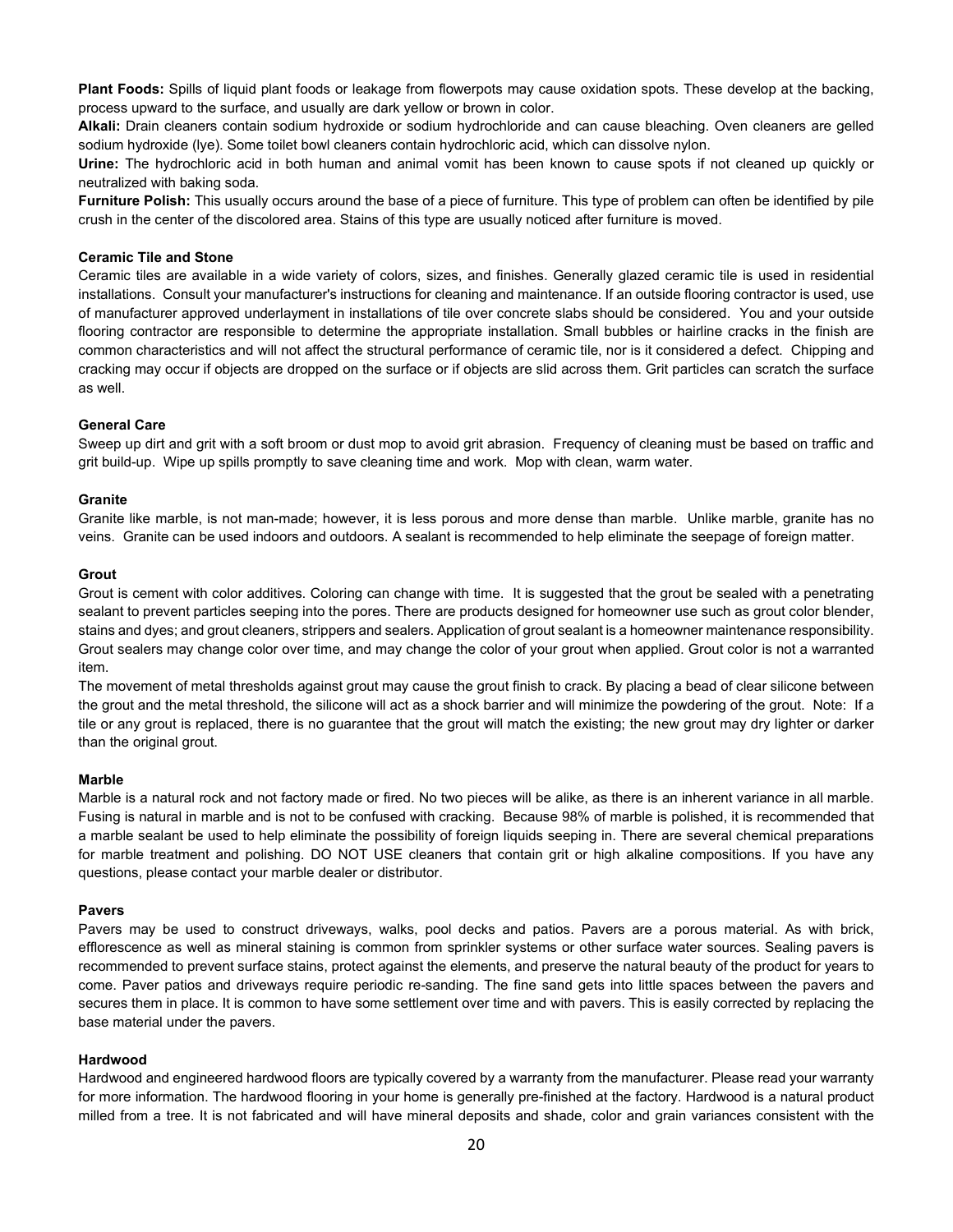grade and species of the flooring. Hardwood may have minor splits, chips, cracks and rounded corners. There will be slight height differences between boards, side-to-side and end-to-end. This is inherent to the product and is not due to improper installation. Square edge floors will be affected the most. Small splinters of wood will appear; dimples or scratches can be caused by moving furniture, dropping heavy or sharp objects, etc. Some shrinkage or warping can be expected, especially around heat vents or any heat producing appliances. All wood floors fade or change color over time due to UV exposure and this is considered normal. Light-colored floors have more of a tendency to be affected. When stained, the floors with a lighter stained color are more likely to show dirt, while floors with darker stain colors are more likely to show scratches. Wood floors may be installed by gluing the planks directly to the sub floor; others may be installed using a floating method, either by gluing the planks to each other or with an interlocking system. With the "floating" floor system of installation, you will hear an echo or hollow sound when walking on the floor. Wood floors will respond noticeably to changes in humidity level in the home, especially in the winter. A humidifier will help but will not completely eliminate this reaction. Squeaking can also be heard in wood floors as the floors go through temperature and humidity variations. Warping will occur if the floor becomes wet repeatedly or is thoroughly soaked even one time. A dulling of the finish in heavy traffic areas is likely; a white, filmy appearance is caused by moisture (often from wet shoes or boots). Color variations may develop from exposure to direct sunlight. Plank flooring will sometimes be adversely affected by moisture when installed over concrete and may pop due to slight variations in the surface of the concrete slab. Follow these steps to care for your hardwood floors: Clean your hardwood floors frequently. Sweep the floors and mop with a soft, dry mop or cloth. Vacuum regularly, when you vacuum household carpets. Do not use water or water-based cleaners, bleach or one-step floor cleaners. Do not flood hardwood floors with water. This will cause stains, warping and the destruction of the flooring. Do not permit water or other liquids to stand on hardwood flooring. Wipe up spills immediately. Use protective walk-off mats at the exterior doors to help prevent sand and grit from getting on the floor. Gritty sand is one of wood floorings worst enemies. Do not drag heavy appliances or furniture across hardwood flooring. Permanent scratches in the finish can result. High-heeled shoes can dent hardwood flooring. Install proper floor protectors on furniture used on hardwood floors. Protectors will allow chairs to move easily over the floor while minimizing scuffing. Clean the protectors on a regular basis to remove any grit that may accumulate. Your hardwood floors should be maintained according to the manufacturer's instructions. Consider having this done by a professional.

#### **Vinyl Flooring**

Since sheet vinyl is typically manufactured in six-foot wide widths, seams may be visible in large areas, such as the kitchen. As with carpet, there is no such thing as a completely invisible seam, especially in patterns with no continuous straight lines. Vinyl material may not be installed under built-in appliances. The following are tips for proper care of your new vinyl floor: Because of its relatively soft texture, vinyl flooring can be damaged by heavy appliances, dropped tools and by rough use. This damage is permanent and cannot be repaired. High-heeled shoes and furniture without proper casters are particularly damaging to vinyl. Gouging from sharp objects under pressure will cut any floor covering. All heavy furniture, appliances, and chairs should be supported with wide weight-bearing glides or casters. When moving heavy appliances across the floor, protect your vinyl flooring. Do not use abrasive cleansers or full strength bleach on vinyl floors. Abrasive cleaners will dull the finish and cause permanent damage. Full strength bleach can etch and destroy the surface of the flooring. Clean vinyl flooring with a solution of warm water and a commercial vinyl flooring cleaner. Remove spills immediately to avoid staining and damage to the flooring. Excessive amounts of water on resilient floors can penetrate seams and get under edges causing the material to lift and curl. Use a sponge or soft cloth. Dry the floor after removing the spill.

#### **Laminate**

Laminate floors are made with a decorative top wear layer that has the appearance of real wood. Although the wear layer is highly resistant, it is still susceptible to scratches and gouges. Laminate floors are made of separate panels that are joined together by tongue and groove joints. Although all of the panels have adhesive to hold them together, the floor is not glued to the sub-floor. This "floating floor" causes an echoing or tapping when walking on it that is not heard with a glue-down installation of a hardwood floor. Each manufacturer details cleaning procedures. As a general rule, routine cleaning of laminate floors consists of sweeping or vacuuming (without a beater bar). Do not use abrasive cleaners that can scratch the floor or a wet mop. Surface treatments such as polish, wax or soap are not required or recommended. The core of the laminate will swell if it is exposed to an excessive amount of moisture.

### **8.18 Foundation Drains and Foundation Water Infiltration**

If your home is equipped with a positive gravity outlet, you should check periodically (at least every three months) to confirm that that the foundation drain and outlet is functioning properly. You should be able to visually observe water exiting the outlet during operation. Keep the outlet clear of leaves, soil or other obstructions at all times. Improper functioning or inadequate maintenance may lead to a buildup of water in the soil adjacent to the foundation. Regular and close observation of these conditions is important to help avoid water-related problems such as mold and/or incidental and consequential damages to personal property. Follow these additional guidelines to help control and prevent water infiltration problems at your foundation. Keep gutters and downspouts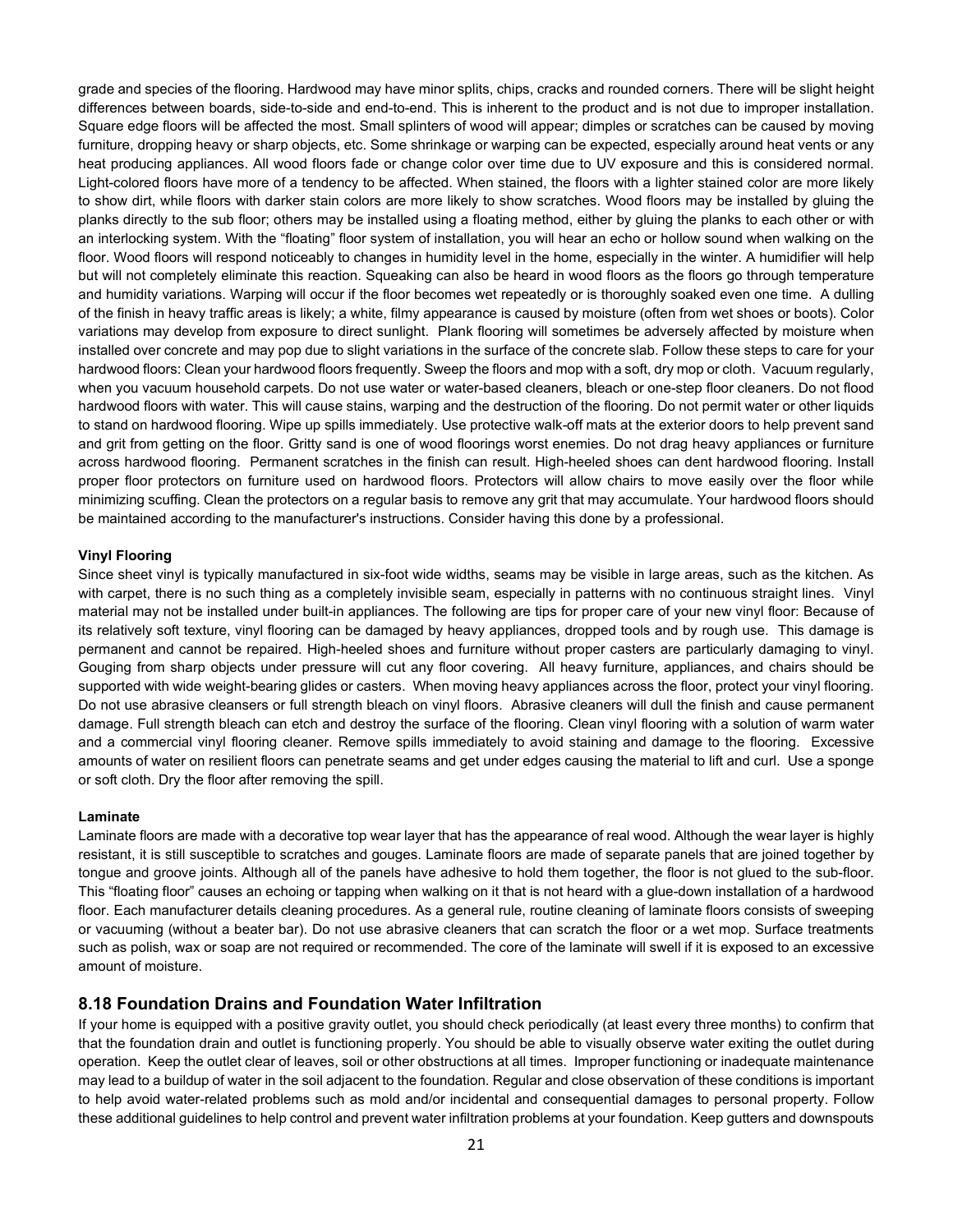free of blockage from leaves or other debris. If gutter seams leak, apply a gutter sealant available at hardware stores. Keep splash blocks directly beneath downspout openings and position them so that run-off water is channeled away from the foundation. Water infiltration problems caused by improper grade should be immediately corrected by the homeowner. Immediately fill soil depressions that form close to the foundation with dry dirt. Do not change the established drainage pattern when landscaping. Ensure that drainage away from the foundation is definite, yet gradual. Do not spray the foundation directly with lawn sprinklers. Make certain that hose fittings are firmly secured and not leaking at the hose bib connection. Do not plant trees and shrubs too close to the foundation. Check with a landscape contractor or nursery to determine the root characteristics of plantings so that root growth will not undermine the foundation or driveway surfaces. Be aware that new plantings require substantial amounts of water and that plants too close to the foundation will place additional moisture against the walls. Keep ends of drain tile free of obstructions.

## **8.19 Garbage Disposal**

See "Appliances" section, above.

## **8.20 Gas Shut-Offs**

There is a shut off on the gas line at or near its connection to each item that operates on gas. In addition, there is a main shut off at the meter. These are pointed out during New Home Orientation.

## **8.21 Gutters and Downspouts**

If your home is equipped with gutters, protect them by seasonal inspection. Clean them at least twice a year, especially after leaves fall on your roof. Make sure both gutters and down spouts are kept clear. Corners and joints should be checked and repaired at the same time, using readily available commercial sealers. Downspouts that are not tied into drains should be draining onto a concrete splash block or into a planted area to prevent erosion.

## **8.22 Hazardous Materials**

Never put unwanted hazardous materials in the trash can or anywhere they could wash into the storm drain. The storm drains are not connected to the sewer system and pollution that enters goes directly into local waters. Take hazardous materials to local hazardous waste collection sites for safe disposal. If you accidentally spill hazardous material on a hard surface, use "kitty litter" or other absorbent material to soak it up. Then properly dispose of absorbents at hazardous waste collection sites. Please contact your city or county government for the nearest household toxics collection location. Practice recycling of reusable materials and buy household products which are labeled "non-toxic" whenever possible. If you must use toxic products follow the directions carefully and store them properly. Use pesticides, herbicides, and fertilizers sparingly according to the directions on the original container and avoid use if rain

is forecast.

## **8.23 Heat Pump**

Your home may be equipped with an electric, forced-air heating system that includes a heat pump. The heat pump is an electricallypowered, single-refrigeration unit located outside the home that provides both heating and cooling functions. It operates on the principle that outdoor air, even in winter, contains heat or thermal energy. During winter, the heat pump extracts heat from the outside air and then transfers it indoors. In the summer, the process is reversed, whereby the heat pump removes heat from indoor air, discharges it outdoors, and then circulates cooled air throughout the home. A heat pump can be expected to operate continuously if outside temperatures fall below 40 degrees Fahrenheit. The resulting increased air circulation provides a more consistent inside temperature. Heated air coming from the registers feels cool to the touch. This is normal since the heat pump generates a low level of heat, sometimes below 90 degrees Fahrenheit, while normal body temperature is 98.6 degrees. Keep the heat-pump unit level and keep the area surrounding the unit clear to allow unimpaired air flow. Do not plant bushes near the unit, and be careful that dirt, leaves, and grass clippings are cleared away. Do not build a deck around or over the heat pump unless there is an 18-inch clearance on the sides and a 6-foot minimum clearance on top. Supplemental Heat: When outdoor temperatures fall to 35 degrees or below, the heat pump may be unable to draw sufficient heat from outside air, and a supplemental heating unit automatically turns on. You will know it is operating when the indicator light on the thermostat lights. The heating elements, located in the furnace unit's air handler, will turn on for a short time. The supplemental heat will also turn on if the thermostat is adjusted more than two degrees above room temperature. Emergency Heating: Should the heat pump fail, activate the emergency switch on the thermostat. The signal light indicates that it is on. This will stop the heat pump from operating and will provide supplemental heat until the HVAC contractor arrives. Defrosting: During winter, ice can accumulate on the sides of the heat pump's exterior coil. When ice covers 80 percent of the surface, the system automatically activates a defrost cycle that lasts about five minutes, heating the coil to melt the ice. It will also activate the supplemental heat to prevent ducts from blowing cold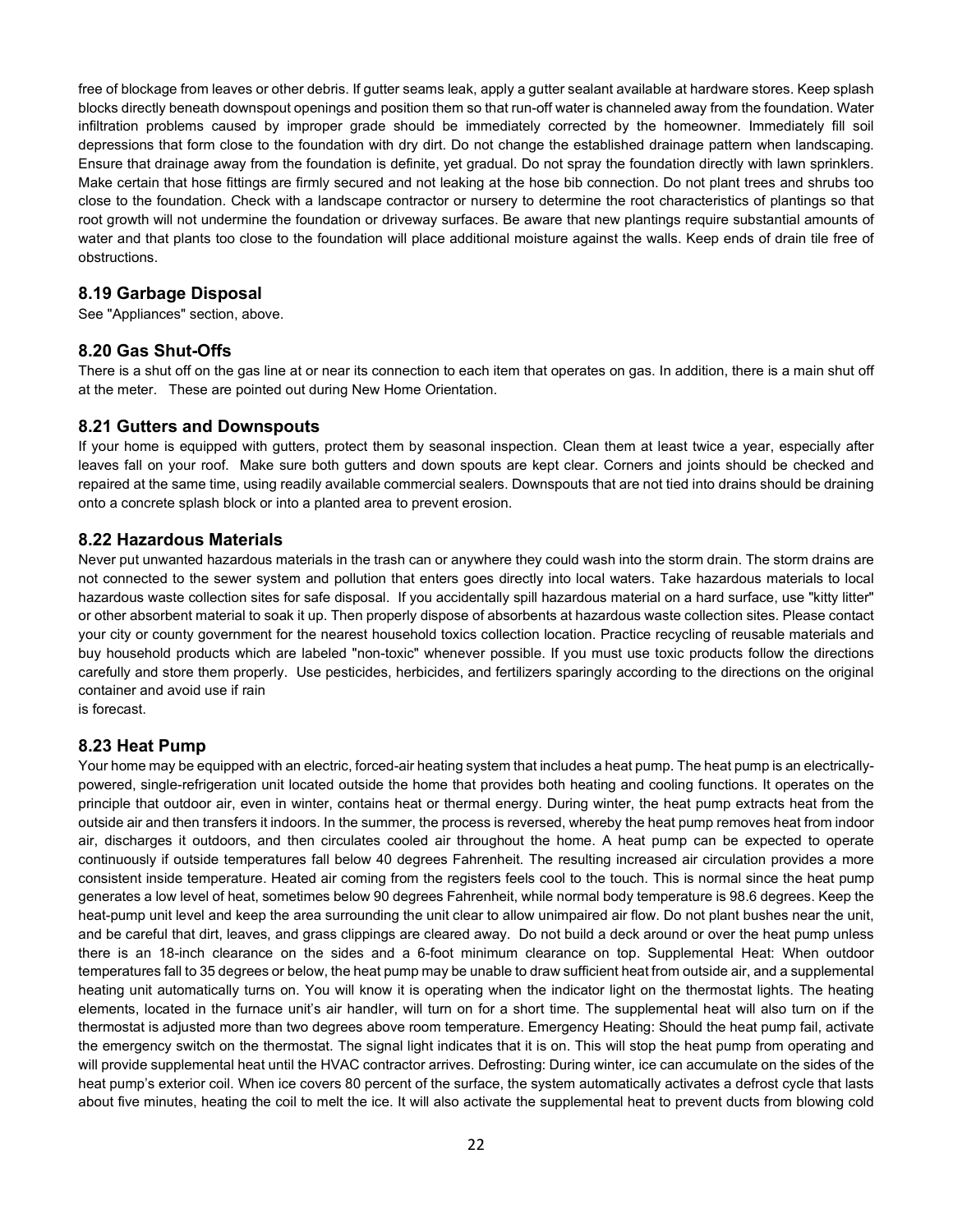air into the home during the defrost cycle. This process may occur several times each day, and you will notice that steam rises Here are some solutions to common heating and air conditioning problems:

### **8.24 Heating and Air Conditioning**

Your home is equipped with a heating system and perhaps an air conditioning system. Please read the instructions and become familiar with the heating and air conditioning systems before you use them. You're heating and air conditioning systems can play an important role in the first year after you move in. It is best not to overheat a new home during the initial year of occupancy because this may cause excessive shrinking of framing lumber and other materials. Begin with as little heat as possible and increase it gradually. Attempt to maintain an even temperature between 68 and 72 degrees. Carefully read and follow your manufacturers' warranties and instructions for use and care of your heating and air conditioning systems. Good maintenance of the heating and air conditioning systems can save energy dollars as well as prolong the effectiveness of those systems. Please note you may experience smoke or the smell of dust and oil when the unit is turned on for the first time. This is typically caused by dust that has settled in the ducts and should pass quickly. The following maintenance obligations are intended to assist you in getting the maximum usage from your heating and air conditioning systems: Inspect the filters at least once every Thirty days; change or clean as needed during times of constant operation. In areas with heavy dust more frequent changes may be in order. During the first two months after you occupy your house, check the filters every fourteen days, as they may clog more frequently from removing accumulated construction dust. Fresh filters can significantly reduce operating costs and will prolong the life of your system. A clogged filter can slow air flow and cause cold spots in your home, and can result in damage to the unit and increased energy costs. Check the operation of your system well in advance of peak operating seasons and correct any problems before seasonal service demands are the greatest. Annual inspections of your heating and air conditioning systems by a heating and air conditioning professional are recommended. Keep all vents and registers clean and free of dust, cobwebs, and debris. Furnaces will typically have combustion air vents run to them. Never cover or block these vents. Air from outside is needed to supply oxygen to the furnace. If they are covered or blocked, the furnace may draw air down the vent pipe, pulling poisonous exhaust fumes into your home. It is normal to hear a ticking sound resulting from the flue expansion and contraction. Air registers can be adjusted to control the flow of air into individual rooms. Simply close down or open the registers in each room to your own desired preference. This helps to balance the system. You may enjoy different settings for winter and summer in a two-story house. Direct warm air to the lower floor in the winter and cool air to the upper floor in the summer. Never close a register completely-even in an unoccupied room. Return air grilles allow for air to circulate back to the heating and air conditioning system. Be sure not to cover the return air grilles with pictures, furniture, or other objects that might block the flow of air. The air conditioning condensation discharge point and the water heater pressure relief discharge points were located and identified during the New Home Orientation. It is the homeowner's responsibility to keep these areas open so discharge points are free of obstructions. Check the flow of the discharge points every three months to assure that they are clear. The temperature in your home is controlled by a thermostat. In some cases, multiple systems may be installed, each with its own thermostat. Do not place a lamp or heatproducing appliance next to a thermostat, because heat generated by such an object may produce an incorrect reading. Your home air conditioning is a closed system, which means that the interior air is continually recycled and cooled until the desired air temperature is reached. Warm outside air disrupts the system and makes cooling impossible. Therefore, you must keep all windows closed when operating the air conditioning system. The heat from the sun shining through windows with open drapes is intense enough to overcome the cooling effect of the air conditioning unit. Drapes must be closed on these windows. Unlike a light bulb which reacts instantly when you turn on a switch, the air conditioning unit only begins a process when you set the thermostat. For example, should you come home at 5:30 P.M. on a day when the temperature has reached 90 degrees, and then set your thermostat to 75 degrees, the air conditioning unit will begin cooling, but will take much longer to reach the desired temperature. During the whole day the sun has been heating not only the air in the house, but the walls, carpet, and furniture. At 5:30 P.M. the air conditioning unit starts cooling the air, but the walls, carpet, and furniture release heat and nullify this cooling. By the time the air conditioning unit has cooled the walls, carpet, and furniture, you may well have lost patience. If evening cooling is the primary goal, you should set the air conditioning unit at a moderate temperature in the morning while the house is cooler, allowing the unit to maintain the cooler temperature through the day. This temperature setting may then be lowered slightly further when you arrive home, with better results. Setting the thermostat at 60 degrees will NOT cool the home any faster and can result in the unit "freezing up" and not performing at all. Extended use under these conditions can damage the unit. A common cause of air conditioning trouble is turning it off at the thermostat, and then turning it back on a short time later. This can cause an overload of the compressor motor which in turn can trip the breaker or blow the fuse and may shorten the life expectancy of the unit. The air conditioner compressor must be maintained in a level position at the original location. The compressor should not be enclosed. It is important to keep the area around the outdoor air conditioning unit clear of plants, grass, landscaping, and/or debris. If good air flow is not available, the system will not function properly and damage to the mechanism can result. Coolant or refrigerants should be added to the system only when the outside air temperature is 70 degrees F. or higher. Proper coolants or refrigerants for the particular equipment must be used, as specified by the equipment manufacturer. Use of an air conditioning professional for selection and addition of coolant or refrigerant is recommended. If you find yourself with no heat or air conditioning, the checklist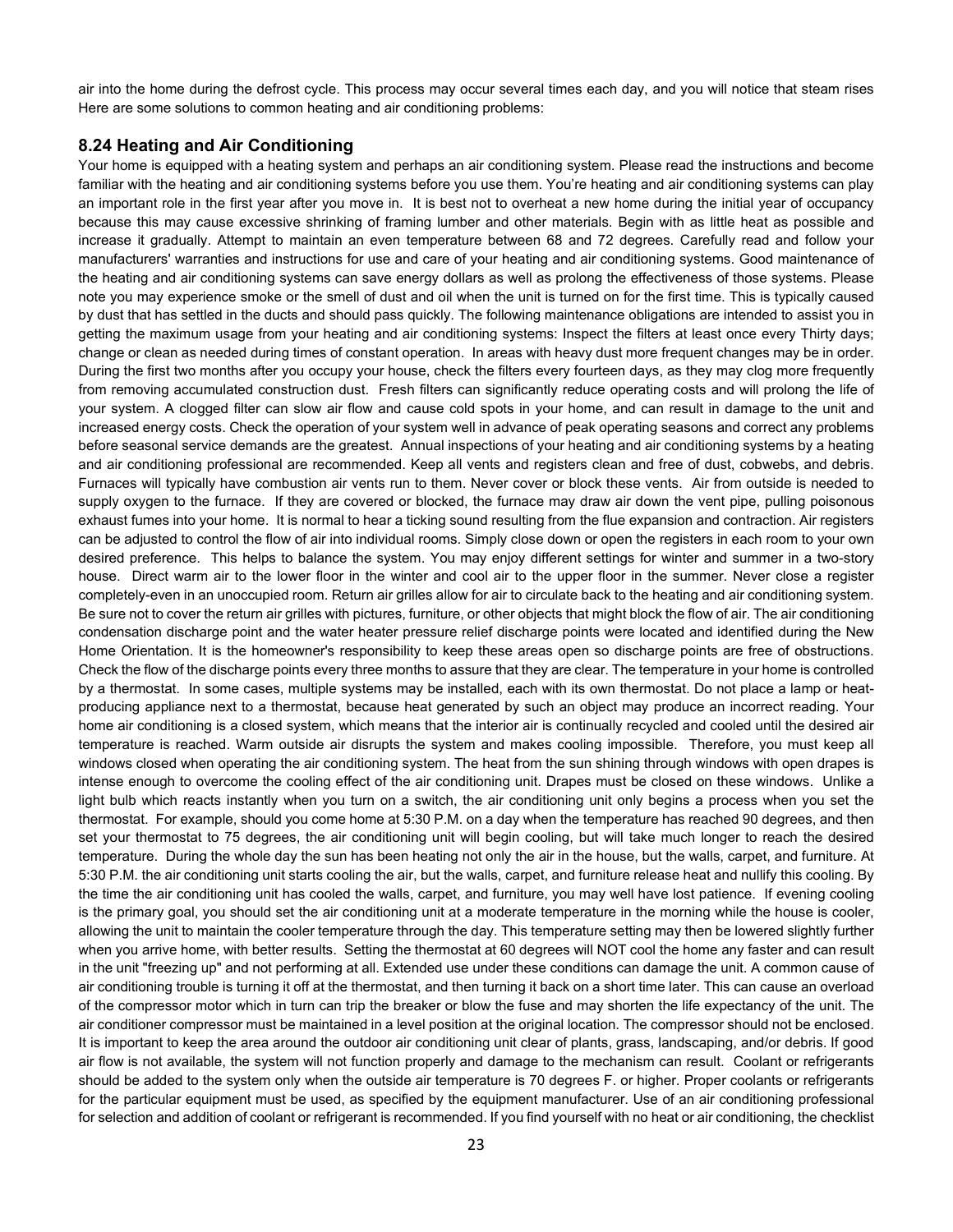that follows may help identify the cause. You should also review the manufacturers' literature for additional hints. These are normal homeowner maintenance items; if your heating contractor makes a service call to repair one of the items listed, there will be a service charge. Thermostat temperature setting & switches, The ON/OFF switch to the outlet supplying the furnace or air conditioner, ON/OFF switch on furnace or air conditioner itself, if any, the fuse, if your furnace or air conditioner has one, Breaker on the electrical panel, Safety switch for the fan cover. If none of these items correct the problem, refer to the emergency service information in this Manual for appropriate phone numbers.

## **8.25 Interior Walls**

The walls in your home are constructed of wood and other materials which are subject to normal expansion and contraction. Molding and trim can shrink and warp in some cases. Routine maintenance on molding, trim and wall boards is the responsibility of the homeowner. Replace warped molding and trim. Reset nails that have popped out of position. Use touch up paint and, if necessary, the appropriate caulking material to complete the repairs. Use care when you hang pictures and other decorative items. The wall board will be damaged if it is hit with a hammer. Costly repairs can be avoided by using picture hooks and other supplies from a home center or hardware store. Always repair nail holes with a dab of spackle or putty. The walls in your home are textured. The texturing material is relatively soft and can be damaged by scrubbing with abrasive cleansers and rough brushes or cloths. The pattern in textured walls can vary and is difficult to duplicate when repairs are made. Small finger smudges may be removed from the enameled walls with a solution of warm water and a mild detergent soap. Wash gently with a soft sponge or cloth. Rinse and wipe off the excess water carefully. Do not permit the wall board to become soaked with water. Larger spots, not easily removed by cleaning, will require paint touch up.

## **8.26 Kitchens**

## **Cabinets, Countertops, Appliances**

See corresponding sections in this Maintenance section of this Manual.

## **Range Hood**

Grease build-up in your range hood can present a fire hazard. Avoid this problem by cleaning both hood and filters at least once every six months (more frequently if required by heavy usage) with mild dishwashing detergent, drying thoroughly, and reinstalling new filters.

## **Ventilation**

The exhaust fans provided in your home are designed to reduce odors, smoke, and moisture produced by cooking and bathing. Regular cleaning and inspection every six months (more frequently if required by heavy usage) will help keep them in working order. After cleaning is completed, lubricate the fan with a light household oil (and wipe up any excess oil from the surface).

## **8.27 Landscaping, Drainage and Grading**

Your homesite has been finish graded to provide for adequate drainage away from the structure that is your home. Failure to maintain drainage can result in damage to your home, your homesite and to neighboring property. Any alteration of the drainage plan for your homesite will void coverage under the Limited Warranty for the drainage features and anything damaged as a result. The drainage plan of your homesite has been designed to accommodate the soils, elevations and other factors of the homesite. Small hills and valleys – called berms and swales – are used to direct the water away from your home and adjacent properties. These contours must be maintained to avoid severe water damage during heavy rains, and to avoid long-term problems which may arise from improper drainage. Berms which are designed to direct the flow of water away from slopes are especially important and must not be altered. Areas surrounding foundation walls are often backfilled with earth. Backfill areas are not as compact and dense as most natural ground. Surface water (such as irrigation water and rainfall) may penetrate into backfill areas, percolate downward to the bottom of the foundation, and cause severe problems such as cracks, floor slab movement, etc. This must be managed by the homeowner by maintenance of proper drainage, and proper installation and design of any homeowner-installed landscaping and hardscaping, in order to prevent accumulation or ponding of surface water in these backfill areas (typically within the first five feet of the home's foundations). A system of underground drainage facilities may be provided in some homesites. **Since SMBZ Construction does not have any control of the quality of design, materials, construction procedures, or labor used in the improvements which homeowners construct on their homesites, you are hereby advised that it is your responsibility and that of your contractors and consultants to properly design and install any improvements so as not to deter proper homesite drainage and to protect those improvements from damage due to expansive soil.**

Consult a soil engineer or civil engineer before you make any additions, changes or alterations to the drainage of your homesite, and make sure that all landscaping contracts you enter into include language to insure safe and adequate drainage. SMBZ Construction will not be responsible for any damage to your unit or other units caused by changes or alterations in the grading and drainage system.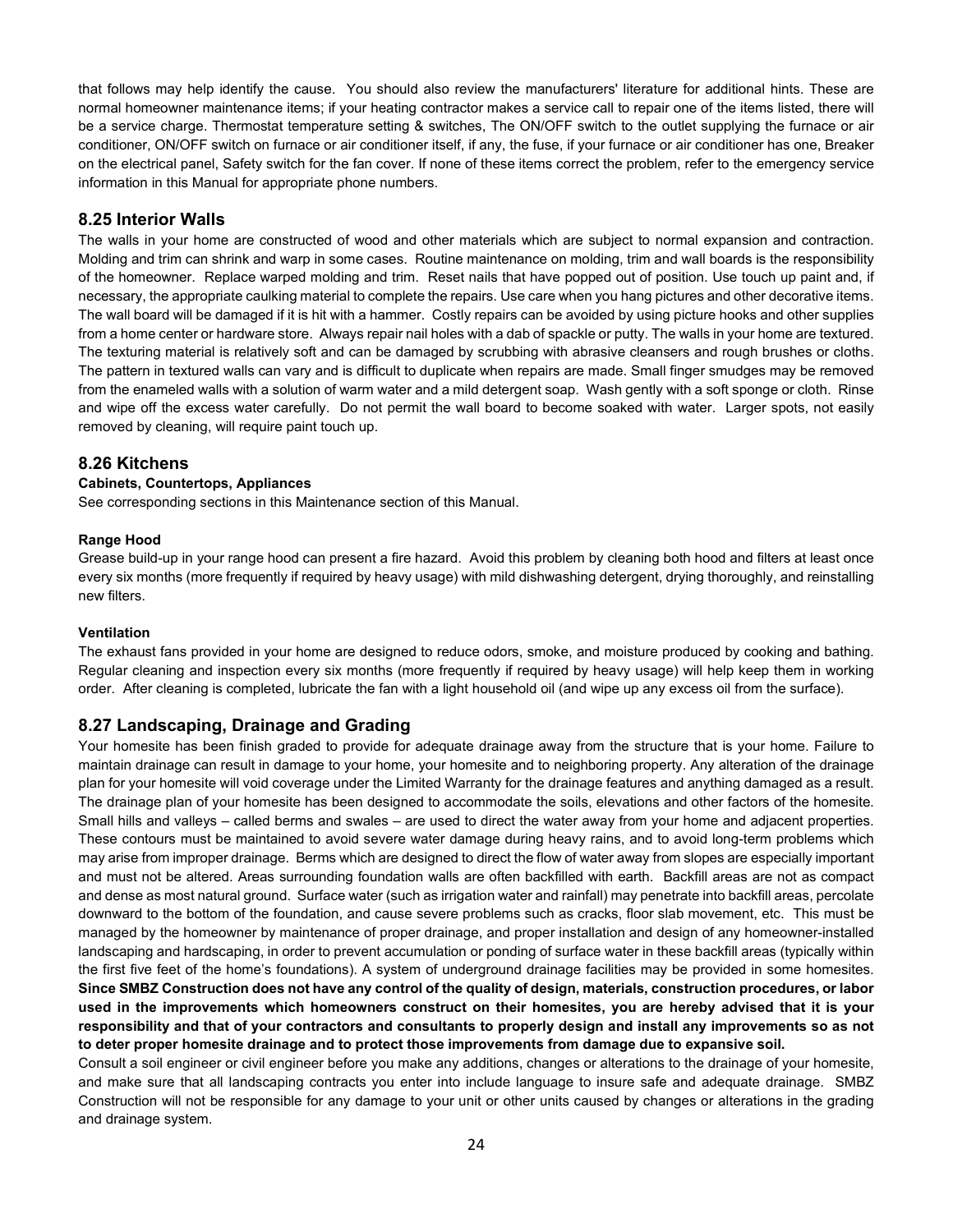#### **Landscaping**

Prior to establishing landscaping, the soils should not be allowed to dry out, especially below a depth of approximately six (6) inches. Homeowners should periodically water the bare soil to help maintain moisture during this interval. Once the landscaping has been established, irrigation should be limited to the minimum needed to maintain plant life. Homeowners should check beneath dry-looking surface soil to see if the soil is still wet underneath. If the soil is saturated, watering should be reduced. The best method of reducing the effects of expansive soils is to maintain a constant level of soil moisture. This is especially important adjacent to the house foundation, driveway, and walkway/patio slab improvements. Overwatering can swell expansive soils and result in damage to concrete and other components of the structure. Check your irrigation system regularly. Look for clogged, cracked, or broken heads, leaks and spray adjustment. Position sprinkler heads so that the water does not fall on wood, stucco or other exterior surfaces of your home. Automatic sprinkler systems should not be connected to a GFI circuit. Avoid ponding from excessive watering in low spots and next to structures. Identify the location of irrigation lines and avoid digging or trenching around the lines. If a line is broken, consult with a nursery person or irrigation professional for advice on repairs. Observe the flow of irrigation water after each planting. If you notice pooling water or excessive flows in one area, construct drainage features to direct the flow of water away. Consult with a landscape contractor before such drainage features are begun. Always keep drains free of debris, leaves and lawn clippings. Landscaping can change the grading of your homesite. We suggest that you consult a professional landscape contractor when the time comes to landscape your homesite. Provide ample room for growth between plants and your home. The ground next to your home should always slope away to prevent standing water. If water is allowed to stand or pool next to your home, damage to the foundation and plantings will result. The water also could seep into your home and damage the interior and furnishings. If your landscaping projects require additional soil be added to your homesite, be especially careful that the drainage is not altered significantly. Keep the surface of the soil at least six inches below the level of the stucco screed. This will assist in preventing wood rot and termites. Flower beds can significantly change drainage patterns. We suggest that you consult a professional landscape contractor before you dig flower beds. In any case, keep plantings in flower beds a minimum of two to three feet from the foundation. This will prevent excessive water from collecting at the base of the foundation. Locate plants and irrigation heads out of the way of pedestrian/bicycle traffic, and car bumpers. When planting trees, allow ample distance from the foundation and other improvements so that the root systems will not cause damage as the tree matures. "Street" trees (typically located in median strips between the sidewalk and the street) are typically a city requirement, but must be maintained by individual homeowners (unless they are in common areas managed by a Homeowners Association). Depending on local soils conditions, trees may need to be deep watered once a week until they are well established. Provide simple guying (restraint) systems for trees for a minimum of two years. Make provisions for efficient irrigation. Drain and service sprinkler systems on a regular basis, at least once per year. Conduct operational checks on a weekly basis to ensure proper performance of the system. Adjust any sprinkler that sprays any part of the structure or any painted fencing. Avoid overwatering that can cause ponding or infiltration of water next to, into or under concrete slabs, patios, walkways, walls, fences or driveways. If your home is in a community that has a Homeowner's Association, be sure to check Association guidelines and/or requirements prior to landscaping or making changes in an established design. Please consider that any changes you make in the grading and drainage of your homesite could affect neighboring properties. Damage to your property and to neighboring property will be your responsibility.

#### **Dormant Sod**

Sod installed in cold climates during the fall and winter may be delivered and installed in a dormant state. In the same manner that trees lose their leaves in the fall, the sod will brown out and remain dormant until the warm weather returns the following year. Many municipalities require all landscaping to be complete before a Certificate of Occupancy can be issued. Due to county regulations as well as erosion control, SMBZ Construction may be required to install dormant sod throughout the winter months. Although newly planted dormant sod will take root and green up in the spring, extreme winter conditions can damage some areas of the sod. SMBZ Construction will not replace sod that has been damaged by severe weather conditions. It is critical that proper maintenance be given to dormant laid sod to prevent damage, as outlined in the following guidelines. Even though dormant grass may appear to be dead, the roots are alive and cannot be allowed to dry out. The average precipitation in a normal winter will usually maintain good surface soil moisture. However, if precipitation is below normal and temperatures are above average, you will need to water dormant sod during winter months. As temperatures begin to rise in the early spring, it is necessary to keep all dormant sod moist. Inspect the soil daily and water as needed. Dormant sod which is allowed to dry out is susceptible to damage and will take longer to recover. Apply fertilizer to the sod when the average ground temperature reaches 70° F (check with your local landscape professional to determine proper time for fertilization in your area). Use a fertilizer with a rating of 16-4-8 and spread at a rate of 8 pounds per 1000 square feet. Read all product instructions for newly planted sod. Water in the fertilizer thoroughly and continue to water every other day. Apply a second application of fertilizer four weeks after the first. If the sod has begun to green up and take root, a higher nitrogen fertilizer can be used to promote faster growth of grass runners. These grass runners will spread over bare areas and take root and, in turn, grow more runners until the yard has recovered. It is necessary to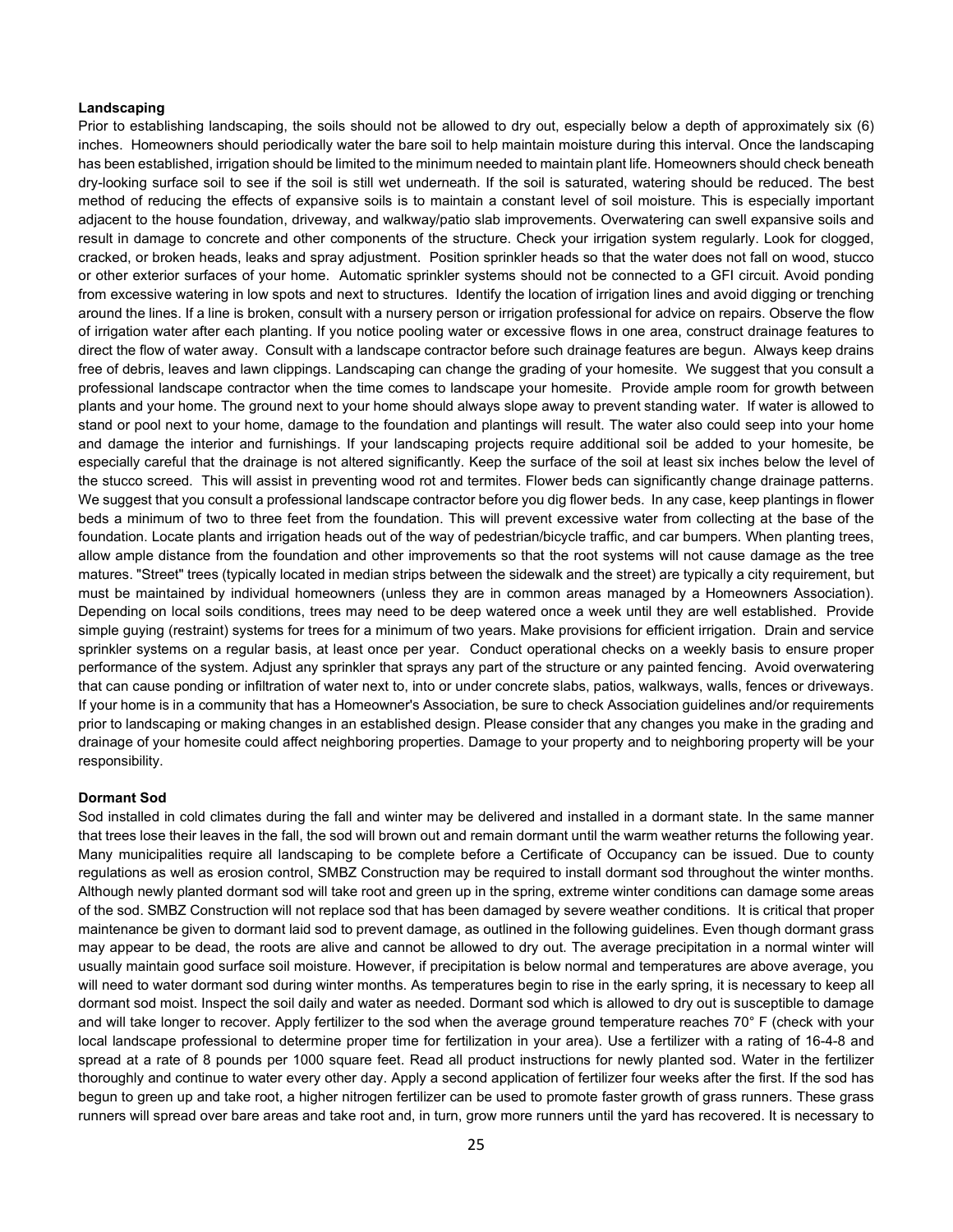continue watering the sod every other day until all areas of the yard are fully established. If the sod has not begun to green up four weeks after the second fertilization, apply a third and then a fourth application in four-week intervals. If after four fertilizer applications there are no signs of recovery, the sod may be damaged beyond repair and need to be replaced.

#### **Landscaping Tips**

The following information is provided to assist you in the care of your yard, the planting, the landscaping, and the irrigation system.

#### **Grass Diseases**

Most lawn diseases happen when lawns are over-watered and under-fertilized. Adjust your watering and fertilizer schedule when rust and other diseases appear. If diseased spots persist, discuss the problem with a nursery person.

#### **Ground Cover**

Water newly planted ground cover three times a day until the coverage has been established. Then water as you would lawn area.

#### **Fertilizer**

Use a balanced fertilizer. Water sufficiently after fertilizing to assure penetration of the fertilizer and to prevent burning your grass; but avoid ponding and puddling, especially near any concrete.

#### **Insects**

Corrective measures should be taken only when large numbers of insects have been seen and damage is evident. At the first sign of damage to your lawn, take a specimen of the insect to a nursery person for advice.

#### **Irrigation**

Identify the location of irrigation lines and avoid digging or trenching around the lines. If a line is broken, consult with a nursery person or irrigation professional for advice on repairs. Check your irrigation system regularly. Look for clogged, cracked, or broken heads, leaks and spray adjustment. Make certain that the spray is not directed so that it falls on the house. Avoid ponding from excessive watering in low spots and next to structures. Adjust your irrigation schedules according to the temperature, wind conditions, and weather. Watering during rainy periods is wasteful and potentially damaging due to over watering.

#### **Mowing**

Maintain most grass at a height of 2 to 3 inches. Never cut more than 1/3rd the length of the blades of grass. Yellow or white tips on the grass indicate a dull mower blade.

#### **Seeding**

If bare spots develop on your lawn, contact your nursery person for advice on seeding. Tall fescue grass seed is widely available in-home centers and nurseries.

#### **Soil**

The soil within this Neighborhood has "expansive" characteristics, which is not unusual in many areas. When this soil becomes wet, it is prone to expand, and when it dries, it is prone to shrink. This expansion and contraction may cause damage to improvements built on top of this soil in the form of tilting, lifting and cracking. Special precautions should be taken in the design and construction of homeowner improvements such as pools, spas, patios, walls, slabs, planters, decking, landscaping, irrigation, and the like. It is recommended that planters be kept away from the house foundation. It is also recommended that, prior to landscaping or installing improvements, the homeowner contact a professional soils engineer and structural engineer to evaluate the soil conditions on the homesite and, if necessary, to carefully design improvements to account for those soils' conditions. Homeowner improvements should not be constructed without adequate surface drainage being provided to avoid ponding. It is recommended that homeowners install roof gutters/down spout improvements and corresponding area drain systems. Particular care should be taken to provide adequate drainage away from areas adjacent to the house foundation and other improvements. Homeowners are advised to carefully design and control their landscape irrigation system to minimize soil moisture changes. Prior to establishing landscaping, the soils should not be allowed to dry out, especially below a depth of approximately six (6) inches. Homeowners should periodically water the bare soil to help maintain moisture during this interval. Once the landscaping has been established, irrigation should be limited to the minimum needed to maintain plant life. Homeowners should check beneath drylooking surface soil to see if the soil is still wet underneath. If the soil is saturated, watering should be reduced. The best method of reducing the effects of expansive soils is to maintain a constant level of soil moisture. This is especially important adjacent to the house foundation, driveway, and walkway/patio slab improvements. Proper irrigation control and drainage can mitigate the effects of expansive soils. Even with proper irrigation and drainage, however, some soils movement may occur due to expansive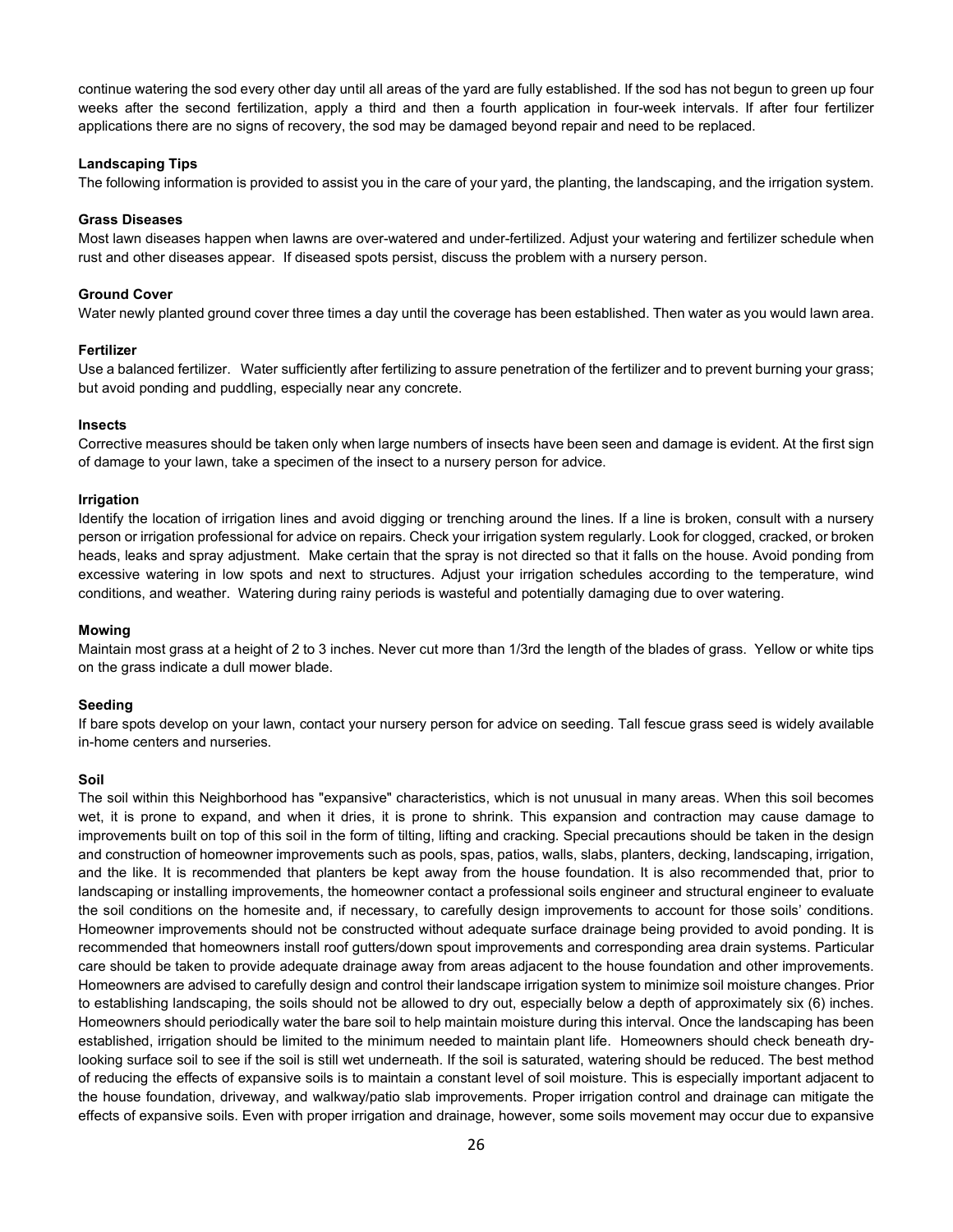soils. Therefore, improvements should be designed with adequate reinforcement. **Since SMBZ Construction does not have control of the quality of design, materials, construction procedures, or labor used in the improvements which you construct on your homesite, you are hereby advised that it is your responsibility and that of your contractors and consultants to properly design and install any improvements so as not to deter proper homesite drainage and to protect those improvements from damage due to expansive soil.** SMBZ Construction's Limited Warranty applies only to the house and other improvements constructed by SMBZ Construction, and SMBZ Construction will not be responsible for damage to such improvements caused by over watering, improper drainage, or improper or inadequate homeowner improvements. SMBZ Construction will not be responsible for damage to any improvements constructed by the homeowner. Minor tilting, lifting, and cracking can occur in improvements constructed by homeowners, but that the use of professional engineering can help minimize these conditions. SMBZ Construction shall have no liability or responsibility in connection with damage to improvements not installed by SMBZ Construction, including but not limited to any lifting or cracking that may be caused by expansive soil.

#### **Trees and Shrubs**

SMBZ Construction's Limited Warranty does not cover trees and shrubs which may have been planted by SMBZ Construction. During the first year, your trees and shrubs will require more frequent watering. A good rule of thumb is to wait until the surface soil is dry between watering. After the first year, watering once or twice a week is normal. Use a pronged tool to cultivate the soil around your trees and shrubs. This promotes good water absorption. Plants that have yellowed or brown leaf tips may be underwatered. Consult your nursery person for information of specific watering problems. Prune trees and shrubs as needed. Consult your nursery person for advice on pruning.

#### **Watering**

During the first few months, your yard may require frequent watering. We recommend slow, deep watering. This enables root systems to develop. Slopes may require shorter, more frequent watering because it is more difficult for the water to penetrate. Swale areas (also known as drainage courses) will typically require less watering. In normal conditions, your lawn requires watering about twice a week in hot weather. A withered or limp appearance is a sign of a lack of water. Water in the pre-dawn hours for maximum effect and to prevent evaporation. After an initial start-up period, water minimally to sustain plant growth. Water has been shown to weaken the inherent strength of all earth materials. Over watering the landscape areas could adversely affect proposed site improvements and cause residential distress. Slope stability can be significantly reduced by overly wet conditions. Irrigation timers should be adjusted to maintain proper watering. Irrigation systems should be reviewed on at least a monthly basis for leaks, damaged pipes, breaks, dysfunctional sprinkler heads, etc., and if found should be repaired as soon as possible. Avoid open bottom planter areas adjacent to structures.

#### **Louvers and Vents**

Attic ventilation and vents providing fresh air to furnace and water heater are required by code and therefore cannot be covered or obstructed. Occasionally, depending on the force and direction of the wind, moisture may infiltrate though these vents, and in the case of attic vents may cause spotting on the ceiling. SMBZ Construction's Limited Warranty does not cover such weatherrelated damage.

## **8.28 Mold**

#### **What You Need to Know about Mold**

According to the United States Environmental Protection Agency, mold can be found almost everywhere. Molds are microscopic organisms that are part of the fungi family, and are an essential part of the world's ecological system. Outdoors, many molds live in soil and are key to the natural breakdown and recycling of organic material, such as leaves, wood and plant debris. Lumber used in the construction of homes typically contains some level of molds, fungi, and/or spores. Because it may be impossible or impracticable to eliminate all indoor mold, indoor mold is an important topic about which a homeowner should become informed. Mold spores are airborne and travel in and out of buildings as air is exchanged and with the movement of people and their belongings. When excessive moisture or water accumulation occurs indoors, mold growth will likely occur, especially if the moisture problem is not discovered. There is no practical method to eliminate all molds and mold spores in an indoor environment. The primary method to control indoor mold growth is to control moisture. The best course of action for any homeowner is to keep the indoor environment as "clean and dry" and free from dust and dirt as reasonably possible. All molds are not necessarily harmful, but certain strains of mold have been shown to have adverse health effects in susceptible persons. The most common effects are allergic reactions, including skin irritation, watery eyes, runny nose, coughing, sneezing, congestion, sore throat, and headache. Individuals with suppressed immune systems may risk infections. Some experts contend that mold causes serious symptoms and diseases that may be life threatening. However, experts disagree about the level of mold exposure that may cause health problems, and about the exact nature and extent of the health problems that may be caused by mold. The Center for Disease Control states that a causal link between the presence of toxic mold and serious health conditions has not been proven.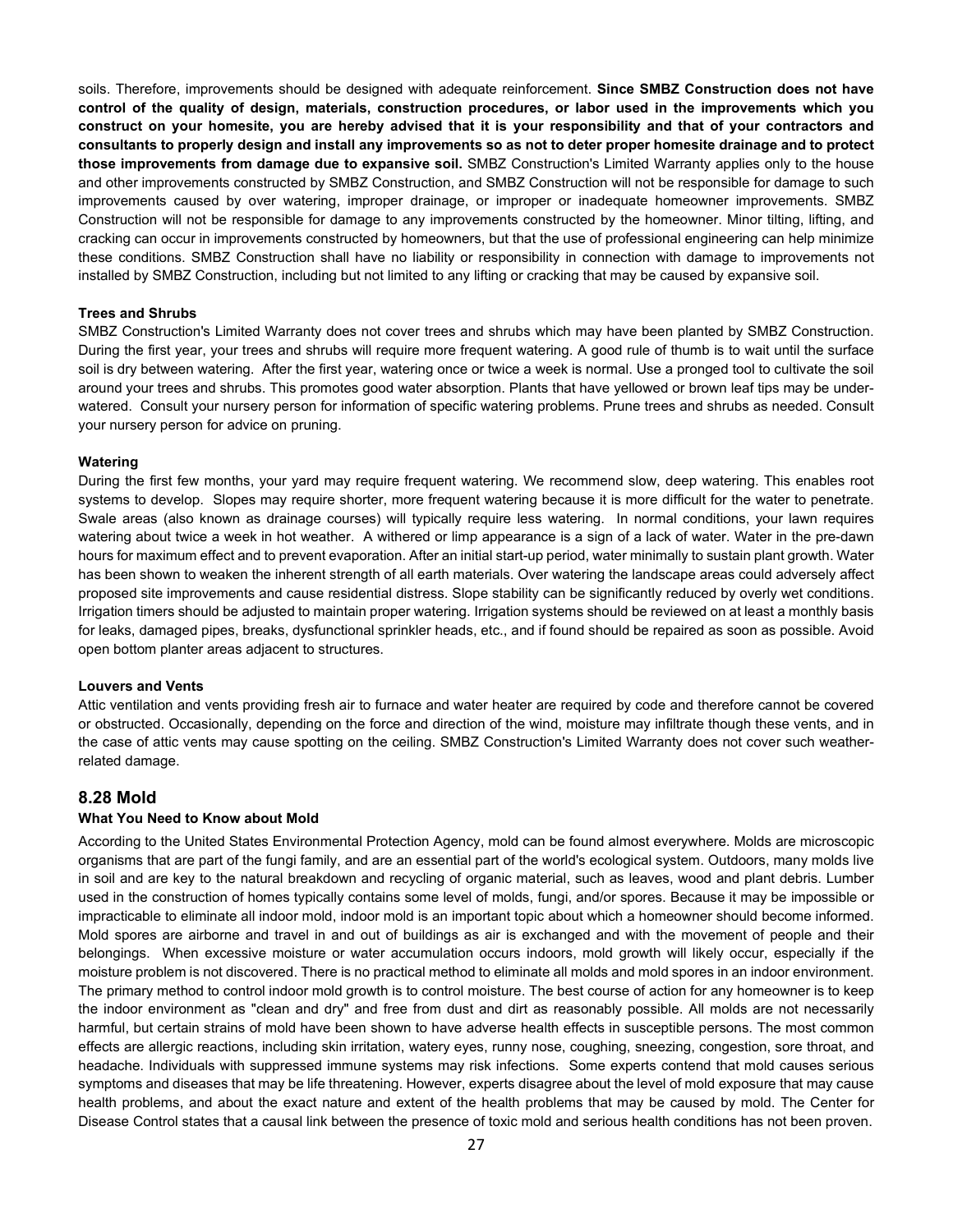#### **Limiting mold growth**

A practical approach to limiting mold growth is early detection and prompt resolution of excessive moisture. If you can see mold or detect an earthy or musty odor, you can assume you have a moisture problem. Any moisture problem must be solved in order to arrest and eliminate mold growth. Part of the control of the indoor environment is controlling air moisture. Watch for water condensation on interior surfaces such as walls, windows, and areas near air conditioning registers. Uses that have the potential of increasing relative air humidity are such things as habitation, bathing, cooking, plants, washing, and humidifiers, especially if not vented. Other moisture sources, which sometimes can go unnoticed, are water leaks from pipes in walls, and rainwater leakage through windows and roofs. Controlling air moisture is the most important action in controlling mold growth. Therefore, keep drip pans from refrigerators and air conditioners clean and dry; use exhaust fans or open windows when cooking, washing, drying clothes, and bathing. Irrigation system timers should be adjusted to reflect seasonal weather changes. A more complete list of homeowners' maintenance obligations relating to mold ("Mold Prevention Obligations") is set forth below.

#### **Report or Fix Water Leaks Promptly**

Any indication of water leaks or resulting mold at roofs, windows, floors, carpets, etc., should be reported immediately, within 24 hours, to our Customer Care Department. Our Customer Care Department will determine if the condition is covered by our limited warranty. **The prompt reporting of any water leak or intrusion to our Customer Care Department is critical to the containment and minimization of mold growth. SMBZ Construction will not be responsible for mold resulting from a water leak or water intrusion, which is not promptly reported to our Customer Care Department.**

#### **Homeowner Maintenance**

Homeowner shall take all appropriate steps to prevent conditions that may cause mold or mildew to develop in the Property, including compliance with the Mold Prevention Obligations. If a homeowner is a member of a Homeowners' Association, the homeowner shall promptly report to any such Homeowners' Association any evidence of moisture accumulation or mold in portions of the Neighborhood which the Association is responsible to maintain. **SMBZ Construction will not be responsible for mold resulting from homeowners' failure to take appropriate steps to prevent conditions that may cause mold or mildew to develop at the property, including a homeowner's failure to comply with the mold prevention obligations.**

#### **Mold Prevention Obligations**

To keep the home free of dirt and debris that can harbor mold (dirt/dust/animal hair and dander are all very efficient hosts for mold); To regularly clean and sanitize, windows, bathrooms, kitchens, and other home surfaces where water, moisture condensation, mildew and mold can collect; To use dry towels or bath mats when stepping out of shower or tub; To use bathroom fans while showering or bathing. If no fan exists, open a window to allow proper ventilation and moisture to escape; To use exhaust fans whenever cooking, dishwashing, or cleaning. If no fan exists, open a window to allow proper ventilation and moisture to escape; To maintain regular air flow and circulation throughout the home; To use all reasonable care to close all windows and other openings in the home to prevent outdoor water from penetrating into the interior home (i.e., rain, irrigation water, etc.); To clean and dry any visible moisture on windows, walls, ceilings, floors and other surfaces including personal property, as soon as reasonably possible. (Note: Mold can grow on damp surfaces within 24 to 48 hours.); To limit the indoor watering of houseplants (total number of plants indoors is also an important variable); Do not hang wet clothing on indoor drying line; The use of humidifiers is not recommended (includes both whole house and room specific types); Properly maintain your dryer vent exhaust line (clean/remove lint at least once a year or sooner as may be needed); To maintain caulking around tubs, showers, toilets, sinks and other interior water receptacles at least once a year and more frequently if needed; To maintain caulking around windows, doors and other exterior openings at least once a year and more frequently if needed; To maintain window tracks and weep holes at least once a year and more frequently if needed (keep tracks and weep holes clean of debris/dust to allow proper egress of water when rain or irrigated water gets in them); To maintain positive drainage and grading away from the foundation and walls of the home; To maintain gutters and downspouts in a clean and operable condition at least once a year and more frequently if needed; To prevent penetrations of exterior surfaces (i.e., stucco, siding, brick) and roof of home from post construction additions (i.e., trellises, patio covers, awnings, satellite dishes, etc.); To maintain and not obstruct fresh air supply to furnace, air conditioner or heater; To maintain and not obstruct air conditioning primary and secondary condensate lines; To maintain and not obstruct ventilation installed by SMBZ Construction in attics, basements, crawl spaces or other locations in the home; To prevent irrigation systems from exposing exterior surfaces of the home to water or over saturating/flooding ground/soil near and around foundation of the home; To properly use and maintain appliances containing water and other liquids; To not alter insulation installed by SMBZ Construction; To prevent clogging of plumbing; and To report within twenty-four (24) hours the following to SMBZ Construction: any non-working fan, heater, air conditioner or ventilation system; plumbing leaks, drips, sweating pipes, wet spots; overflows from bathroom, kitchen, or home laundry facilities, especially in cases where the overflow may have permeated walls or cabinets; water intrusion of any kind; any mold or black or brown spots or moisture on surfaces inside the premises; broken irrigation systems or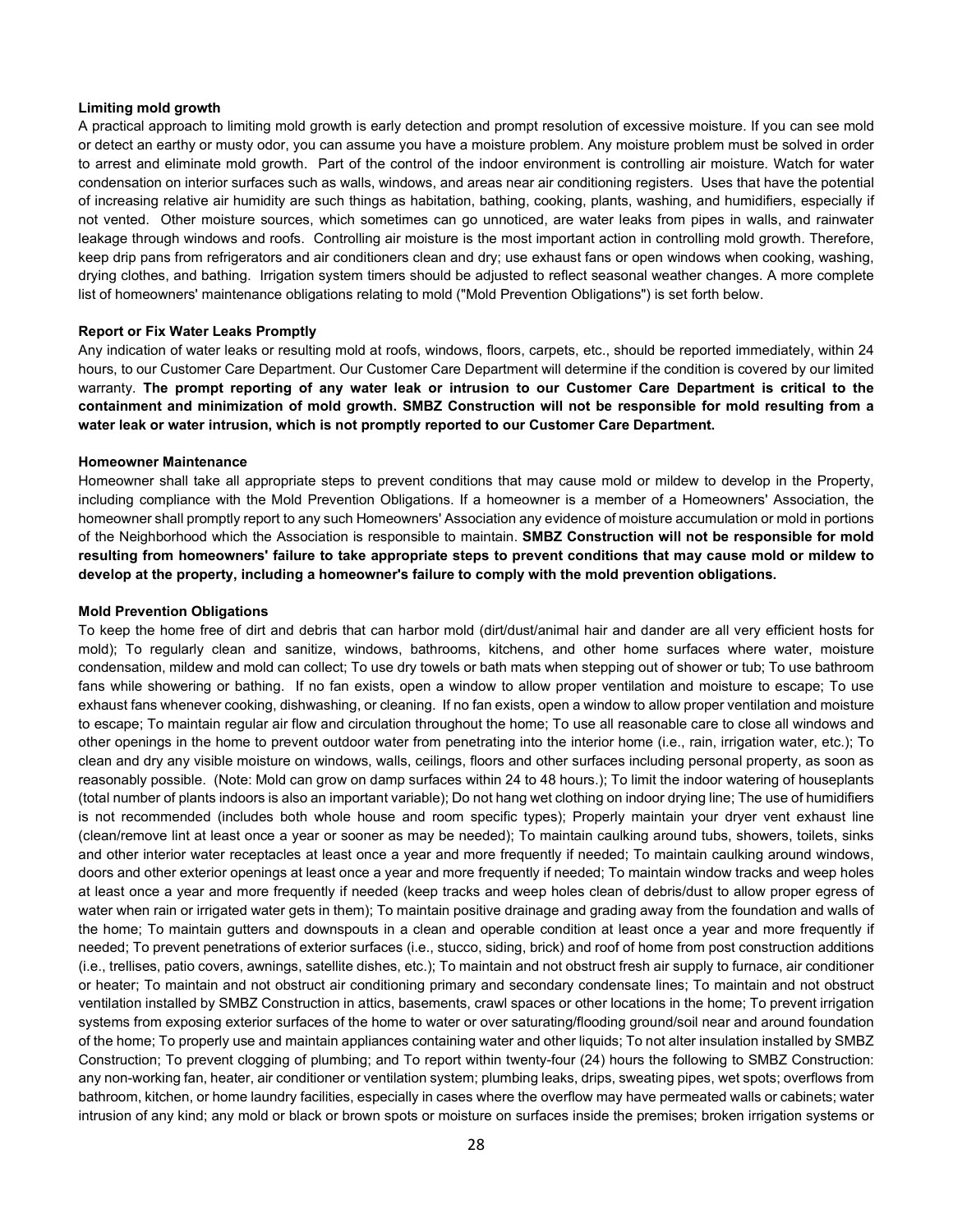standing water near structures; any adverse health conditions or symptoms related to or suspected to be related to actual or potential mold growth; any discovery of allergies, predisposition to or heightened risk of adverse health reactions or hypersensitivity, to mold, mildew, or other related organic organisms; and any musty or unusual odors.

#### **Information Available to Homeowners**

For additional information, homeowners should contact the United States Environmental Protection Agency ("EPA"), applicable state agencies, or other governmental authorities. The EPA Web site contains information and publications regarding mold and other biological pollutants that may be of interest to homeowners. For example, see "Biological Pollutants in Your Home" and "Mold Resources" on the EPA Web site [\(www.epa.gov\)](http://www.epa.gov/). Additional mold-related information is available on the Centers for Disease Control and Prevention Website [\(www.cdc.gov\)](http://www.cdc.gov/).

### **8.29 Paint**

The paint on exterior and interior wood surfaces must be maintained in good condition at all times. Chips, scratches, and other breaks in the surface of the paint must be repainted promptly, or serious damage to the underlying wood could result. Please be aware that all paint is subject to yellowing and discoloration. The action of the sun usually minimizes yellowing on exterior surfaces. However, yellowing can be noticeable on interior surfaces. Yellowing is caused by the natural drying and aging of the paint and by exposure to certain chemicals such as ammonia fumes and others that are found in some household cleaners. Light colors and white painted surfaces are more subject to yellowing than darker colors. Yellowing of oil-based paints is unavoidable. Because yellowing tends to take place over time and relatively evenly on given surfaces, it may not be noticeable until you use touch up paint. Your local paint store can assist you in choosing a touch up paint that will be a close match for yellowed paint. Our Customer Care Department will repair only when the problem is the result of improper original application or faulty material. It must be noted, however, that paint changes color as it seasons and we cannot guarantee a perfect color match in areas when touch-up is made after original application.

Always dispose of paint and other hazardous materials properly.

#### **Exterior Paint**

**Check the painted/stained surfaces of your home's exterior annually. If you repaint before there is much chipping or wearing away of the original finish, you will save the cost of extensive surface preparation. It is a wise maintenance policy to plan on refinishing the exterior surface of your home approximately every two to four years (or as often as your paint manufacturer suggests for your area and climate).** 

Fading, chalking, peeling, or blistering indicate the need to repaint. Chalking can be detected by running your hand over the painted surface and then checking your hand for a white, powdery residue. Proper preparation of the surface is critical for ensuring proper adherence, and for keeping moisture out. Pressure washing may be needed for the conditions listed above. It is important to seal around windows, doors, hose bibs, phone boxes, cable lines and electrical boxes at each painting as part of routine maintenance. Consult with your local paint supplier regarding the materials to use for preparation and painting. High-quality acrylic urethane caulk works well in sealing. For sealing cracks in textured cementitious finishes in areas like Florida that are subject to frequent rain and humidity, use a brush-on elastomeric sealant. Once all cracks are sealed and the wall surfaces are clean, apply a premium latex masonry primer, making sure to follow all of the manufacturer's directions before applying the topcoat of paint. Both paints need to be breathable, which allows any moisture that may enter the walls a means of escape. Elastomeric paints, which have poor permeability, are not recommended. The topcoat of paint needs to be a high-quality acrylic latex paint that has been formulated for local weather. Once again, follow the manufacturer's recommendations, paying close attention to paint film thickness and drying time. Make sure to check with your homeowner's association to see if they need to approve paint colors. The chemical structure of the paint used on the exterior is governed by the climatic conditions. Over a period of time, this finish will fade and dull a bit. Wood trim painted white or light colors will more readily show grain and cracks and will therefore require additional maintenance. Do not allow sprinklers to spray water on the exterior walls of your home. This will cause blistering, peeling, splintering, and other damage to the home.

### **Interior Paint**

Painted interior walls are not "scrub-proof." Scrubbing or harsh cleaners will remove paint. Depending on the type of paint, wiping with soap and water may also remove paint. When doing paint touch-ups, use a small brush, applying paint only to the spot needing attention. Spackle may be used to cover any small defects prior to paint touch up. Touch-ups will sometimes be visible. When it is time to repaint a room, prepare the wall surfaces first by cleaning with a mild soap and water mixture or a reliable cleaning product. For stain touch-ups, products such as Old English Furniture Polish and Scratch Cover are inexpensive, easy to use, and blend in with the wood grain. Follow directions on the bottle.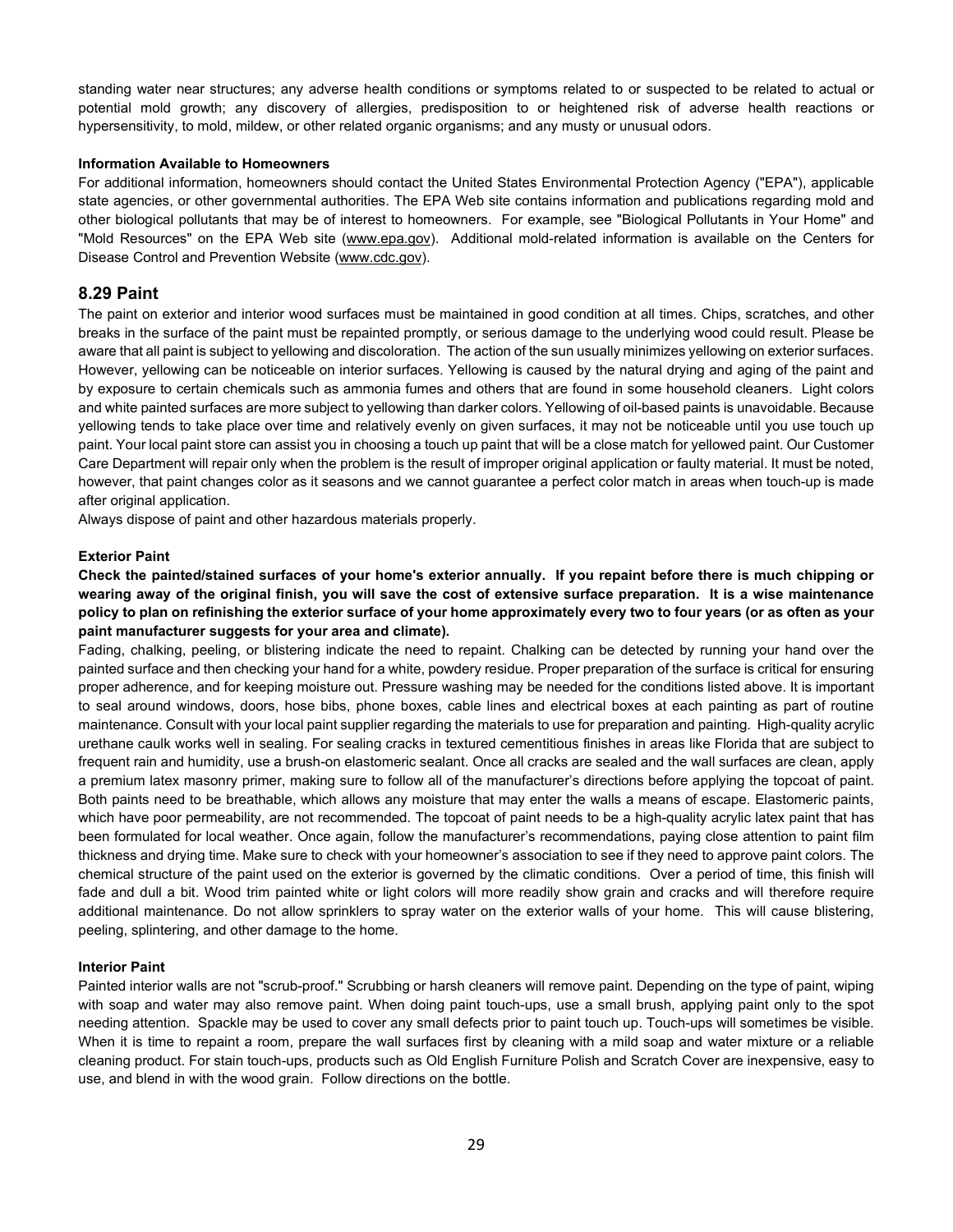## **8.30 Patios**

Patios and other structures that you add to your home will not be the responsibility of SMBZ Construction. We suggest that before you begin any addition to your home, you check with your Homeowners Association and local building officials. This is to make certain that your plans are in compliance with state and local building codes and the CC&R's. It is likely that building permits will be required. A licensed contractor is best qualified to perform this work. If you install patio covers, consult a professional for proper methods of affixing the covers to your house. Improperly-installed patio covers can cause water leaks which can result in severe damage to your home and its contents which are not covered under SMBZ Construction's Limited Warranty. If you install patios, patio covers, or hardscape relating to patios or yard improvements, you need to have them designed and installed in a manner which does not disrupt proper homesite drainage and which will accommodate expansive soil movement, backfill settlement, lateral fill extension and/or "slope creep." Please see and reference the Grading, Drainage and Landscaping sections of this Manual. You should consult with a professional engineer and contractor to make sure these issues are properly addressed.

## **8.31 Pests**

New home construction on previously undeveloped land creates an environment that attracts many unwanted pests. Unwanted insect pests and rodents may enter any home at any time through open doors, unscreened louvers, etc. Pests and any damage they cause are not covered under SMBZ Construction's Limited Warranty. Professional exterminators are recommended, especially in the case of insects. Termites are a special problem and prevention is easier than eradication. Fight termite invasion by making sure the wooden portions of your home do not touch soil directly, and by keeping all exposed exterior wood painted. In certain areas, an annual professional termite inspection is a relatively inexpensive preventive measure. Your grading was designed to be a minimum of 6 to 8 inches below the wood sills when the home was completed. Maintain this grade as it will help keep termites and insects out. If your yard includes slopes, gophers, ground squirrels, mice, and other burrowing animals may be present. These animals can wreak havoc with slopes by creating tunnels or burrows. These burrows, while only a few inches in diameter, allow soil erosion to begin deep in your slope. During a rain or with the use of irrigation, water may enter the burrow and carry loose soil away. Over time, the burrow can enlarge and collapse, destroying your slope. It is important that a professional pest control expert be contacted for proper removal of burrowing animals. During construction of nearby neighborhoods, other animals may attempt to invade your home. These may include coyotes, opossums, raccoons, skunks, mice, ants, birds, bees, snakes, and other wildlife. SMBZ Construction is not responsible for removal of these animals or for repair of any damage they cause.

## **8.32 Plumbing System**

We recommend that you become familiar with your plumbing system as soon as you move in. You should know the location of the main shut off and individual shut offs in all the bathrooms and the kitchen. In the event of a plumbing emergency, you must close the main water shutoff for the house at once. Flowing water can cause severe damage to your home and its contents. The main water shutoff for the house is normally located in the front yard or flower bed. The exact locations of all shutoffs in your house will be shown to you during your New Home Orientation. A shutoff valve for the property is also located at the water meter. The SMBZ Construction Representative will identify the water shutoffs during your New Home Orientation. Please make certain that everyone in your household knows the locations of the main shutoff valves. Other water shutoffs are located under the sinks in the bathrooms and the kitchen. Each toilet has a shutoff valve behind the toilet bowl. Another water shutoff is located on the top of the water heater. It controls the flow of water to the water heater and should be closed in the event of a leak in the water heater. You and others in your home should know where these water shutoffs are and how they work. Each plumbing fixture in your home has a drain pipe specially designed to provide a water vapor barrier between your home and the sewer. The drain pipe or trap is the U-shaped area of pipe directly under the sink. The trap holds water which prevents the airborne bacteria and odor of sewer gas from entering your home. If any of your faucets are used infrequently, we suggest that they be turned on occasionally to replace the water in the trap lost to evaporation. Because of their shape, the traps are the most likely area to become clogged. Periodically check under kitchen and bathroom cabinets for leaks. A water pressure regulator may be installed at or near the main shut-off valve for the water supply to your home. Do not attempt to adjust the water pressure regulator yourself. It is designed to keep water line pressure surges from entering the home. Improper adjustment can burst the water lines and create severe water damage. If you think the water pressure needs adjustment, contact the water utility company or a licensed plumbing contractor.

### **Calcium Buildup**

Also known as limescale, calcium buildup is a result of water that contains dissolved calcium salts moving through your pipes and flowing through your faucets and showerheads. When you have water with a high level of these calcium salts and other minerals, it is called hard water. (See Water Softener) If your hard water also has high iron content, the buildup can even appear rusty or yellow, potentially staining your sink or bathtub. It's possible to remove calcium buildup on faucets by soaking the fixture in White Vinegar.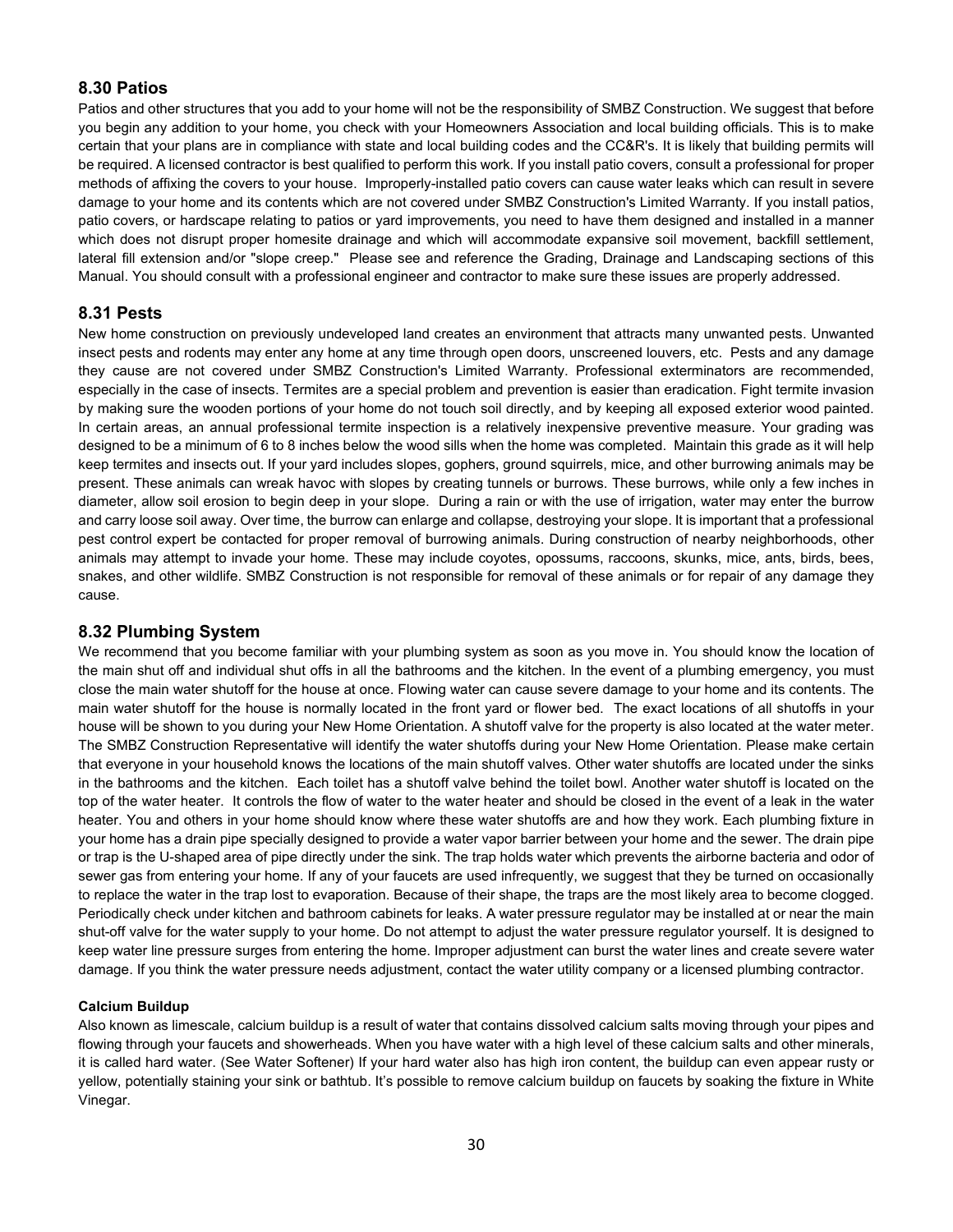### **Clogged Drains**

Many plumbing clogs are caused by improper garbage disposal use. Always use plenty of cold water when running the disposal. Supplied with a steady flow of cold water, grease congeals and is cut up by the blades. If you use hot water, grease remains a liquid, then cools and solidifies in the sewer line. Allow the water to run a minimum of 15 seconds after shutting off the disposal. Clogged traps can usually be cleared with a plumber's helper (plunger). If you use chemical agents, follow directions carefully to avoid injury or damage to the fixtures or personal injury. Clean a plunger drain stopper, usually found in bathroom sinks, by loosening the nut under the sink at the back, pull out the rod attached to the plunger and lift the stopper out. Clean and return the mechanism to its original position.

#### **Fiberglass or Acrylic Bathtub and Shower Stalls**

Fiberglass or acrylic are lightweight materials which add beauty and style to bathroom tubs and showers. You can preserve the original high gloss finish by regular cleaning with a liquid soap or detergent. Do not use abrasive cleansers. Always rinse the walls and the door of the shower after each use.

### **Fixtures**

Polished brass and other special finishes plumbing fixtures are susceptible to damage and staining if water is permitted to stand on the surfaces and by the use of an abrasive cleansing product. Most of the plumbing fixtures in your new home are plated with polished brass, bright chromium, or other finishes that are resistant to water corrosion. The plating materials forming these finishes are, however, relatively soft, and can be damaged with abrasive cleansers, scouring pads and tools. Clean the fixtures with warm soapy water and a soft sponge or cloth. Rinse with clear water and wipe dry to prevent spotting and soap buildup. If water is permitted to accumulate and stand at the base of the fixtures, corrosion and tarnishing can result. Always wipe the area dry. Hard water can spot and damage bright chromed plumbing fixtures. While this is not entirely preventable, you can minimize the staining and discoloration by drying the fixtures after each use. Avoid using excessive force when you turn your faucets on and off. The seals in the faucets can be damaged by such abuse in a short time. Faucets are equipped with aerators which mix air with the stream of water to prevent splashing. They need to be cleaned occasionally to remove a buildup of mineral deposits. When you notice that the stream of water has lessened, unscrew the aerator from the mouth of the faucet. Remove the debris and rinse the washers and screens. Replace the parts in their original order and screw the aerator onto the faucet. Perform this homeowner maintenance as needed, usually every few months. Exterior light fixtures, hose bibs, door hinges, door handles, door hardware, brass toe kicks, deadbolts and other exterior fixtures are all susceptible to tarnish from various weather conditions.

### **Frozen Pipes**

Keeping your home heated at a normal level will help prevent pipes from freezing. The heat should be set not lower than 65F if you are away during the winter months. If you are away for an extended period of time, drain your water supply lines. Garage doors should be closed to protect plumbing in that area. Maintain proper insulation levels. During periods of extreme cold (less than zero degrees F), even properly installed and maintained pipes may freeze. If such extreme cold occurs, open cabinet doors to allow additional heat to reach the pipes, and turn on the faucets to a slight continuous drip to help reduce the possibility of frozen pipes. Freezing is more likely to occur near an outer wall that is exposed to winter winds. Never use an open flame to thaw frozen pipes. Defrost frozen pipes as follows: Begin by restoring heat to the affected area. Open all faucets connected to the pipe line so steam can escape during thawing. Begin thawing slowly at the frozen point nearest the faucet. Thaw slowly to prevent formation of steam, which can cause pipes to rupture or burst. A heat lamp set at least six inches from a plasterboard or wall panel will thaw the pipes behind it. For exposed pipes, use a hair dryer or rent a heat cable to wrap around the pipe. As the pipe thaws, move the source of the heat to the next frozen area until all piping has been defrosted. If drain traps have been affected, pour hot water into the drain until thawed. Do not use boiling water, since pipes can crack from such a drastic temperature change.

#### **Noisy Pipes**

Pounding or knocking sounds in the water system should be corrected immediately, since the resulting vibrations can damage plumbing line fittings and cause them to leak. There is one exception: Exterior hose faucets often produce a high-pitched noise caused by an attached vacuum breaker or back-flow preventer. This noise is normal and is not cause for concern. Noisy pipe problems can be identified and corrected as follows: The water heater temperature may be set too high, producing steam in the pipes. To resolve, gradually reduce the water heater temperature setting until the steam is reduced. Abruptly turning off a faucet in areas with high water pressure can produce a pounding or knocking sound. To resolve, slightly close the main shut-off valve. Air can get into the pipes. To resolve, open all interior and exterior faucets and run for a few minutes, allowing all air to pass through the system. It is not necessary to open exterior faucets if they have been winterized.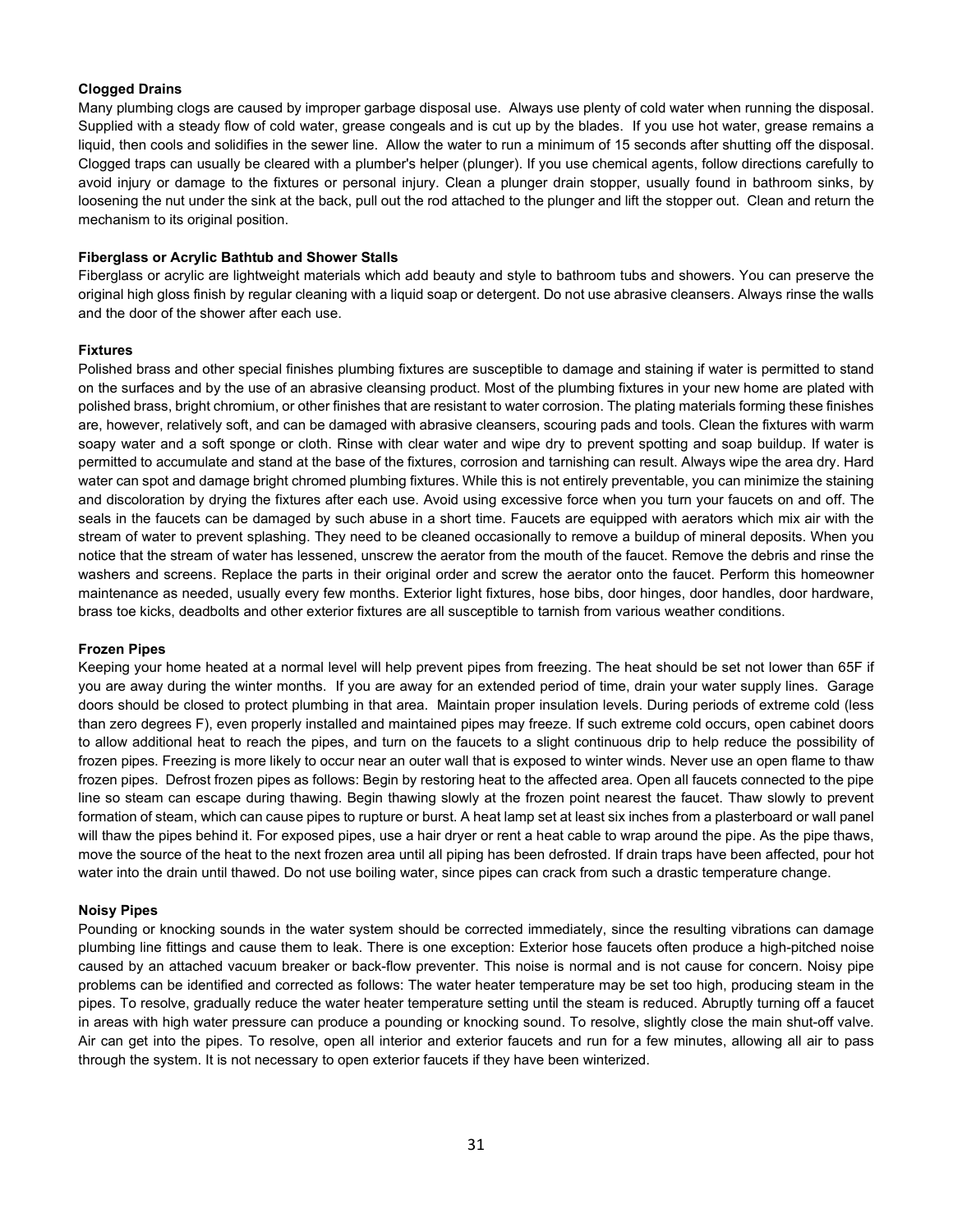#### **Exterior Hose Bibs**

Exterior faucets called hose bibs may be either standard or frost free faucets. Frost free bibs do not require winterizing even in freezing weather; however, you must disconnect hoses, splitters and timers to drain all exterior water prior to the first winter frost. Conventional exterior hose bibs require winterizing before freezing weather. This procedure must be performed prior to the first frost to avoid rupture or bursting of the water pipes. Failure to winterize exterior hose bibs will void your warranty. You must winterize your home in cold climates to prevent exterior pipe freezing. If you are on a crawl space, close the vents if temperatures remain at 32 degrees or lower for a period of time; otherwise, leave them open. Always prepare your outside hose bibs for freezing weather. Your hose bibs are the only plumbing exposed to freezing temperatures and should be protected by covering them with an insulated cover (home care/hardware stores carry these). Make sure you always disconnect hoses as they can freeze and cause the hose bib to also freeze. Where applicable turn off the exterior hose bib shut off during this time.

#### **Water Back-Flow Prevention**

A vacuum breaker may be installed on the exterior hose faucet to prevent back flow and stop contaminated water from flowing back into the home water supply system via the garden hose. Where installed, these devices are a plumbing code requirement and may not be removed. With a vacuum breaker installed, it is normal to hear a humming or vibrating noise throughout the home when the exterior faucet is in use. This is caused by the array of washers built into the back-flow preventer and is not cause for concern.

#### **Grinder Pumps**

In most cases, a grinder pump sits in a tank that is located on the outside of the home and buried underground in a convenient section on the homeowner's property. Inside the tank is a wastewater holding compartment that fills up with the wastewater produced in your home from things like the toilet, shower, washing machine, sinks, dishwasher, etc. Once the holding compartment reaches a pre-set level of wastewater, the grinder pump will automatically turn on. At the bottom of the grinder pump is an impellor that will spin, which sucks in the wastewater and anything else that has made its way into the holding tank, such as toilet paper and human waste. The grinder pump will run for a few minutes, while the cutting blades grind the waste into tiny particles in the same way that garbage disposals do. The pump then forces the wastewater out of the tank and into a pressurized city sewer main. Once the level of wastewater in the tank has emptied, the grinder pump will automatically shut off.

#### **Lift Pumps**

Sewage / Wastewater lift stations, also called pump stations, are used for pumping wastewater or sewage from a lower to higher elevation, particularly where the elevation of the source is not sufficient for gravity flow. A lift station is an integral part of an effective sewage collection system. Raw sewage makes its journey underground in sloped pipelines that take advantage of gravity to keep costs down. This type of pipe system is commonly referred to as a gravity pipeline. In some situations, it's necessary for wastewater to enter the pipe system from a lower elevation. In order for the raw sewage to continue the journey towards a wastewater treatment plant, it needs to be efficiently transported to a higher elevation. This can't happen naturally for obvious reasons – it would defy the laws of gravity and physics. Fortunately, we have the wastewater. Eventually, the raw sewage reaches a storage container referred to as a wet well, which is essentially a holding cell that empties out once it reaches a predetermined level. While in the wet well, the wastewater is tested and carefully monitored in order to detect sewage levels. Coarse (solid) materials are removed at this stage. Once the wet well is full, a lift station pump will "lift" the sewage upwards using a pressurized sewer force main. A sewer force main is a system that consists of pumps and compressors. Its purpose is to elevate the wastewater to a higher elevation so that it can continue its inevitable journey towards treatment and recirculation.

### **Septic Tank**

Some homes have a private sanitary system called a septic tank system. It is made of reinforced concrete or fiberglass and has a tank sized to meet local codes. It is an efficient sanitary system featuring a filter bed that acts as an absorption field. The tank accumulates sludge material and should be professionally pumped and flushed annually. Access for cleaning is located at the top of the tank. Required monthly maintenance flushing can be done through the commode using a yeast or other cleansing solution available at hardware stores. Follow the specific maintenance instructions provided for your system.

#### **Shower Doors/Tub Enclosures**

Always rinse the walls and door of the shower after each use. Inspect every six months, or at any sign of leakage, for proper fit and for deterioration of the rubber "sweep" at the bottom of the door. Adjust the door and replace the sweep if necessary. At the same times, inspect the caulking, and re-caulk where any separations appear.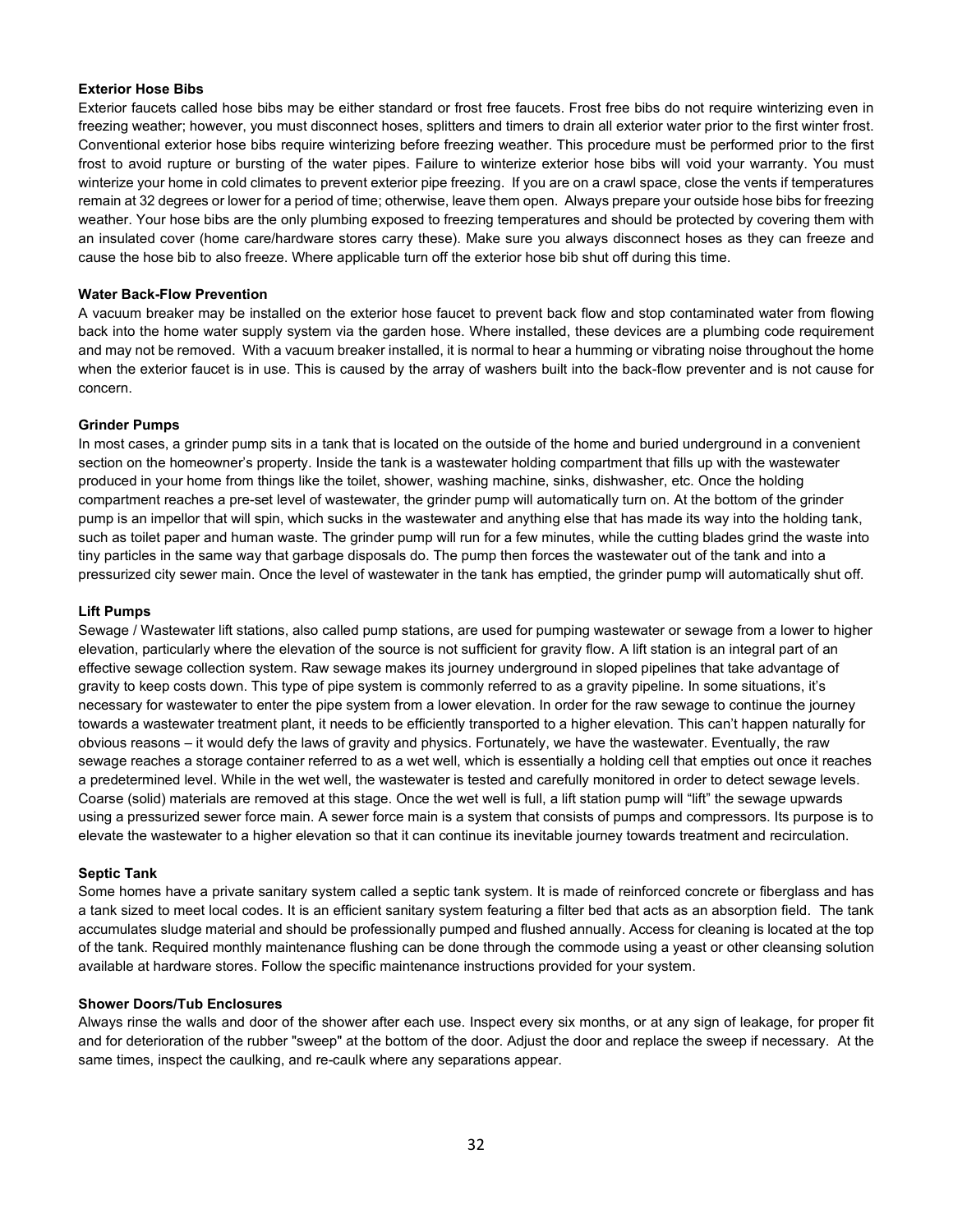### **Toilets**

Toilets are made of vitreous china, a glasslike material that is highly resistant to staining. Clean your toilets with a toilet bowl cleaner and a brush or cloth. Vitreous china is brittle and will easily break or shatter if hit with a hard object. Water conservation regulations have mandated the use of low flow or water-saving toilets in new homes. These toilets use less water so they are important elements in the area's water conservation program. However, at times you may notice an incomplete flush. When this happens, allow the tank to refill, and then repeat the flush. Feminine products, diapers, and baby wipes should not be flushed in toilets. Always keep a plumber's plunger on hand to use in the event of a stoppage of a toilet. If a stoppage occurs, close the shutoff valve on the back side of the toilet. Usually, a few vigorous pumps with the plunger will free the obstruction. Stoppages that are not construction related are the responsibility of the homeowner. If you are unable to clear the obstruction yourself, we suggest that you call a licensed plumbing contractor. Most blockages in plumbing drains, including toilet drains, are progressive they begin slowly and get worse over time until the drain is completely blocked. Use a plunger at the first sign of a slow drain. This simple step can prevent most serious drain blockages. Do not use drain cleaners for toilets. The harsh chemicals in drain cleaners can damage the toilet seals and cause a leak. If the flush valve fails or begins to leak, you can purchase a new flush valve at a home center or hardware store. If you are not entirely comfortable with this do-it-yourself project, a licensed plumbing contractor can perform this task.

#### **Water Heater**

Your water heater is covered by a warranty from the manufacturer. Please read the operating instructions that the manufacturer provides. Periodically, and no less frequently than every three months, check the area around the hot water heater for leaks. In the event of a leak in your water heater, turn off the water supply to the water heater, close the shutoff valve on the top of the water heater, and turn off its energy supply (gas supply line or electrical). Call the manufacturer listed on the front of the water heater to request service. If you discover you have no hot water, check the pilot, temperature setting, and water supply valve before calling for service. Refer to the manufacturer's literature for specific locations of these items and other "trouble shooting" information. If the water temperature is not hot enough, adjust the temperature at the water heater by following the manufacturer's instructions, which are usually printed on the tank**. If you have small children, do not set the temperature high enough that the children might accidentally burn themselves.** While some water heaters do not require additional insulation, we suggest that you consider an inexpensive water heater blanket when it is appropriate. This can save significantly on the cost of operating the water heater. These products are available at home center and hardware stores. Check the operating manual that came with your water heater before you add an insulating blanket. Your water heater should be drained and flushed every six months, or otherwise as according to the manufacturer's suggestions. This simple procedure will remove accumulated silt and debris so that the water heater is efficient and durable.

#### **Water Lines**

#### **In the event of water leaks, consider this advice:**

The main shutoff valve is located in the meter box in the front yard. Shut off the main water supply to the house. A shutoff for the house supply is located in the front yard or flower bed. Individual shutoffs are located adjacent to the kitchen and bathroom sinks, the water heater, the washer outlet and the toilets. Use these shutoffs for local leaks.

#### **Water Softener**

Your water softener is covered by a warranty from the manufacturer. Please read the operating instructions that the manufacturer provides. With the exception of initially entering your water hardness level, any regeneration timing parameters and refilling the salt, they just hum along and do their job. Although low-maintenance, there are a few easy ways you can make them work more efficiently and last longer. Avoid salt bridges and salt mushing. A salt bridge occurs when a hard crust forms in the brine tank and creates an empty space between the water and the salt, preventing the salt from dissolving into the water to make brine. Without the brine, the resin beads that soften your water can't do their job. Common causes of bridging include high humidity, temperature changes around the water softener or using the wrong kind of salt. You may have a salt bridge if your salt tank appears full but you know your water isn't soft. The quickest way to test for a salt bridge is to take a broom handle and carefully push on the top of the salt, using a little bit of pressure to break it up if it has solidified.

Salt mushing is the more serious of the two problems and happens when dissolved salt recrystallizes and forms a sludge on the bottom of the brine tank. This thick layer of salt keeps the water softener from properly cycling through the regeneration process, leaving your water hard and creating a serious blockage in the tank. If you test for a salt bridge but it doesn't break up when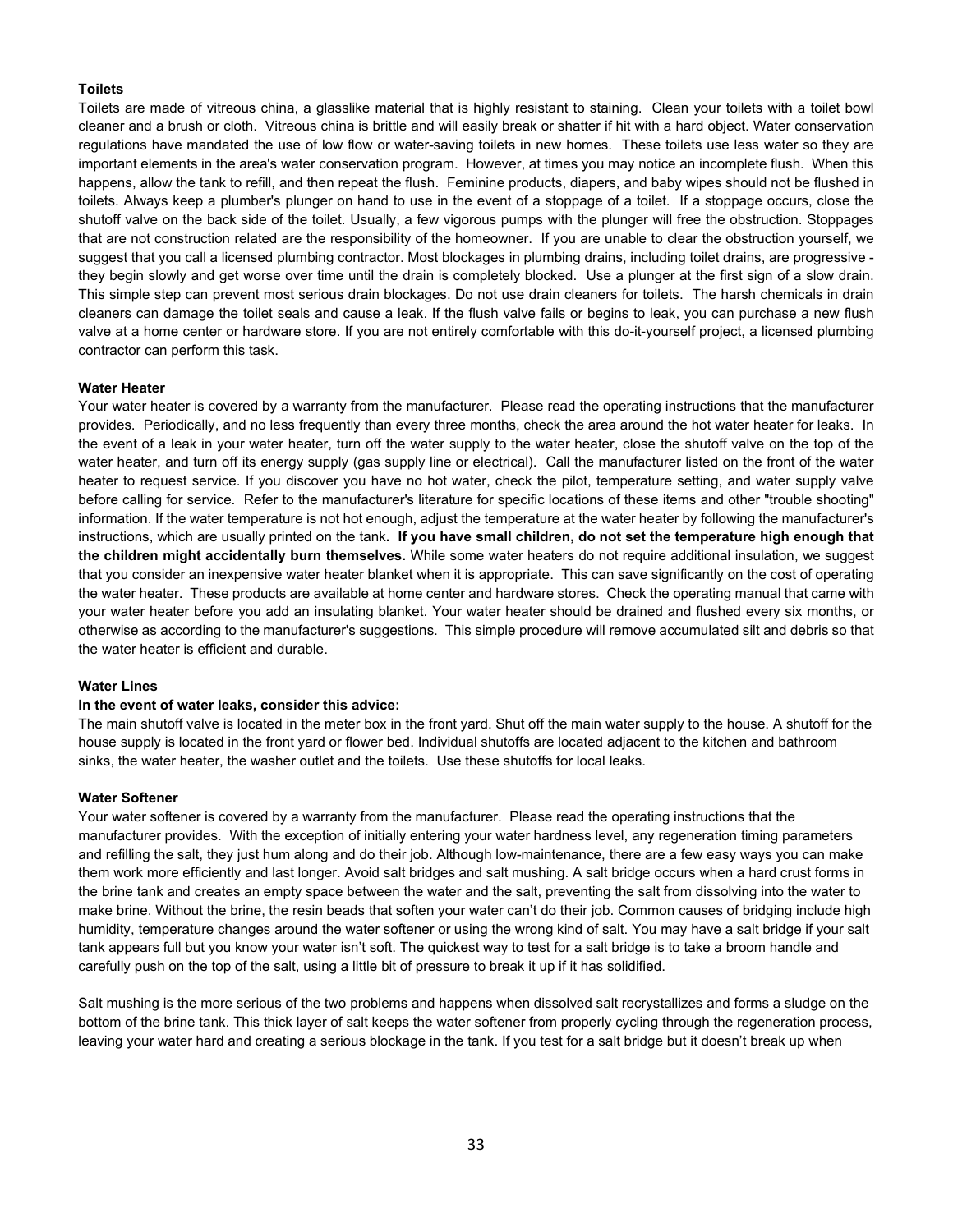pushing on it, salt mushing is probably the cause. Draining the softener of its water, digging out all the old salt and replacing it with fresh salt is the only way to fix this problem.

To avoid these salt snafus, opt for high-quality salt pellets, which greatly reduce the potential for any problems—especially salt mushing. Additionally, don't overfill your brine tank with salt. Keeping it half-full prevents older salt from sticking to the walls of the tank. Finally, it's important to manage the humidity level around your water softener. If it's too humid, condensation can occur in the brine tank, causing the salt to bond together and bridge.

Be selective with your salt choice. There are three basic types of water softener salt: rock, solar and evaporated. Rock salt, the least expensive, contains higher levels of insoluble minerals or impurities. Over time, this can result in a muddy tank, decreasing the softening efficiency while leaving impurities in your water. Solar salt, which is much more soluble than rock salt, is obtained by the evaporation of seawater and is found in both pellet and crystal form. The best option is evaporated salt, which is obtained through a combination of mining and evaporation. This is the purest form of salt at 99.99% sodium chloride.

In general, look for higher purity salts, which will leave less storage tank residue, lowering the likelihood of salt bridges and salt mushing, and will result in less maintenance. High-quality salts—and salts in pellet form—help eliminate bridging problems. Additionally, many leading brands also offer salt products that address specific issues, such as high iron concentration, rust stains and sodium alternatives.

Resin bed cleaner. Even though your resin beads are routinely recharged by salt, it doesn't hurt to flush the resin bed every few months with a water softener cleaner to keep it in top form. Over time, a water softener can become polluted with iron, silt, heavy metals and other organic compounds that cause your softener to lose its efficiency. To reduce the incidence of ineffective resin, simply pour the manufacturer's recommended amount of water softener cleaner down the brine well and regenerate the system manually. The cleaner is then discharged during the normal flushing process of the water softening cycle. This action keeps the resin "clean" and able to absorb as much calcium and magnesium as possible throughout its lifespan.

Clean the venturi valve. The venturi and nozzle create the suction to move brine from the brine tank into the resin tank during the regeneration cycle. Because of this, the venturi valve sometimes gets plugged with sand, sediment and dirt, so a clean valve is imperative for the water softener to work properly. Simply unscrew the valve cover (don't worry, there are no special tools required) and remove the internal parts, giving them all a good cleaning in soapy water. This process should be done twice a year to keep the water softening process smooth and efficient.

### **Jetted Baths**

Some baths are equipped with an optional Jetted tub. The warranty will vary due to different manufacturers and this information is summarized in the appropriate manufacturer's warranty guide. Do not run the pump motor unless there are 2 inches of water above the jets. Running the pump with improper water levels will damage and void the pump warranty. Always turn the pump off during draining. Check for leaks periodically by looking around the base of the tub. Every two to three months, fill the tub with hot water and add a small amount of liquid dishwasher detergent. Run the pump for 10 minutes, drain, fill with cold water, then run again for 10 minutes. This will clean the inside pipes and internal pump parts.

## **8.33 Roofs**

The roof on your home may be made of concrete tile or other roofing materials, such as asphalt composition or cedar shake shingles. While all of these materials will provide years of service and weather protection for your home, a few reminders on the maintenance of your roof could save a great deal of expense and discomfort in the future.

**DO NOT WALK ON THE ROOF OF YOUR HOME.** The weight of a person can easily break the tiles and destroy the masonry tile on the roof. Leaking may occur and costly repairs could be necessary. Access to your roof is not necessary under normal conditions. If access to your roof is required, call a professional roofing contractor for advice and assistance. Broken tiles that are discovered after your House to Home Delivery will not be the responsibility of SMBZ Construction. Inspection of your roof by a roofing professional at least once per year, and after severe weather or upon any sign of water intrusion through the roof, is recommended. Do not nail anything to your roof. Television antennas, cable dishes, and other potential attachments may not be allowed in your Neighborhood. If allowed, any such attachment should only be made by a licensed roofer. SMBZ Construction's Limited Warranty does not apply to attachments or roof penetrations that were not part of the original construction, or any damages resulting from such attachments or penetrations. Remove fallen limbs and other debris from your roof promptly. If large limbs have fallen onto your roof, visually inspect the nearby tiles for signs of damage. Repairs should be made by a professional roofing contractor.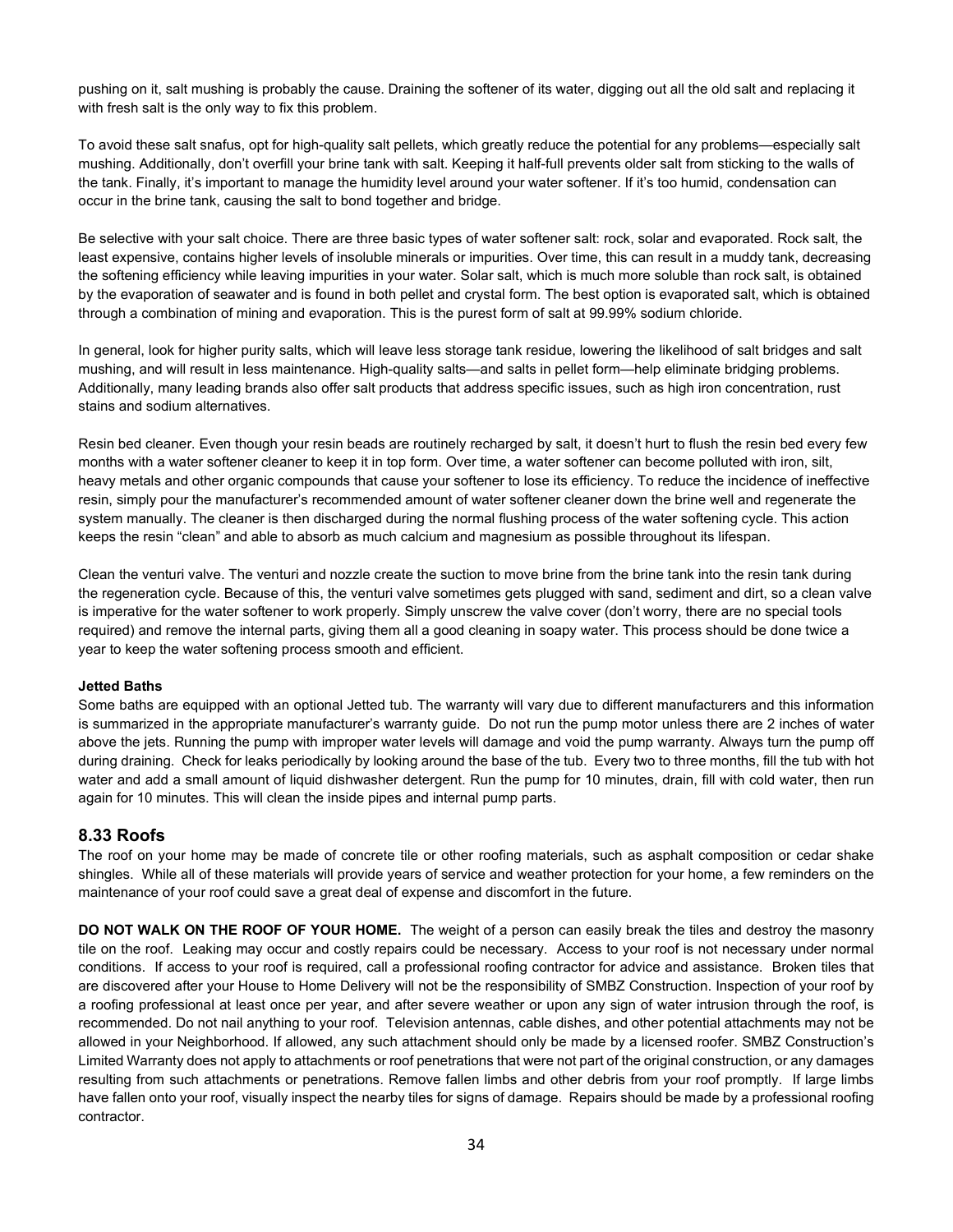Rain gutters, downspouts, valleys and roof to wall flashings should be kept free of debris such as leaves, twigs, bird defecation, and litter. Bird defecation and other such debris can block drainage and cause water to pool on your roof, and can result in the deterioration of underlayment and other components of your roofing system.

**Inspect the gutters, downspouts, valleys, roof to wall flashings, and vent pipe flashings at least once each year and after each heavy rain or windstorm.** Downspouts should be directed so that erosion of the soil is prevented. Connection to a yard drainage system is strongly recommended.

**At least once per year, and after severe weather or upon any sign of water intrusion through the roof, you should have a maintenance inspection and "tune-up" of your roof by a roofing professional. Yearly inspections and maintenance by a roofing professional will help prevent or eliminate conditions which commonly result in roof failures.**

## **8.34 Smoke and Carbon Monoxide Detectors**

One or more smoke and/or carbon monoxide detectors have been installed in your home. The type of detector, the installation procedure, and the location(s) of the detector(s) are selected to meet the requirements of local and state building codes. Do not move or disable the detectors. If you feel the need for additional protection, consider purchasing additional detectors to be installed at additional locations. If your smoke or carbon monoxide detector requires batteries, the batteries should be replaced every year. You should conduct monthly testing of the smoke detector and other care or maintenance as provided in any manufacturer recommendations. Should your detectors "chirp," this is an indication that it's time to replace your battery.

## **8.35 Storm Water Pollution Prevention**

Rainwater and irrigation pick up pollutants from many sources and carries them through the storm drain system and into local waters because the storm drains are not connected to the sanitary sewer system.

Sediment from erosion is not allowed in the storm drain system at any time. Stockpiles of sand, dirt or other landscaping materials that could be washed into the street and storm drain system are not allowed. Pesticides, herbicides, and fertilizers should be used sparingly, according to the directions and kept in the original containers. Recycle yard waste or compost it. Try to use non-toxic or biodegradable products whenever possible, especially on the exterior of your home. Use water sparingly on the exterior of your home and when washing your car. Sweep concrete driveways and sidewalks, rather than cleaning them with a hose. For further information regarding pollution prevention, please call your local city or county government.

## **8.36 Sump Pump**

If your home is equipped with a sump pump, you should check periodically (at least every three months) to confirm that that the pump is functioning properly. If the pump drains to an exterior location or drain outlet, you should be able to visually observe water being pumped out of the sump pump system during its operation. Improper functioning or inadequate maintenance may lead to a buildup of water adjacent to the foundation. Regular and close observation of these conditions is important to help avoid water-related problems such as mold and/or incidental and consequential damages to personal property.

## **8.37 Walls**

Your home has two types of interior walls: bearing and non-bearing. Non-bearing walls can be altered without structural damage, but alteration of a bearing wall must be done carefully to avoid reducing its bearing capacity. This should be done under the supervision of a licensed contractor. Some slight cracking, nail "pops," and/or seams may become visible in plaster, gypsum wallboard, drywall or sheetrock walls and ceilings. These occurrences are caused by the shrinkage of the wood and normal deflection of rafters to which the sheetrock is attached, are considered normal, and are a maintenance responsibility of the homeowner. They can be repaired by filling with spackling compound, smoothing with fine sandpaper, and then painting the entire surface. Popped nails do not alter the strength of the wall and should be left alone until time to repaint. Homeowners should repair nail pops and cracks as follows:

Reset protruding nails or screws slightly into the gypsum board surface or remove entirely. Place another drywall nail or screw in the stud two inches above or below the popped nail and gently hammer or set it slightly below the paper surface. Cover the area with spackling compound, allow to dry, sand smooth, and re-paint the surface. For drywall joint cracks, press a small V-shaped indentation using the back of a putty knife along the length of the crack, about 1/8 inch deep and 1/8 inch wide. Spackle, sand, and repaint as with nail pops.

To prevent cracks wider than l/4 inch from reopening, first apply the spackling compound, cover the crack with a strip of fiberglass drywall tape, add another top layer of spackle, feathering the edges well. Sand to a smooth finish, then re-paint. Deep scrapes and indentations on drywall surfaces can be filled with two or three applications of spackling compound. Allow it to dry thoroughly, and sand between each application. Drywall imperfections can appear differently in changing light sources. In addition, drywall can develop small stress cracks over time. Please look over the drywall in your home during the New Home Orientation. Any imperfections that are visible from a distance of 5 feet away under normal lighting conditions will be addressed. Temporary,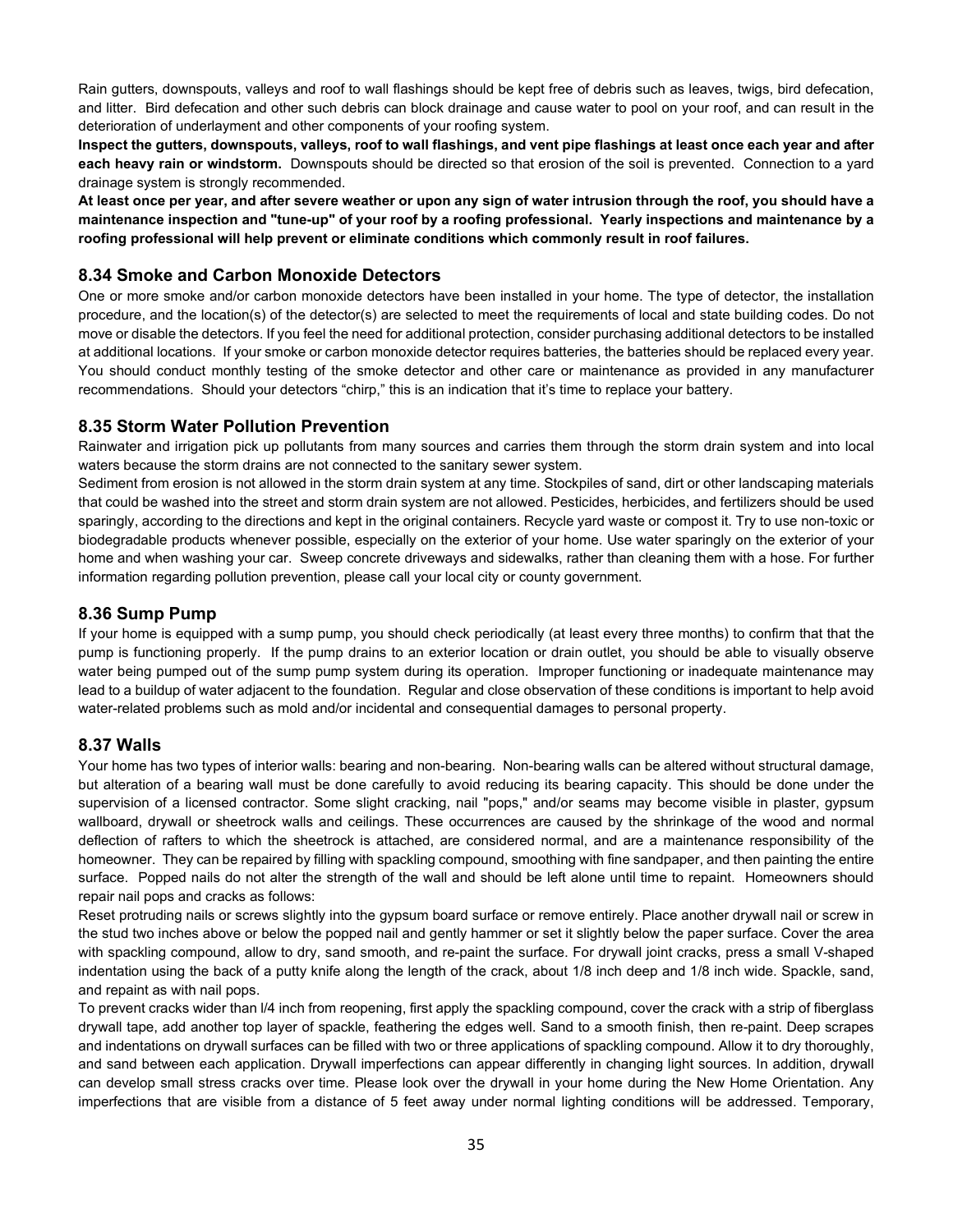unusually-strong light sources (like afternoon or morning sun and halogen lamps) can reveal imperfections that are typical of drywall and are not warranted.

## **8.38 Water Conservation**

In the home, water conservation saves both water and energy, since energy is needed to heat water and run appliances. Every time a toilet is flushed, about 1.6 gallons of water goes into the sewer. Do not use the toilet for things that should go into the wastebasket. A partially full tub uses far less water than a long shower, while a short shower uses less than a full tub. Your home has been equipped with a water-saver showerhead. Always load your dishwasher to capacity before turning it on. Most models use between 15 to 25 gallons per run. The same rule applies to an automatic washer, which uses 40 or more gallons for each load. Repair all faucet leaks promptly to avoid letting valuable water run down the drain. Just a slow drip can add up to 15 to 20 gallons a day while 1/16 inch faucet leak wastes 100 gallons in 24 hours! Turn off the water while brushing your teeth or shaving to avoid wasting more water. Outside the home, the basic principle of lawn and garden watering is not to give the grass and plants more than they need. Water only when plants show signs of needing moisture. Water in the cool of the day to avoid excessive evaporation. Use herbicides and fertilizers sparingly according to the direction on the original container and avoid use if rain is forecast. Do not let the hose run while washing the car, use a bucket and biodegradable soap. Sweep down sidewalks and driveways rather than hosing them off. The storm drains are not connected to the sewer system and everything that enters goes directly into local waters.

## **8.39 Windows with Vinyl, Metal, or Wood Frames**

Windows and sliding glass doors may be single or double-pane glass with wood, vinyl, or aluminum frames. Carefully examine all windows and glass during New Home Orientation. Glass or frames that are broken, scratched, or chipped will not be repaired after occupancy unless specifically noted at this time. Keep the window and door tracks free of dirt and debris. The tracks are soft and can become damaged if they are not kept clean. Use a broom or a brush to loosen collected debris. Vacuuming thoroughly should be a part of your regular cleaning routine. Avoid using abrasive cleaners as they may scratch or damage the aluminum or vinyl frame coating. After cleaning, apply paraffin (wax) to the locks and rollers to prevent corrosion. If windows and doors do not slide freely, an oil-free silicone lubricant can be used on the tracks. Do not use any oil-based lubricant. Oil attracts dust and dirt that become embedded in the lubricant and may damage the frames. Window and door frames have small weep holes at the bottom to permit water to drain from the tracks. Keep the weep holes open and free of debris. Avoid flooding window and door frame tracks. Excessive water can overflow the track and back up into your home. During high winds, air will penetrate your windows and door frames, especially through the weep holes. This is normal. The weep holes are necessary for proper ventilation and you should keep them clear at all times. Inspect the interior and exterior paint on your window trim annually. Use touch up paint as required. Repaint every two years or as necessary. Window screens should be removed and cleaned every six months with water and a mild soap. Inspect window screens annually for holes, tears, or other deterioration. Window screens should be repaired or replaced when and if necessary. The Limited Warranty does not cover holes or tears in window screens unless reported at the New Home Orientation. Window screens will not prevent children from falling through open windows to the ground below. The screen is not a barrier, and the fastening system for the screen will not support any weight beyond the screen itself. Do not allow children near an open screened window, or place any weight on, or push against a window screen. Similarly, do not place furniture near windows so that children have easy access to the window. Window glass should be cleaned with water and mild cleaning products designed for use on windows. Do not clean windows with solvents, abrasive pads, putty knives, or any products which can disintegrate the rubber gasket material. Doing so may result in deterioration of rubber gaskets and can result in leaks or fogging of dual pane windows. Do not clean windows with abrasive cleansers that may cause scratches. Do not spray windows or screens with a garden hose. This could cause water infiltration into the structure of your home that could lead to interior damage and/or mold. The appearance of moisture that occurs when warm, moist air comes in contact with a colder surface is called condensation. While moisture may appear on windows, this does not indicate a window problem. The most common cause is humid air inside the home hitting the cold surface of the window glass. Be aware that high indoor humidity, in combination with extremely cold weather, can turn window condensation into ice. Do not forcefully open windows or patio glass doors that freeze shut, as this will bend the frames and tracks. Do not apply window tinting materials made of film to double-glazed windows and doors. The use of these materials can cause a buildup of heat between the panes of glass. This excessive heat will destroy the seals and permit water condensation to form between the panes. Aluminum foil also causes a heat buildup between window panes and should not be used. Use of such products may void coverage under the Limited Warranty for the affected windows.

## **8.40 Wood Trim**

See the discussion under "Painting," above.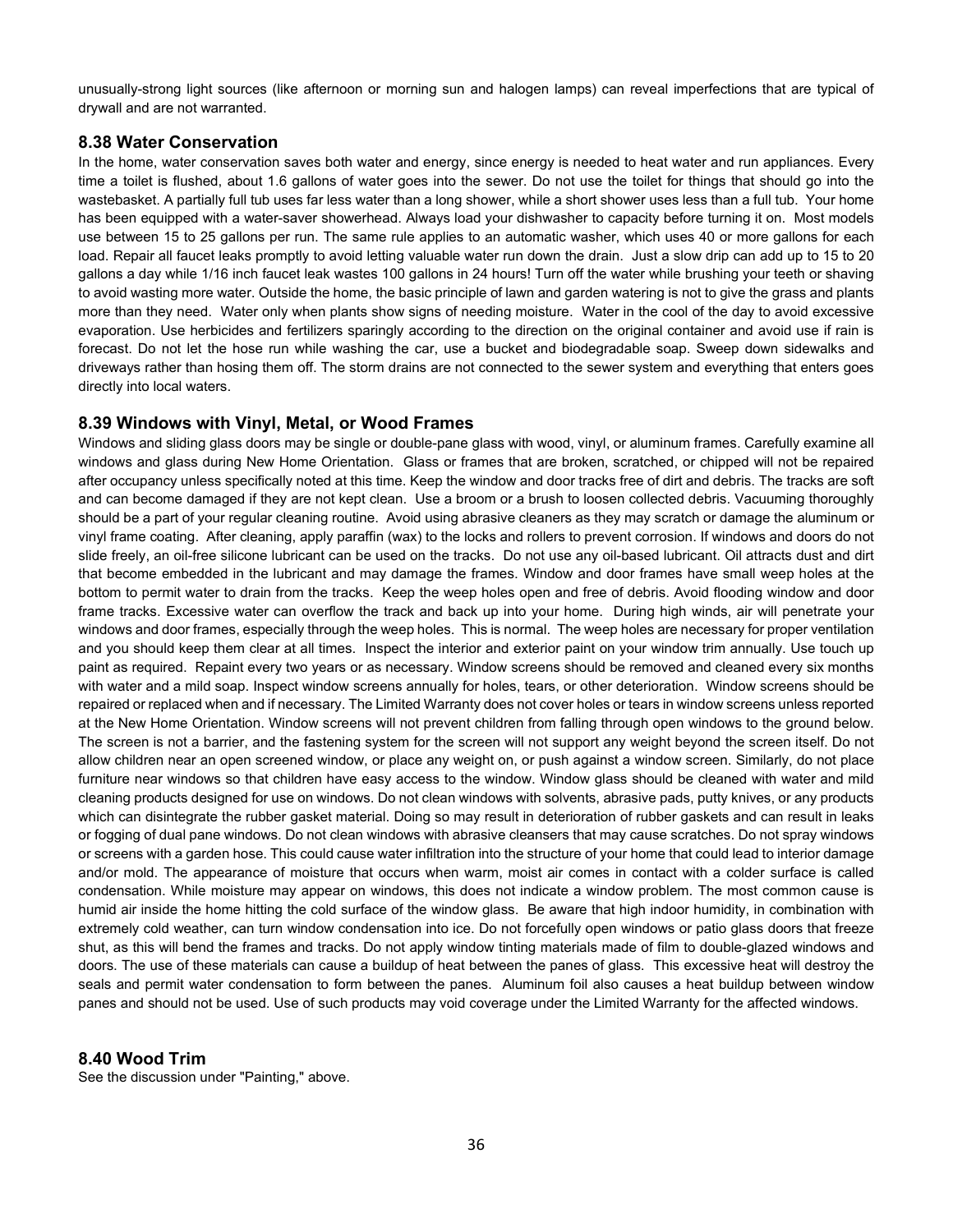# **9. MAINTENANCE SCHEDULE**

## **9.1 After Move In**

| <b>Item/Location</b>     | <b>Maintenance Required</b>                                                                                                                                                                                                                                                                                                                                                                                 |
|--------------------------|-------------------------------------------------------------------------------------------------------------------------------------------------------------------------------------------------------------------------------------------------------------------------------------------------------------------------------------------------------------------------------------------------------------|
| <b>Deck</b>              | Apply preservative sealer to wood surfaces following manufacturer's<br>$\bullet$<br>instructions. Make future applications as necessary.                                                                                                                                                                                                                                                                    |
| Electrical               | Locate and label the main circuit breaker in the electric panel box and show<br>$\bullet$<br>family members how to turn it off in case of emergency.                                                                                                                                                                                                                                                        |
| <b>Fire Extinguisher</b> | Purchase a general-purpose fire extinguisher for each floor of the home, plus<br>$\bullet$<br>one small kitchen extinguisher for grease fires. Demonstrate proper usage to<br>family members in case of an emergency.                                                                                                                                                                                       |
| First Aid Kit            | Keep first-aid materials and a book on first-aid procedures in an accessible<br>$\bullet$<br>location                                                                                                                                                                                                                                                                                                       |
| Flooring                 | Attach furniture protector's underneath furniture legs to protect hardwood,<br>$\bullet$<br>resilient and tile floors                                                                                                                                                                                                                                                                                       |
| <b>Household Tools</b>   | Acquire basic tools to help you with normal home maintenance chores, to<br>٠<br>include: pliers, adjustable wrench, flat-blade and Phillips-head screwdrivers,<br>claw hammer, hand saw, tape measure, caulk and caulking gun, putty knife,<br>paint roller and brush, power drill and drill bits, assorted nails, brads, screws,<br>nuts, bolts, sandpaper, utility knife, toilet plunger, and flashlight. |
| Landscaping              | Follow your landscaping contractor's instructions for year-round landscaping<br>$\bullet$<br>care. Review and implement recommendations in the Landscaping and<br>Grading section of this manual.                                                                                                                                                                                                           |
| Plumbing                 | Locate and label the main water line shut-off valve and show all family<br>$\bullet$<br>members how to close it in case of a plumbing emergency.                                                                                                                                                                                                                                                            |
| <b>Water Frosion</b>     | After the first heavy rain, check foundation for erosion and fill eroded areas.<br>$\bullet$<br>Ensure that splash blocks are correctly positioned to divert rain water away<br>from the home. Thereafter, always be on the alert for erosion and take<br>immediate action to fill eroded areas.                                                                                                            |

# **9.2 Every Month**

| <b>Item/Location</b>    | <b>Maintenance Required</b>                                                                                                                                                                                                        |
|-------------------------|------------------------------------------------------------------------------------------------------------------------------------------------------------------------------------------------------------------------------------|
| Furnace/Forced Air Unit | Clean or replace filter as needed (e.g., more often during times of constant<br>operation or heavy dust).<br>NOTE: Do this check every month for the first six months, due to effects of<br>leftover construction dust and debris. |
| Irrigation              | Check for leaks and for improperly-functioning irrigation heads (especially<br>any spraying the house, fencing, etc.). Turn off a full two turns.                                                                                  |
| Kitchen Fan Filter      | Clean filter and fan housing.<br>٠                                                                                                                                                                                                 |
|                         | Eliminate built-up grease.                                                                                                                                                                                                         |
| Plumbing                | Check all sinks, toilets, showers and tubs, and the water heater for any<br>leakage.                                                                                                                                               |
|                         | Check and (if necessary) clean faucet aerator screens, if flow of water is<br>reduced. Tighten fittings carefully; do not over-tighten or strip. NOTE: Do<br>this check every month for the first six months.                      |
|                         | Clean disposal blades by grinding up ice cubes or as directed by the<br>manufacturer, and freshen it with baking soda or other products as<br>recommended by the manufacturer.                                                     |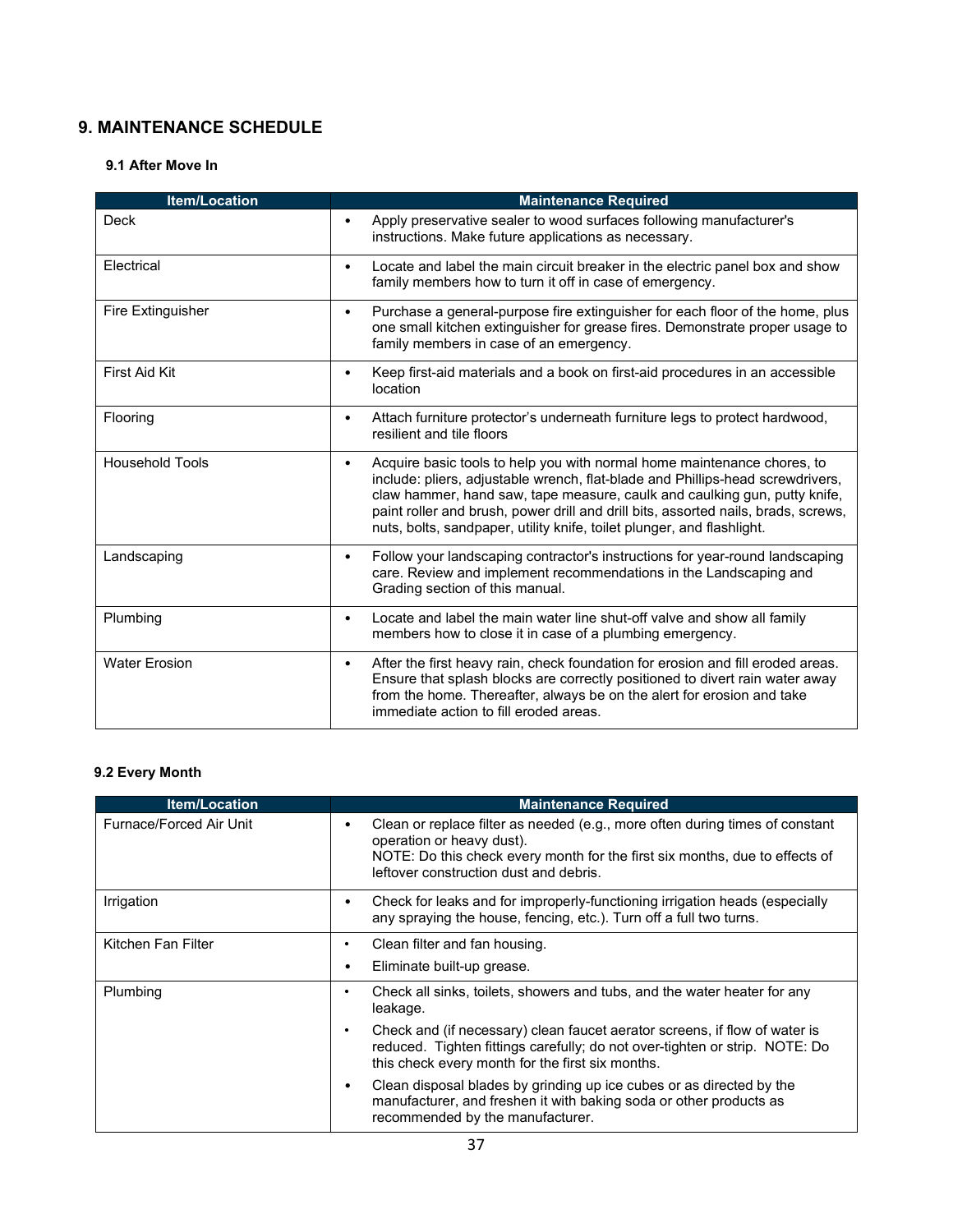| Smoke Detector       | Test for proper operation. Clean and/or vacuum openings as necessary.                                             |
|----------------------|-------------------------------------------------------------------------------------------------------------------|
| Sump Pump            | Check for proper operation.                                                                                       |
| Windows              | Vacuum tracks.                                                                                                    |
|                      | Confirm weep holes clear and open.                                                                                |
| <b>Wood Cabinets</b> | Review cabinet manufacturer recommendations as to proper products to<br>maintain the finish of the wood cabinets. |

# **9.3 Every Three Months**

| <b>Item/Location</b>              | <b>Maintenance Required</b>                                                                                                                                                                                                                                                   |
|-----------------------------------|-------------------------------------------------------------------------------------------------------------------------------------------------------------------------------------------------------------------------------------------------------------------------------|
| Interior and Exterior<br>Caulking | Check condition of caulking at sinks, bathrooms, tubs, showers, etc., for<br>$\bullet$<br>gaps or other deterioration.                                                                                                                                                        |
|                                   | Re-caulk where needed to prevent water intrusion.<br>$\bullet$                                                                                                                                                                                                                |
|                                   | Check for cracks or separations in caulking around sinks, bathtubs, toilets,<br>$\bullet$<br>faucets, tile walls, resilient and tile floors, window sills, and any other areas<br>originally caulked by SMBZ Construction. Use appropriate caulking to repair<br>these areas. |
| Concrete                          | Clean all oils and grease.<br>$\bullet$                                                                                                                                                                                                                                       |
|                                   | Confirm no ponding of water against concrete foundation or flatwork.<br>$\bullet$                                                                                                                                                                                             |
| <b>Exterior Doors</b>             | Inspect finish for peeling and cracking.<br>$\bullet$                                                                                                                                                                                                                         |
|                                   | Touch-up where required.                                                                                                                                                                                                                                                      |
|                                   | Polish tarnished hardware.                                                                                                                                                                                                                                                    |
|                                   | Adjust thresholds and weatherstripping as needed.                                                                                                                                                                                                                             |
| Garage Door                       | Inspect mechanism for smooth operation.<br>$\bullet$                                                                                                                                                                                                                          |
|                                   | Lubricate hinges, hardware and opener chain/drive, as needed.<br>$\bullet$                                                                                                                                                                                                    |
| <b>Interior Doors</b>             | Lubricate hinges.<br>$\bullet$                                                                                                                                                                                                                                                |
|                                   | Tighten knobs, as necessary.<br>$\bullet$                                                                                                                                                                                                                                     |
|                                   | Check doorstops for proper operation.<br>$\bullet$                                                                                                                                                                                                                            |
| Landscaping                       | Confirm maintenance of proper and effective drainage, with no persistent<br>$\bullet$<br>puddles after irrigation or rain.                                                                                                                                                    |
| Plumbing                          | Check water supply lines and valves to sinks and toilets. Tighten if loose or<br>$\bullet$<br>leaking.                                                                                                                                                                        |
|                                   | Check pipes and drains for water leakage<br>$\bullet$                                                                                                                                                                                                                         |
| <b>Basement/Crawl Space</b>       | Check for excess moisture and any loose insulation.<br>$\bullet$                                                                                                                                                                                                              |
| Windows                           | Lubricate rollers and latches.<br>$\bullet$                                                                                                                                                                                                                                   |
|                                   | Check caulking, and re-caulk as appropriate.<br>$\bullet$                                                                                                                                                                                                                     |
|                                   | Check all window sills and baseboards for any signs of leaks or mold.<br>$\bullet$                                                                                                                                                                                            |
|                                   | Apply new weatherstripping as necessary.                                                                                                                                                                                                                                      |
|                                   | Inspect weeps.                                                                                                                                                                                                                                                                |
|                                   | Repair or replace screens as needed.                                                                                                                                                                                                                                          |

## **9.4 Every Six Months**

| <b>Item/Location</b> | <b>Maintenance Required</b>                      |
|----------------------|--------------------------------------------------|
| Countertops          | Inspect for separations at sinks and backsplash. |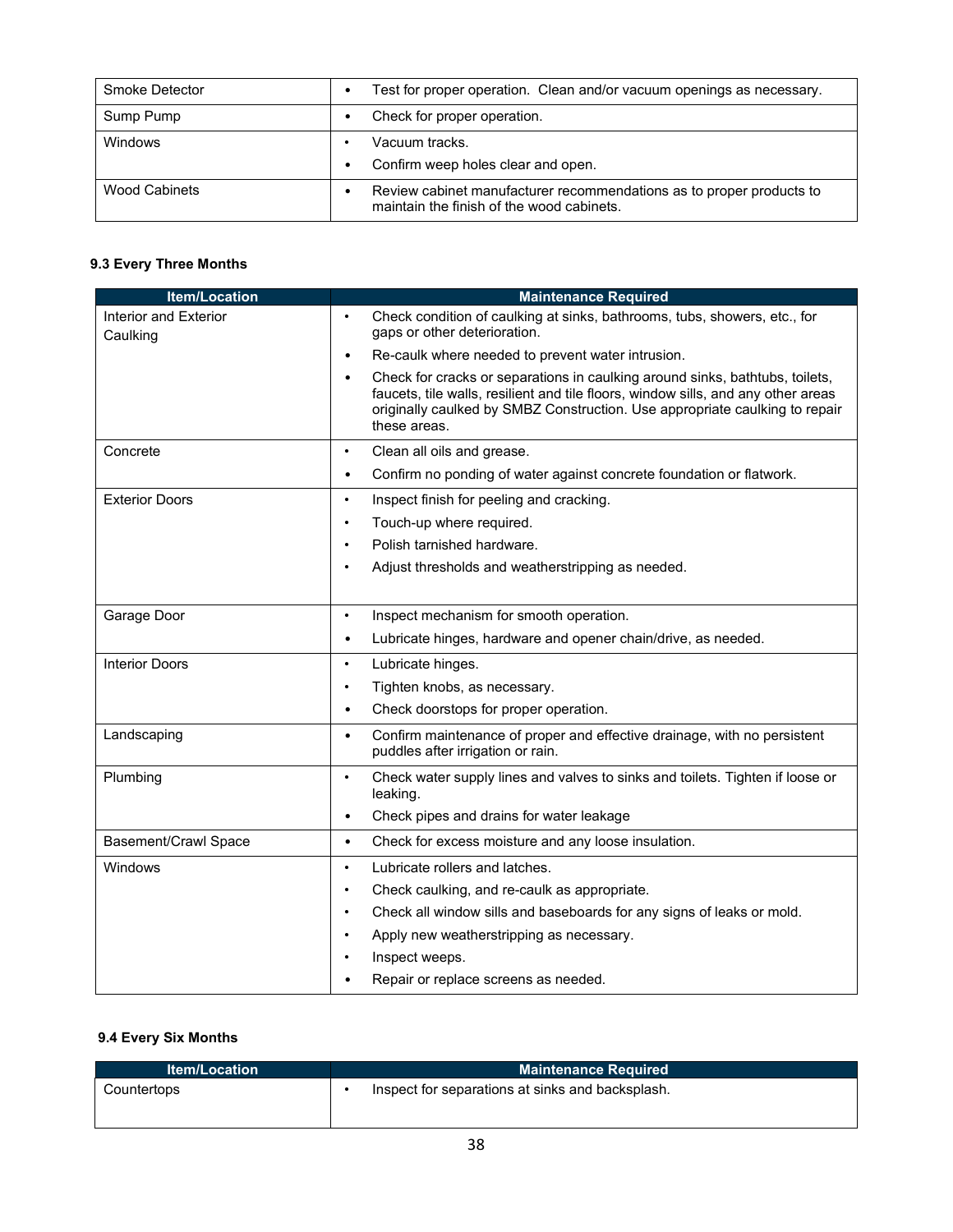| <b>Faucet Aerators</b>   | Check water flow.<br>٠                                                                                                                                                                                                                                                                                        |
|--------------------------|---------------------------------------------------------------------------------------------------------------------------------------------------------------------------------------------------------------------------------------------------------------------------------------------------------------|
|                          | Clean screens if needed.<br>$\bullet$                                                                                                                                                                                                                                                                         |
| Smoke Detector           | Test for proper operation. Clean or vacuum opening as necessary<br>$\bullet$                                                                                                                                                                                                                                  |
| Garage Doors             | Adjust travel and tension.<br>$\bullet$                                                                                                                                                                                                                                                                       |
| Gutters                  | Clean out debris and confirm water is exiting to an appropriate drainage<br>٠<br>device or location away from the structure.                                                                                                                                                                                  |
| <b>Shower Doors</b>      | Inspect for proper fit and leaks.<br>٠                                                                                                                                                                                                                                                                        |
|                          | Inspect caulking and re-caulk where necessary.<br>٠                                                                                                                                                                                                                                                           |
| <b>Exterior Doors</b>    | Lubricate hinges and locks if required<br>٠                                                                                                                                                                                                                                                                   |
| <b>Tiled Areas</b>       | Inspect for loose or missing grout or caulking.<br>$\bullet$                                                                                                                                                                                                                                                  |
|                          | Re-grout or re-caulk where necessary.<br>٠                                                                                                                                                                                                                                                                    |
| <b>Tub Enclosures</b>    | Inspect for proper fit and leaks.<br>$\bullet$                                                                                                                                                                                                                                                                |
|                          | Inspect caulking and re-caulk where necessary.<br>٠                                                                                                                                                                                                                                                           |
| <b>Water Heater</b>      | Flush to remove accumulated sediment and service pursuant to<br>$\bullet$<br>manufacturer recommendations.                                                                                                                                                                                                    |
|                          | Confirm no leaks.<br>$\bullet$                                                                                                                                                                                                                                                                                |
| Fire Sprinklers (if any) | Visual inspection to ensure nothing interferes with the designed operation:<br>$\bullet$<br>No attachments to sprinkler heads (e.g., paint, overspray, hanging items,<br>etc.) and/or no adjacent installations (e.g., false beams, covers, etc.) within<br>18 inches in any direction of the sprinkler head. |
|                          | Check fire extinguishers to make sure they are fully charged.<br>$\bullet$                                                                                                                                                                                                                                    |
| Service HVAC             | Have a Licensed Professional perform Bi-Annual Service.<br>$\bullet$                                                                                                                                                                                                                                          |
| Weatherstripping         | Inspect, adjust, and replace if necessary at all exterior doors.<br>$\bullet$                                                                                                                                                                                                                                 |

# **9.5 Every Year**

| <b>Item/Location</b>     | <b>Maintenance Required</b>                                                                                                                                                                                                                                                         |
|--------------------------|-------------------------------------------------------------------------------------------------------------------------------------------------------------------------------------------------------------------------------------------------------------------------------------|
|                          |                                                                                                                                                                                                                                                                                     |
| Cabinets                 | Check drawers and hinges for proper alignment. Tighten and adjust as<br>٠<br>necessary.                                                                                                                                                                                             |
| Deck                     | Check and tighten all deck bolts.<br>٠                                                                                                                                                                                                                                              |
|                          | Replace damaged pickets, rails and boards. Replace warped boards that<br>create a trip hazard.                                                                                                                                                                                      |
|                          | Re-seal wood surfaces with a preservative as necessary, following<br>٠<br>manufacturer's instructions.                                                                                                                                                                              |
| Crawl Space              | Inspect your crawl space for excess moisture and any loose insulation.<br>٠                                                                                                                                                                                                         |
| <b>Exterior Doors</b>    | Inspect finish for peeling and cracking. If necessary, re-finish or re-paint to<br>٠<br>minimize peeling or deterioration of paint or door.                                                                                                                                         |
|                          | Check and tighten door hardware and lubricate as necessary.<br>$\bullet$                                                                                                                                                                                                            |
|                          | Check weather-stripping and replace or adjust as needed.<br>٠                                                                                                                                                                                                                       |
| <b>Fxterior Paint</b>    | Inspect for cracked or peeling paint.<br>٠                                                                                                                                                                                                                                          |
|                          | Re-paint and repair damaged areas as needed.<br>٠                                                                                                                                                                                                                                   |
| Fire Sprinklers (if any) | Consider having the system inspected by a professional every one year.<br>٠<br>Also check with your local fire department to see if they provide courtesy<br>inspections of fire sprinklers. Any repairs needed should be made by a<br>qualified fire sprinkler service contractor. |
| Garage Door              | Contact a garage door service company for necessary adjustment to the<br>٠<br>garage door's tension rods.                                                                                                                                                                           |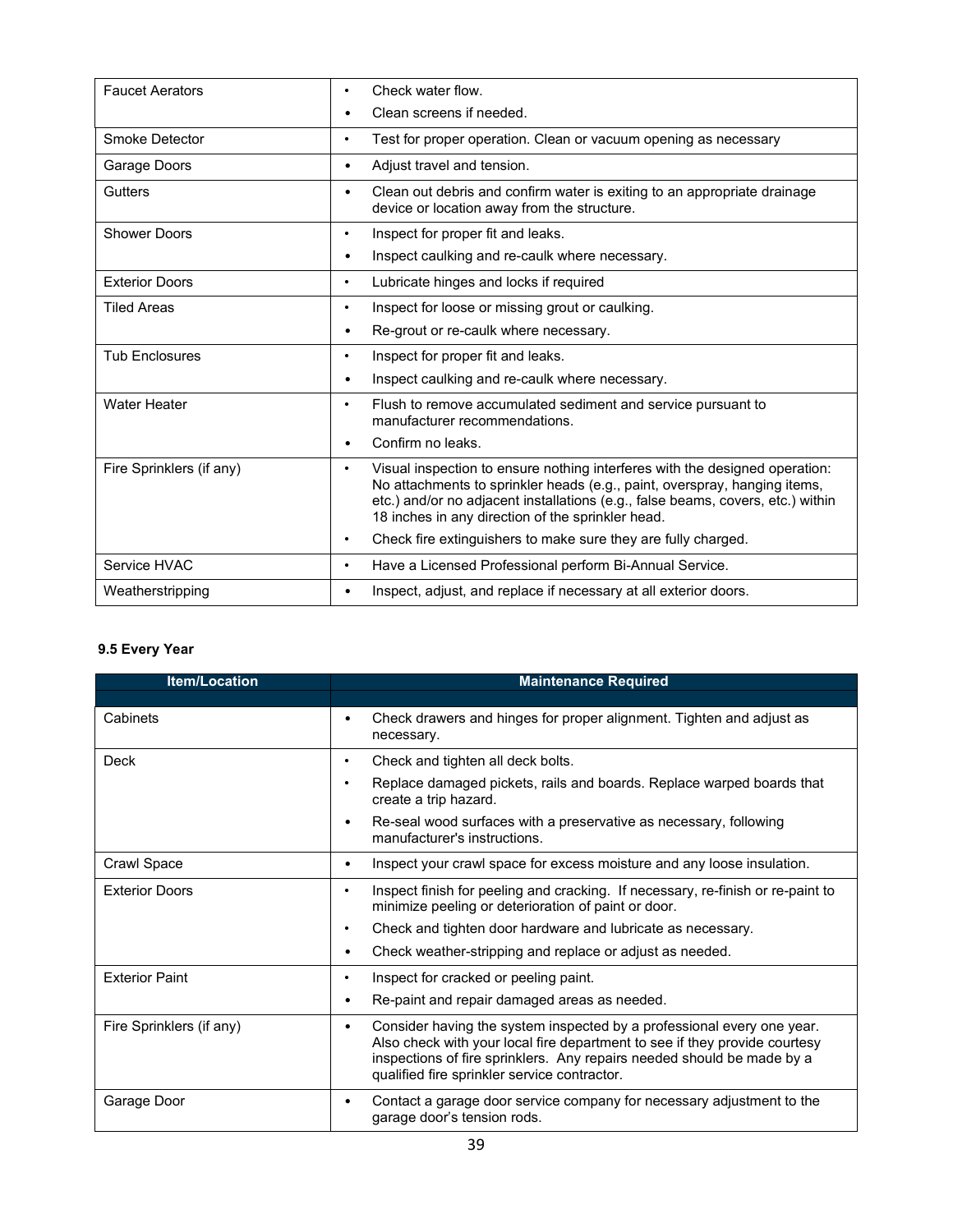| Laundry Room Floor Drain        | Check and clean for proper drainage operation.<br>$\bullet$                                                                               |
|---------------------------------|-------------------------------------------------------------------------------------------------------------------------------------------|
| Patios, Decks and Balconies     | Re-seal all surfaces in a manner consistent with sealant manufacturers'<br>$\bullet$<br>recommendations (when applicable).                |
| <b>Plumbing Shut Off Valves</b> | Check for proper operation by closing/completion, testing, and then re-<br>$\bullet$<br>opening.                                          |
| Roofs                           | Visually inspect for dirt and debris in valleys, flashings, gutters and<br>٠<br>downspouts.                                               |
|                                 | Clean and have roof inspected by a roofing professional before the storm<br>٠<br>season.                                                  |
| Septic Tank                     | Have system professionally inspected.<br>$\bullet$                                                                                        |
| <b>Smoke Detectors</b>          | Replace batteries.<br>$\bullet$                                                                                                           |
| Brick, Stucco                   | Check for efflorescence and remove.<br>٠                                                                                                  |
|                                 | Check for leaks, and repair leaking conditions.<br>٠                                                                                      |
|                                 | Clean and seal, if desired.<br>٠                                                                                                          |
| Sump Pump                       | Clean sump pump following manufacturer's instructions and the directions in<br>$\bullet$<br>the Plumbing Fixtures section of this manual. |
| <b>Tiled Areas</b>              | Check all grout and caulking; re-grout or re-caulk as needed.<br>$\bullet$                                                                |
| <b>GFCI</b>                     | Test for proper operation<br>$\bullet$                                                                                                    |
| Driveway                        | If desired, apply sealer per manufacturer's instructions after move-in. Make<br>$\bullet$<br>future applications as necessary.            |
| <b>Wood Fencing</b>             | Inspect posts, rails and boards.<br>٠                                                                                                     |
|                                 | Eliminate earth to wood contact.<br>$\bullet$                                                                                             |
|                                 | Adjust sprinklers to prevent saturation.                                                                                                  |
|                                 | Re-seal or re-paint as needed.                                                                                                            |

# **9.6 Every Winter**

| <b>Item/Location</b>            | <b>Maintenance Required</b>                                                                                                                 |
|---------------------------------|---------------------------------------------------------------------------------------------------------------------------------------------|
| Air Conditioning Condenser Unit | Cover condenser with an approved condenser cover during winter months.<br>٠                                                                 |
| Crawl Space Vents               | Close all crawl space vents, to prevent cold air, ice and/or snow from<br>infiltrating into crawl space.                                    |
| Furnace                         | Install new furnace filter each winter, to maximize air flow for winter months.                                                             |
|                                 | Check fuses to make sure they are in proper working order.                                                                                  |
| Gutters & Downspouts            | Make sure the gutters and downspouts are free of debris, to minimize ice<br>damming and to allow proper drainage during freeze/thaw cycles. |
| Sprinkler Vacuum Breakers       | Blow out and drain all sprinkler lines and vacuum breakers before frost<br>develops.                                                        |
| Water Spigots (Exterior)        | Disconnect all hoses before frost develops.                                                                                                 |
|                                 | Do not leave hoses connected overnight during winter months.                                                                                |

# **9.7 Every Spring**

|                         | <b>Maintenance Required</b>                                               |
|-------------------------|---------------------------------------------------------------------------|
| Air Conditioning System | Have HVAC contractor perform seasonal maintenance check-up for<br>summer. |